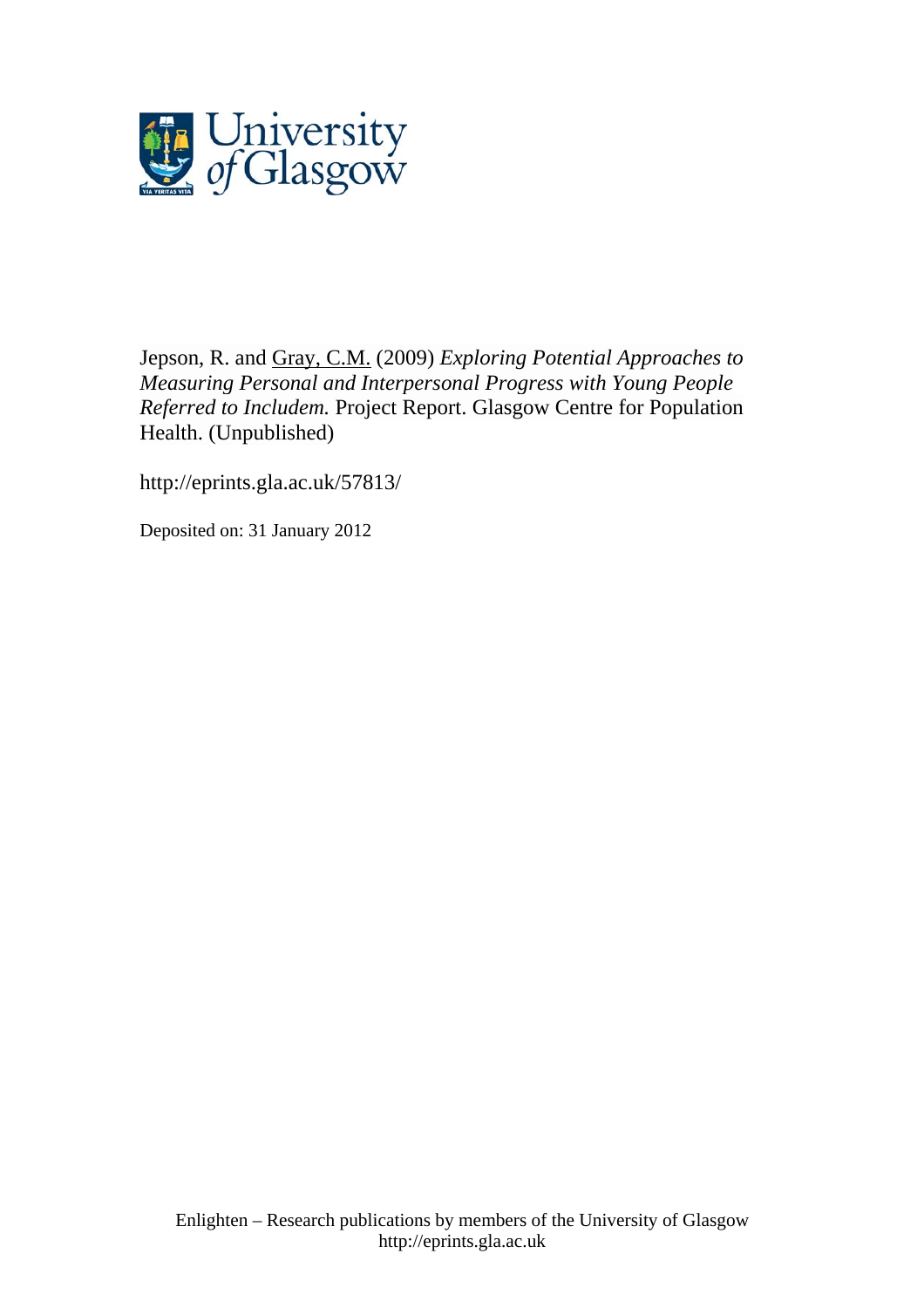# **Exploring potential approaches to measuring personal and interpersonal progress with young people referred to Includem**

DRAFT REPORT - NOT FOR CIRCULATION

March  $16^{th}$  2009

Prepared by Dr Ruth Jepson and Dr Cindy Gray, Department of Nursing and Midwifery, University of Stirling.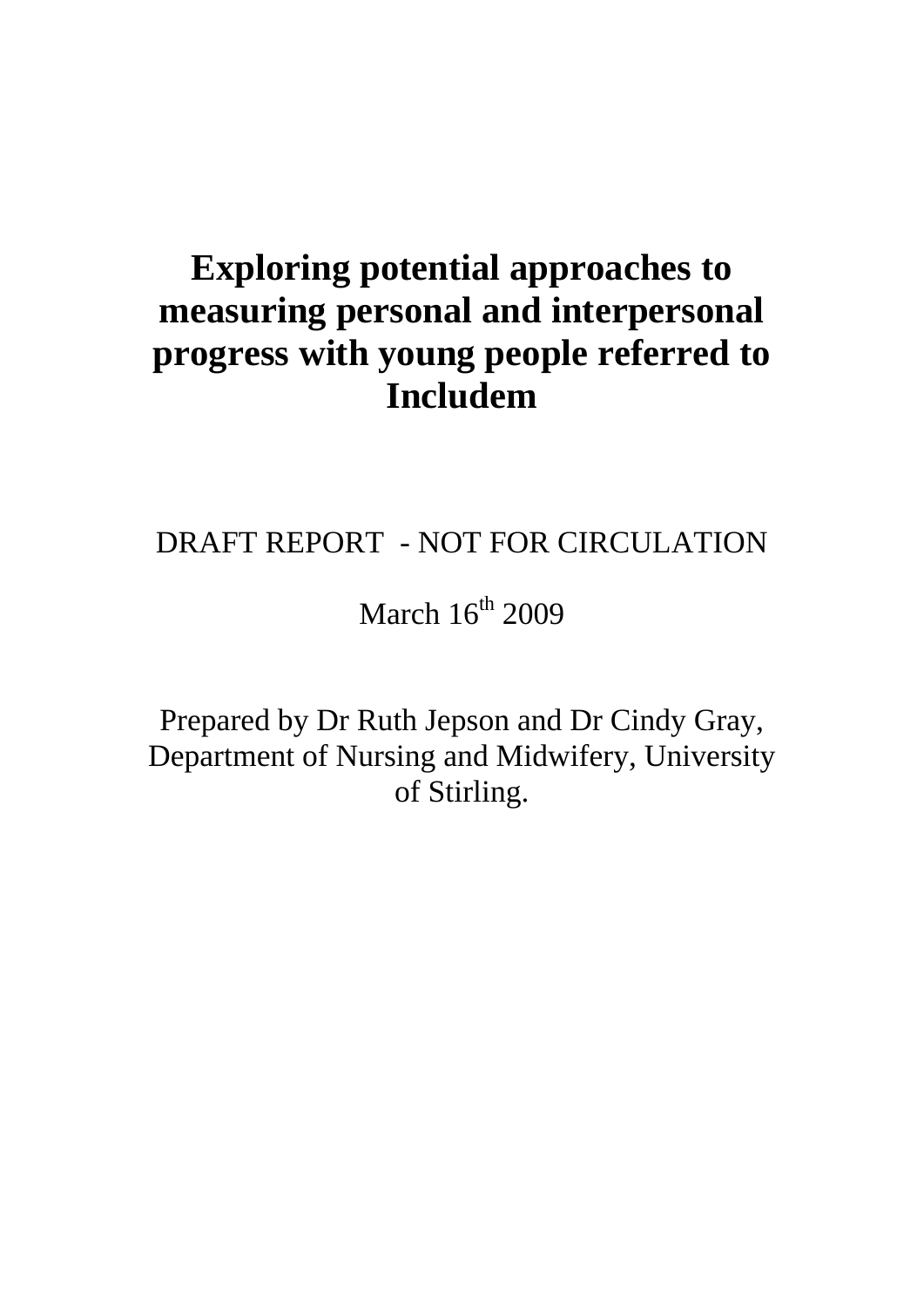## **BACKGROUND**

Includem was set up in 2000 with the vision of challenging offending behaviour, supporting young people and develop hope for the future through one-to-one relationships. In addition to the support work that they undertake, Includem also places a high emphasis on monitoring and evaluation.

The aim of this literature review was to provide The Glasgow Centre for Population Health (GCPH) and Includem with a range of measures that be used to evaluate the success of the work that Includem undertakes at both a) the personal and b) the social network level. In particular we aimed to identify those measures at both levels that are good quality, relevant, applicable, used in similar contexts, and easy to use.

## **METHODS**

### **Stage 1. Identifying the range of measurable outcomes**

Three face to face interviews with Includem staff were conducted in January 2009 by one of the research team (CG). The staff were asked three main questions:

- *What are the important qualities/life skills/approaches/attributes for young people to "learn" if they are to be successful in making a positive transition into adulthood (both personal and interpersonal)?*
- *What do you think are the key areas of young people's life strategies you can influence through the work of Includem?*
- *What are the key characteristics of young people who succeed through Includem's intervention?*

Following these interviews we identified: i) those outcomes that are best measured informally by Includem staff , and ii) those personal and social network outcomes that they might want to measure more formally.

### **Stage 2. Identifying a range of psychometric measures**

We undertook two types of searches which complemented and informed each other.

**A.** Searches to identify the range of measures that have been used to evaluate the specific outcomes or factors identified in Stage 1. We searched the following resources (see Appendix 1):

- 1) A range of medical, sociological, psychological and social work databases including Medline, Embase, Cinahl, PsycINFO, Social Care online, Social Sciences Citation Index, Social Services Abstracts and Sociological Abstracts.
- 2) Websites that provide information on relevant psychometric measures
- 3) Books and reports that provide details of potentially relevant measures

**B.** We also searched review-level evidence (e.g. systematic reviews) for interventions that are similar in both content and population to the Includem intervention. No useful reviews were identified as most of the reviews identified only concentrated on outcomes such as re-offending rates.

#### **Stage 3. Appraising the measures**

We appraised each of the identified measures according to the following five criteria: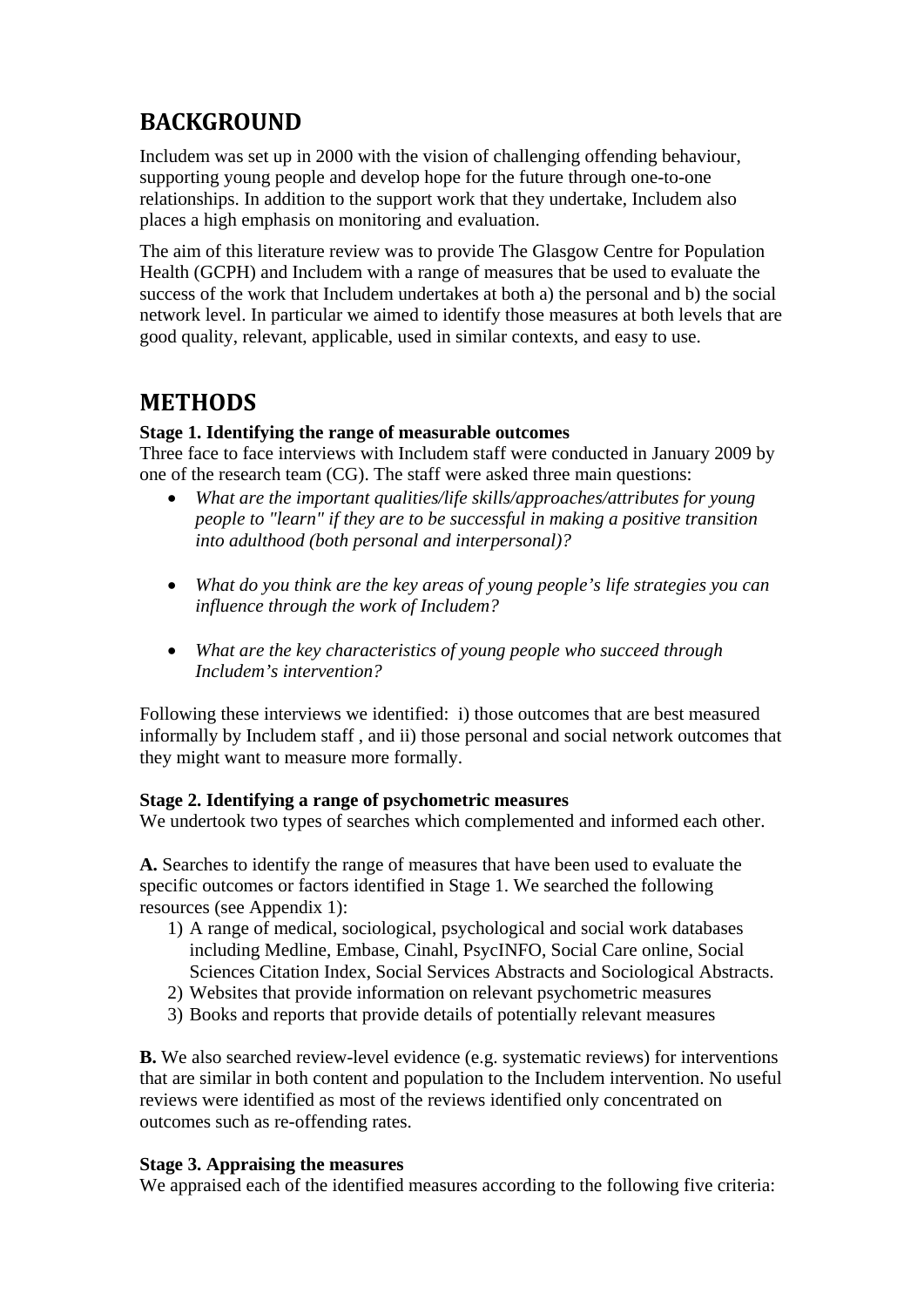- 1) The quality and psychometric properties of the measure (e.g. its reliability and validity).
- 2) How closely the measure 'fits' with the outcome that Includem wishes to measure (e.g. whether it actually measure 'planfulness' or only something similar).
- 3) Its applicability (e.g. whether it has been designed and/or validated to be used with young people, or designed/validated for other population groups).
- 4) Its use in other similar evaluations. If a measure has been used across a number of similar project evaluations, this would allow Includem to compare their evaluation data with that of other studies if they wished.
- 5) Its ease of use (including readability, length and format). We also, where possible, ascertained the cost (if any) to purchase the measure

This stage enabled us to summarise the existing literature and evaluate the merits and drawbacks of each of the existing approaches to measurement.

## **RESULTS**

The interviews with Includem staff, plus a review of the documents they used (e.g. the Includem workbook) revealed a range of personal and external factors which were thought to be important to learn, be taught, or be a predictor of success. These are detailed in Table 1. Most of these factors can be viewed as being protective, and contributing towards resilience. Resiliency theory attempts to address the observable phenomena regarding an individual's ability to adapt despite adversity and the interplay between risk and protective factors. Resilience is associated with the extent to which children are able to make use of, or benefit from, protective factors available to them (Hill, Stafford, Seaman *et al.,* 2007). Protective factors can either be intrinsic (we refer to them as personal, or malleable) or extrinsic (e.g. external conditions such as family situation, community networks, or environmental variables that buffer or mediate the negative impact negative events over time). Intrinsic and extrinsic factors should not be seen as operating independently, as children vary in their ability to make best use of external resources, while the environment is a major influence on children's competencies and coping skills (Hill, Stafford, Seaman *et al.,* 2007).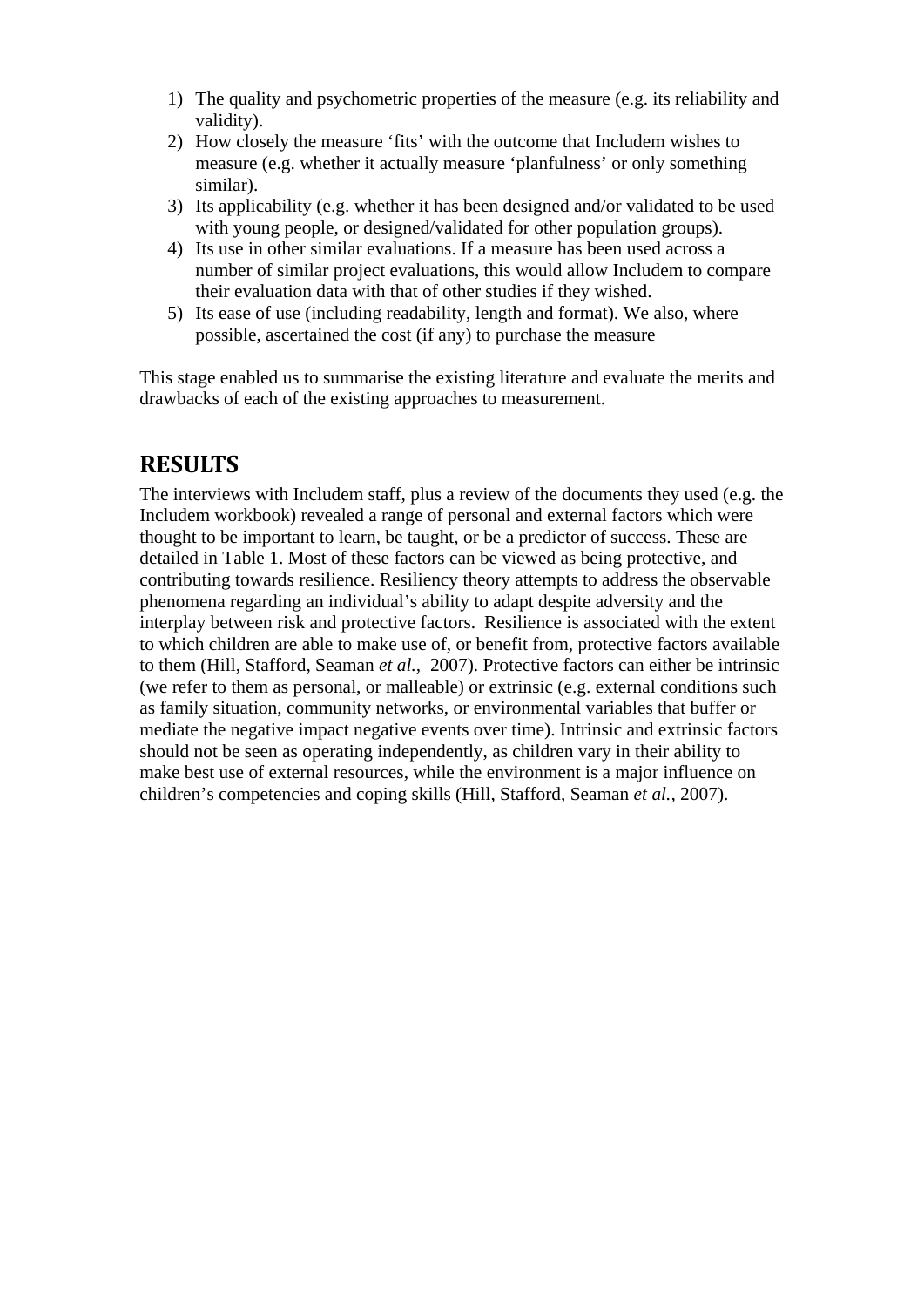| <b>Personal (malleable) factors</b>    | <b>External</b> (social  |
|----------------------------------------|--------------------------|
|                                        | factors)                 |
| Ability to Plan (Planfulness)          | Positive social networks |
|                                        | (particularly family and |
| Sense of Purpose                       | peers)                   |
|                                        |                          |
| Control                                | Links with their         |
|                                        | communities              |
| <b>Self Esteem</b>                     |                          |
|                                        | Social inclusion         |
| Social Competence                      |                          |
|                                        |                          |
| <b>Consequential Thinking</b>          |                          |
| <b>Moral Reasoning</b>                 |                          |
|                                        |                          |
| Problem Solving                        |                          |
|                                        |                          |
| <b>Readiness to Change</b>             |                          |
|                                        |                          |
| Self Efficacy/Self Belief/Confidence   |                          |
|                                        |                          |
| Respect                                |                          |
|                                        |                          |
| Empathy                                |                          |
|                                        |                          |
| <b>Risk Assessment/Risk Management</b> |                          |

### **Table 1. Factors identified by Includem staff which either predict successful outcomes, or are part of what Includem staff hope to achieve through their work**

From the searches of the databases we identified 3759 potentially relevant research articles which we imported into Reference Manager. An initial screening of these references was undertaken by reading the titles and abstracts. In order to make this a feasible activity one of the researchers (CG) focussed on reports which described personal factors, and the other researcher (RJ) focused on the reports that described external factors. Any reports that the researchers were unsure about were included at this stage. Following this initial screening we narrowed the number of reports down to 215 studies which reported the development, validity and/or use of measures. These references were imported into an Access database so that we could extract detailed data about the questionnaires including: the domains being measured, the country, population, and the five criteria detailed previously (e.g. reliability and validity, ease of use, applicability, relevance). We often used these research papers as a starting point to identify potentially useful scales. We then supplemented our searches with additional searches of the Internet, books and report as well as writing to the authors to find out additional information which wasn't included in the research reports. Where possible, we tried to find a copy of the questionnaire and the questions used (this was not possible in all cases, as some were not freely available).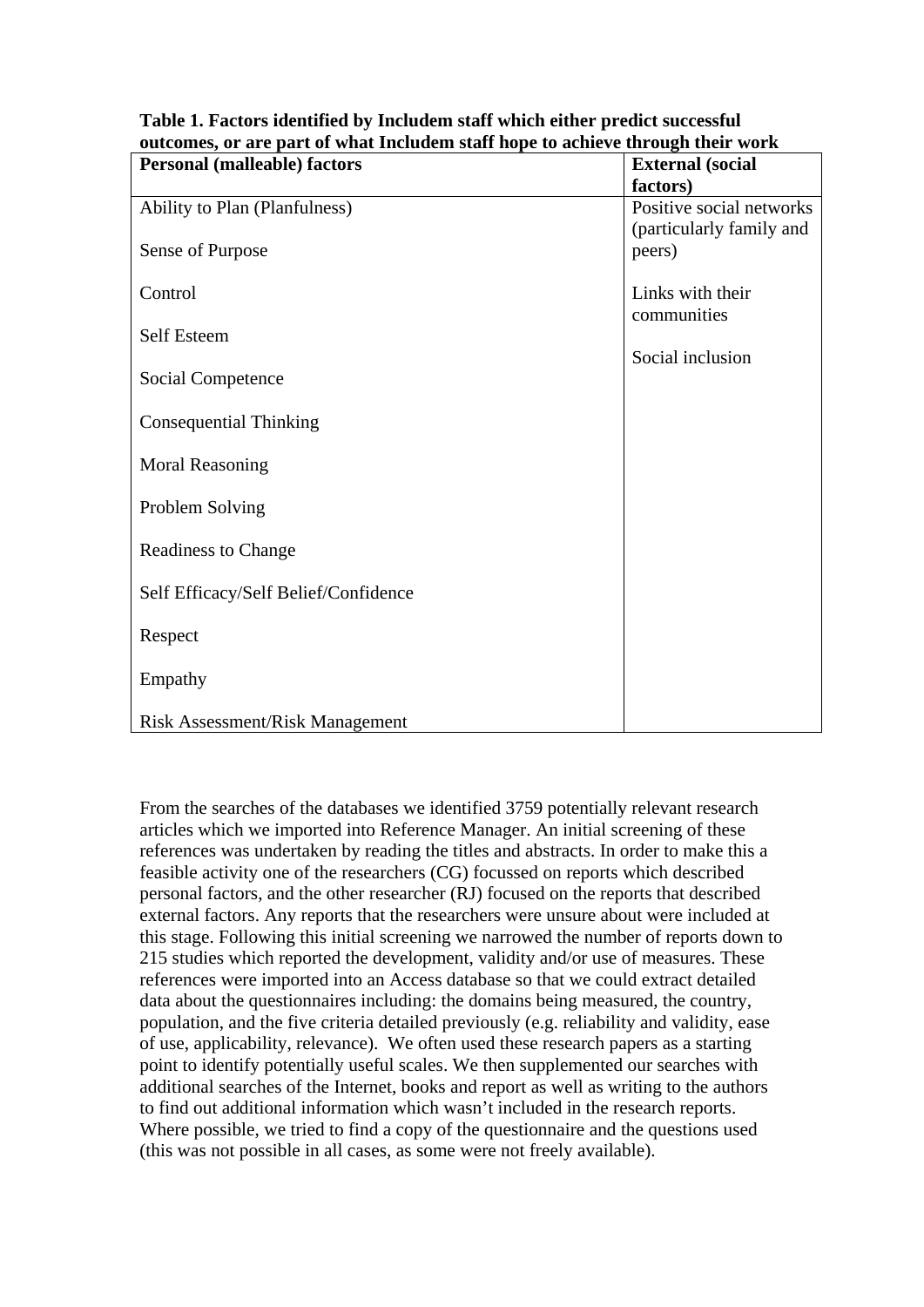Due to the large number of scales we identified, only scales which met at least two of the five criteria were included in this report.

### **Scales measuring intrinsic (malleable) personal factors**

The thirteen intrinsic personal factors we were interested in were those that were identified during the interviews with Includem staff. Table 1 lists these factors according to the importance placed on them by the staff, both in terms of their contribution towards a young person making a successful transition to adulthood, and their potential to be influenced and strengthened through involvement with Includem. Planfulness and sense of purpose were mentioned by all three staff members and were rated as the most important personal factor by one person. Self control, self esteem and social competence were also mentioned during all three interviews although their highest ratings were second, third and eighth, respectively. Consequential thinking, moral reasoning and problem solving were also given high priority by two members of staff, whilst the other factors, readiness to change, confidence, respect, and risk assessment/risk management were all mentioned by at least one staff member.

One hundred and six scales measuring personal factors were identified. Following data extraction sixty scales were included. Twenty five were found to meet at least two of the criteria of relevance, acceptability and reliability and are shown in Table 2. The remainder were either less relevant, appeared to pertain to a trait factor (i.e. one that would be unlikely to be influenced by Includem) rather than a state factor (i.e. one that could be influenced by Includem), or we were unable to obtain enough information about the scale to include it.

As can be seen in Table 2, a number of the instruments assessed a number of intrinsic factors. For example, the Resilience Scale (Wagnild and Young, 1993b) contained items pertaining to planfulness, sense of purpose, control, self esteem, self belief/self efficacy, as well as humour, whilst the Youth at Risk version of the Life Effectiveness Questionnaire (Neill, 2009) contained subscales assessing sense of purpose, control, self esteem, social competence, problem solving respect for others, risk assessment/risk management, as well as communication skills. At least one of the scales (Problem Oriented Screening Instrument for Teenagers (National Institute on Drug Abuse, 1991)) also provided a measure of more external factors; specifically, social functioning and peer relations.

Given the limited attention span of many of the young people involved with Includem, it may be that these global scales, which provide an overview of a range of personal factors, would be more practical than those instruments that provide a more detailed assessment of a single factor, for example the University of Rhode Island Change Assessment Questionnaire (DiClemente and Hughes, 1990). Indeed, it might be more useful to select relevant items from these detailed questionnaires and use them to complement existing items in the global scales. One important caveat to the foregoing recommendation is that global measures may lack the specificity needed to detect the subtle changes in personal factors that might occur during the short time scales (six weeks to two months) over which some Includem staff were hoping to be able to administer the measures.

All of the twenty five scales included in the report had acceptable reliability and most were validated for use with an adolescent population. Moreover, although the Short Self Regulation Questionnaire (Neal and Carey, 2005), the Interpersonal Competence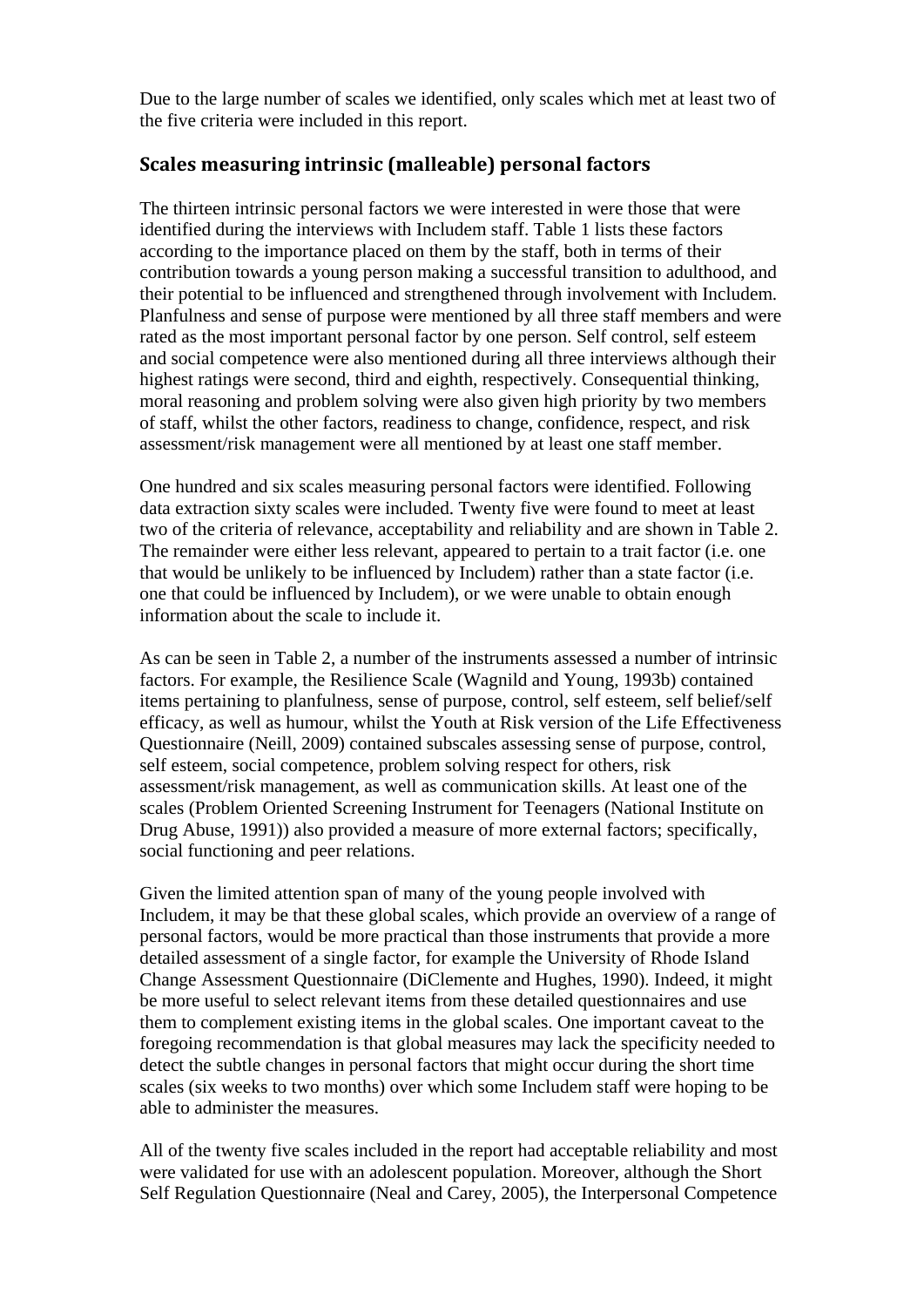Questionnaire (Buhrmester, Furman, Wittenberg *et al.,* 1988b) and the Brief Self Control Scale (Tangney, Baumeister & Boone, 2004) had been validated using college students and undergraduates rather than younger adolescents, the items they contained and the language they used seemed largely appropriate for use with Includem clients. A number of the scales (Youth at Risk Version of the Life Effectiveness Questionnaire (Neill, 2009), Youth Rating Scale of the Behavioural and Emotional Rating Scale (, 2009b), Problem Oriented Screening Instrument for Teenagers (National Institute on Drug Abuse, 1991), Self Determination Student Scale (American Institutes for Research, 2007), Interpersonal Reactivity Index (Davis, 1983), Carlson Psychological Survey (Carlson, 1997), Adolescent Problems Inventory (Freedman, Donahoe, Rosenthal *et al.,* 1978)) had specifically been used with delinquent, young offender or "youth at risk" populations.

The majority of the scales appeared to be easy to use; the only exception being the Adolescent Problems Inventory (Freedman, Donahoe, Rosenthal *et al.,* 1978), which is more of a semi-structured interview than a questionnaire. However, this scale was included in the report as it specifically addressed different ways of dealing with a problem situation and had been tested on a population of juvenile offenders. As the original contains 44 items and takes an hour to administer, it is recommended that, if Includem were to use this scale, a subset of the most relevant items should be selected.

Twenty three of the scales were free $<sup>1</sup>$ . The remaining two were included in the report</sup> either because of their existing wide application with adolescents (Coopersmith Self Esteem Inventory (Coopersmith, 1981)) or because they were specifically designed for use with individuals involved in the criminal justice system (Carlson Psychological Survey (Carlson, 1997)). Two of the scales (Problem Oriented Screening Instrument for Teenagers (National Institute on Drug Abuse, 1991), Carlson Psychological Survey (Carlson, 1997)) have previously been used in similar evaluations.

The scales contained between 4 (Perceived Social Competence Scale ((Anderson-Butcher, Iachini & Amorose, 2008)) and 139 (Problem Oriented Screening Instrument for Teenagers (National Institute on Drug Abuse, 1991)) items. However, in some of the longer scales, items were grouped into a number of subscales and it may be useful for Includem staff to select the subscales they considered to be most relevant. Even where scales were not explicitly subdivided, it is likely that some of the less appropriate items (such as those aimed specifically at school children) could be dispensed with to make the measures more manageable for the young people who would be completing them. Finally, Includem may want to adapt some of the language used in the scales – many have been developed in the USA – to make them more 'user-friendly'. This could be done through focus group discussions involving young people from the same (or similar) socioeconomic backgrounds as Includem clients.

1

 $<sup>1</sup>$  Please note that information about cost and permissions was the best available at the time of</sup> publication, but Includem are advised to contact the author or author' representatives prior to using any of the scales included in Table 2.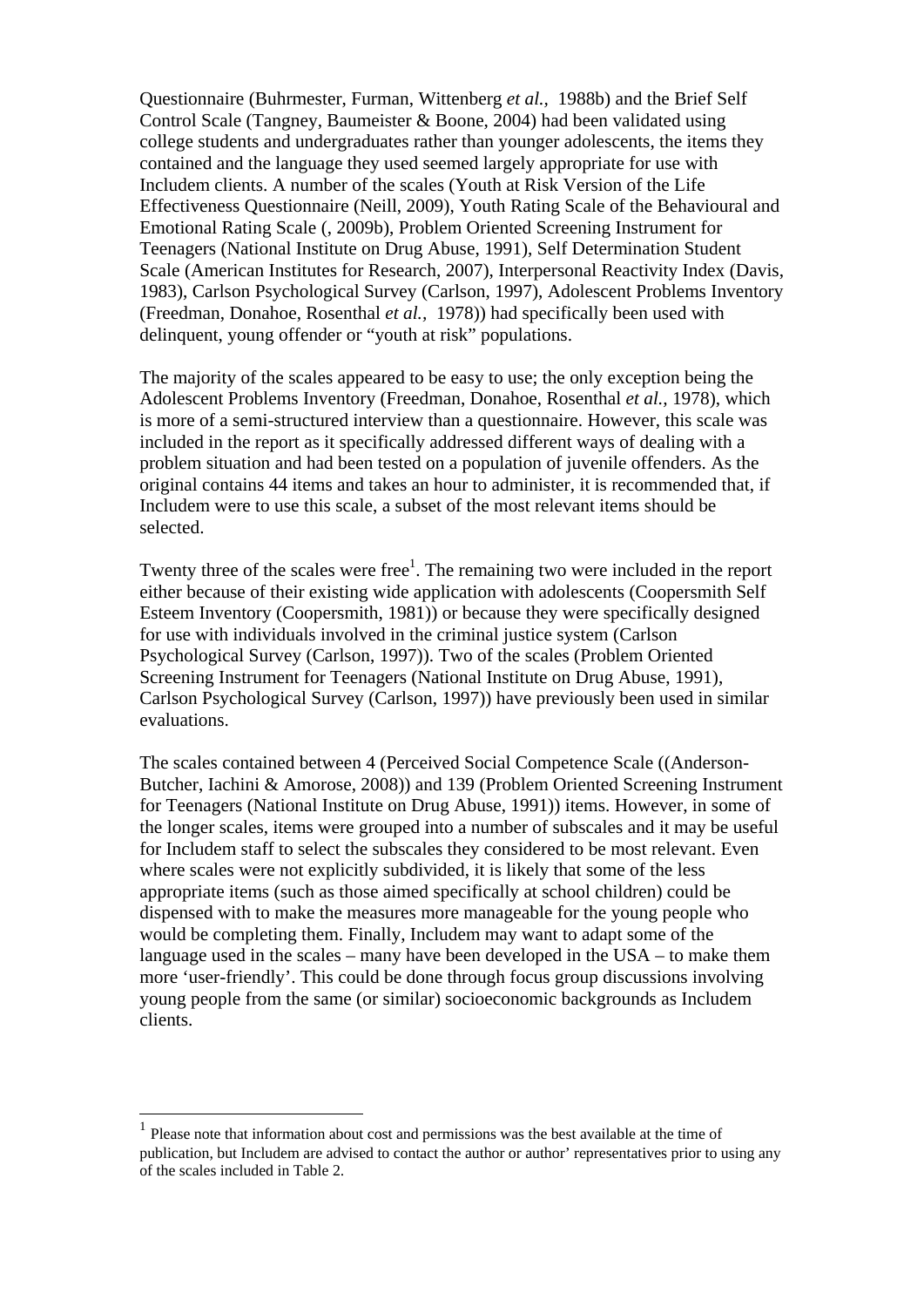|                                                                                                                  | Assessors Rating | Planfulness | of Purpose<br>Sense     | Control     | Self Esteem | Social Competence | Consequential Thinking | Moral Reasoning | Problem Solving | Readiness to Change | Respect for Others | Self Belief/Self Efficacy | Empathy | Management<br>Risk Assessment/<br>Risk Management | Other                                    | $\mathop{\text{Cost}}$ | Comments                                                                                                                                                                                                        |
|------------------------------------------------------------------------------------------------------------------|------------------|-------------|-------------------------|-------------|-------------|-------------------|------------------------|-----------------|-----------------|---------------------|--------------------|---------------------------|---------|---------------------------------------------------|------------------------------------------|------------------------|-----------------------------------------------------------------------------------------------------------------------------------------------------------------------------------------------------------------|
| 1. Resilience Scale<br>(Wagnild and Young, 1993a)*                                                               | $\overline{4}$   | $\mathbf X$ | $\mathbf X$             | $\mathbf x$ | $\mathbf X$ |                   |                        |                 |                 |                     |                    | $\mathbf X$               |         |                                                   | Humour                                   | P                      | 14 or 25 items. Recommended as most<br>resilience scale appropriate for use with<br>adolescents (Ahern, Kiehl, Sole et al., 2006)                                                                               |
| 2. Adolescent Resilience Scale<br>(Oshio, Kaneko, Nagamine et al.,<br>$2003)*$                                   | $\overline{4}$   |             | $\overline{\mathbf{X}}$ | $\mathbf x$ |             |                   |                        |                 |                 |                     |                    |                           |         |                                                   |                                          | $\mathbf N$            | 21 items. This scale is simple and<br>straightforward. 3 subscales deal with novelty<br>seeking, emotional regulation and positive<br>future orientation.                                                       |
| 3. Cognitive Autonomy and Self-<br>Evaluation (CASE) Inventory<br>$((Beckert, 2007)*$                            | $\overline{4}$   |             |                         |             |             |                   | X                      | $\mathbf x$     |                 |                     |                    | X                         |         | $\mathbf X$                                       | Autonomy                                 | N                      | 27 items. The scale quantifies five areas of<br>independent thought, including capacity to: to<br>evaluate thought, voice opinion, make<br>decisions, capitalize on comparative<br>validations and self-assess. |
| 4. Youth at Risk version of the<br>Life Effectiveness Questionnaire<br>(Neill, 2007)*                            | $\overline{4}$   |             | $\mathbf x$             | $\mathbf x$ | $\mathbf x$ | $\mathbf x$       |                        |                 | $\bf{X}$        |                     | $\mathbf X$        |                           |         | $\mathbf{x}$                                      | Communication<br>Skills/Respect          | N                      | 70 items. This scale covers many qualities,<br>but is supposed to be adapted so that only the<br>relevant subscales are administered.                                                                           |
| 5. Problem Oriented Screening<br><b>Instrument for Teenagers</b><br>((National Institute on Drug<br>Abuse, 1991) | $\overline{4}$   |             |                         |             |             |                   | $\mathbf x$            |                 |                 |                     |                    |                           |         | $\mathbf{x}$                                      | Social<br>functioning/<br>peer relations | N                      | There is an initial questionnaire (139 items) to<br>provide a baseline and a follow up<br>questionnaire (89 items) to assess outcomes.<br>Some of the items could be dropped for<br>Includem clients.           |
| 6. Adolescent Self-Regulatory<br>Inventory (Moilanen, 2007)                                                      | $\overline{4}$   | $\mathbf X$ |                         | $\mathbf X$ |             |                   |                        |                 |                 |                     |                    |                           |         |                                                   |                                          | N                      | 27 items. This scale measures planfulness. $-$ a<br>quality that all three Includem workers<br>highlighted as important.                                                                                        |
| 7. Short Self Regulation<br>Questionnaire (Neal & Carey,<br>2005)                                                | $\overline{4}$   | $\mathbf X$ |                         | $\mathbf X$ |             |                   |                        |                 |                 |                     |                    |                           |         |                                                   |                                          | $\mathbf{P}$           | 31 Items. See Adolescent Self-regulatory<br>Inventory above. However, it was<br>administered to college students rather than<br>adolescents.                                                                    |
| 8. Self Efficacy Scale (Sherer,<br>1982)                                                                         | $\overline{4}$   |             |                         |             |             |                   |                        |                 |                 |                     |                    | $\mathbf x$               |         |                                                   |                                          | $\, {\bf P}$           | 12 items. A short simple scale that seems<br>appropriate for Includem clients. It has 3<br>subscales measuring initiative, effort and<br>persistence.                                                           |

#### **Table 2. Questionnaires Measuring Intrinsic Qualities (Personal Factors)**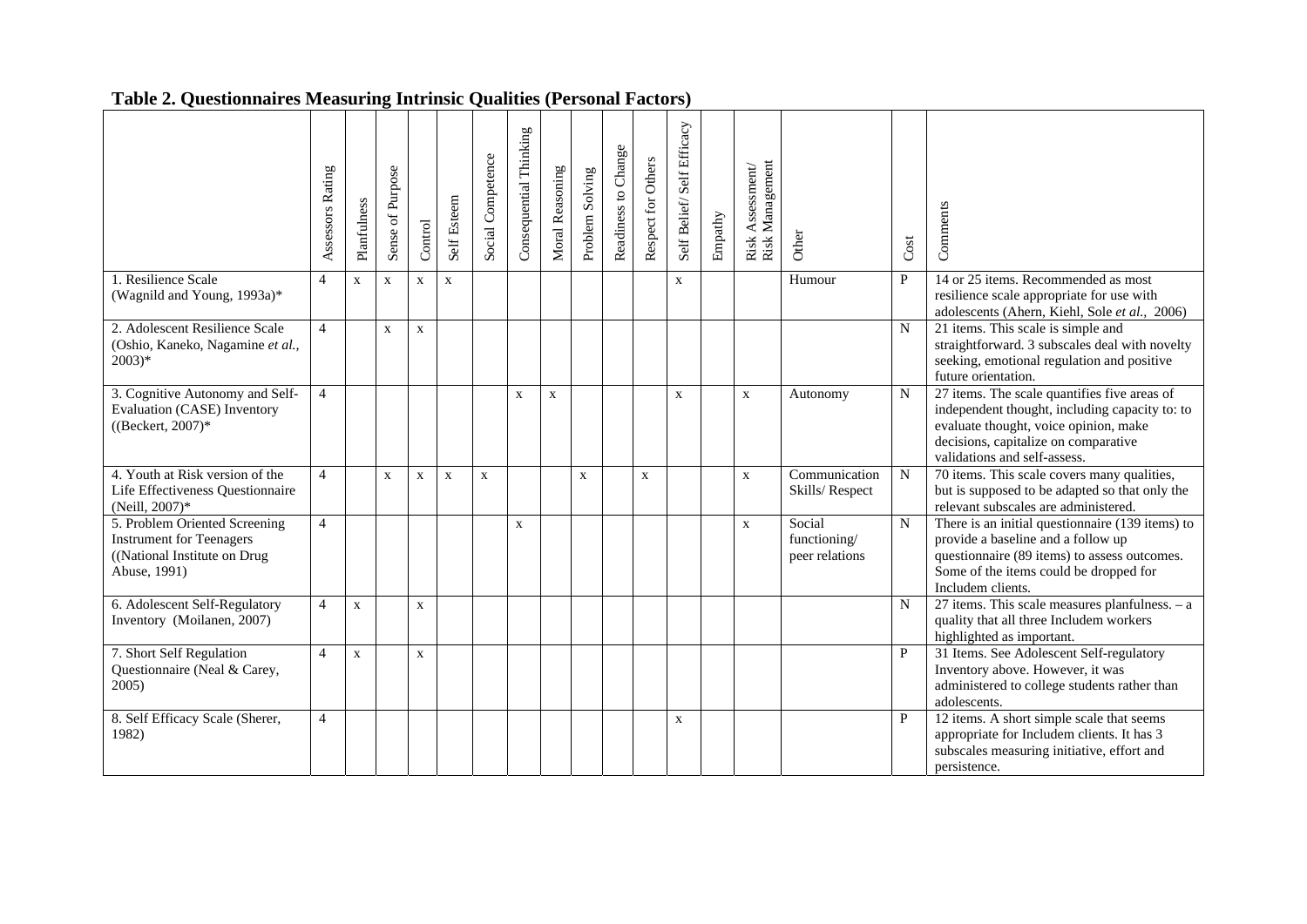|                                                                                               | Assessors Rating | Planfulness | Sense of Purpose | Control     | Self Esteem  | Social Competence | Consequential Thinking | Moral Reasoning | Problem Solving | Readiness to Change | Respect for Others | Self Belief/Self Efficacy | Empathy | Management<br>Risk Assessment/<br>Risk Management | Other  | $\rm Cost$   | Comments                                                                                                                                                                                                           |
|-----------------------------------------------------------------------------------------------|------------------|-------------|------------------|-------------|--------------|-------------------|------------------------|-----------------|-----------------|---------------------|--------------------|---------------------------|---------|---------------------------------------------------|--------|--------------|--------------------------------------------------------------------------------------------------------------------------------------------------------------------------------------------------------------------|
| 9. State Self Esteem Scale<br>(Heatherton and Polivy, 1991))                                  | $\overline{4}$   |             |                  |             | $\mathbf{X}$ |                   |                        |                 |                 |                     |                    |                           |         |                                                   |        | N            | 20 items. This scale is designed specifically to<br>measure state, rather than trait, self-esteem.<br>As such it ought to be useful for Includem.<br>There are 3 subscales: performance,<br>appearance and social. |
| 10. Rosenberg Self Esteem Scale<br>(Rosenberg, 1965)                                          | $\overline{4}$   |             |                  |             | $\mathbf X$  |                   |                        |                 |                 |                     |                    |                           |         |                                                   |        | N            | 10 items. A well-researched and validated<br>tool for use with adolescents.                                                                                                                                        |
| 11. Youth Rating Scale of the<br><b>Behavioural and Emotional</b><br>Rating Scale ((, 2009a)) | $\overline{4}$   |             | $\mathbf X$      |             |              | $\mathbf X$       |                        |                 |                 |                     |                    | $\mathbf X$               |         |                                                   |        | Y            | Takes 10 minutes to administer. This scale is<br>specifically designed for referral services,<br>(placing children and measuring their<br>progress). However, Includem would have to<br>buy it to look at it.      |
| 12. Self Determination Student<br>(American Institutes for<br>Research, 2007)                 | $\overline{4}$   | $\mathbf X$ |                  |             | X            |                   | X                      |                 |                 | X                   |                    |                           |         |                                                   |        | N            | 27 items. This scale has been shown to be<br>reliable in a juvenile justice setting.                                                                                                                               |
| 13. Connor-Davidson Resilience<br>Scale (Connor and Davidson,<br>2003)                        | $\overline{4}$   |             | $\mathbf X$      | $\mathbf x$ | $\mathbf{x}$ |                   |                        |                 |                 | $\mathbf{x}$        |                    | $\mathbf X$               |         |                                                   | Humour | N            | 25 items. This scale was considered less<br>appropriate for adolescents than Wagnild &<br>Young's Resilience Scale (Ahern, Kiehl, Sole<br>et al., 2006).                                                           |
| 14. My Life Questionnaire<br>(Weist, Albus, Bickham et al.,<br>$2000)*$                       | $\overline{4}$   |             | $\mathbf x$      |             |              | $\mathbf X$       |                        |                 |                 |                     |                    |                           |         |                                                   |        | N            | 12 items. There are 3 subscales in this<br>questionnaire: negative peer influences,<br>focusing on the future and religious<br>involvement.                                                                        |
| 15 Life Skills development -<br>Juvenile Form (Kadish, Glaser,<br>Calhoun et al., 2001)       | $\overline{4}$   |             | $\mathbf X$      |             |              | $\mathbf X$       |                        |                 | $\mathbf X$     |                     |                    |                           |         |                                                   |        | $\mathbf{P}$ | 65 items. This questionnaire is relevant to<br>Includem clients, but the language may need<br>to be simplified for some of the items.                                                                              |
| 16. Coopersmith Self Esteem<br>Inventory (Coopersmith, 1981)                                  | 3                |             |                  |             | $\mathbf X$  |                   |                        |                 |                 |                     |                    |                           |         |                                                   |        | Y            | 58 items. This scale is widely used with<br>adolescents; however there is a charge for<br>using it. There are two inventories a) School<br>Form (8-15 years), b) Adult Form (16+ years)                            |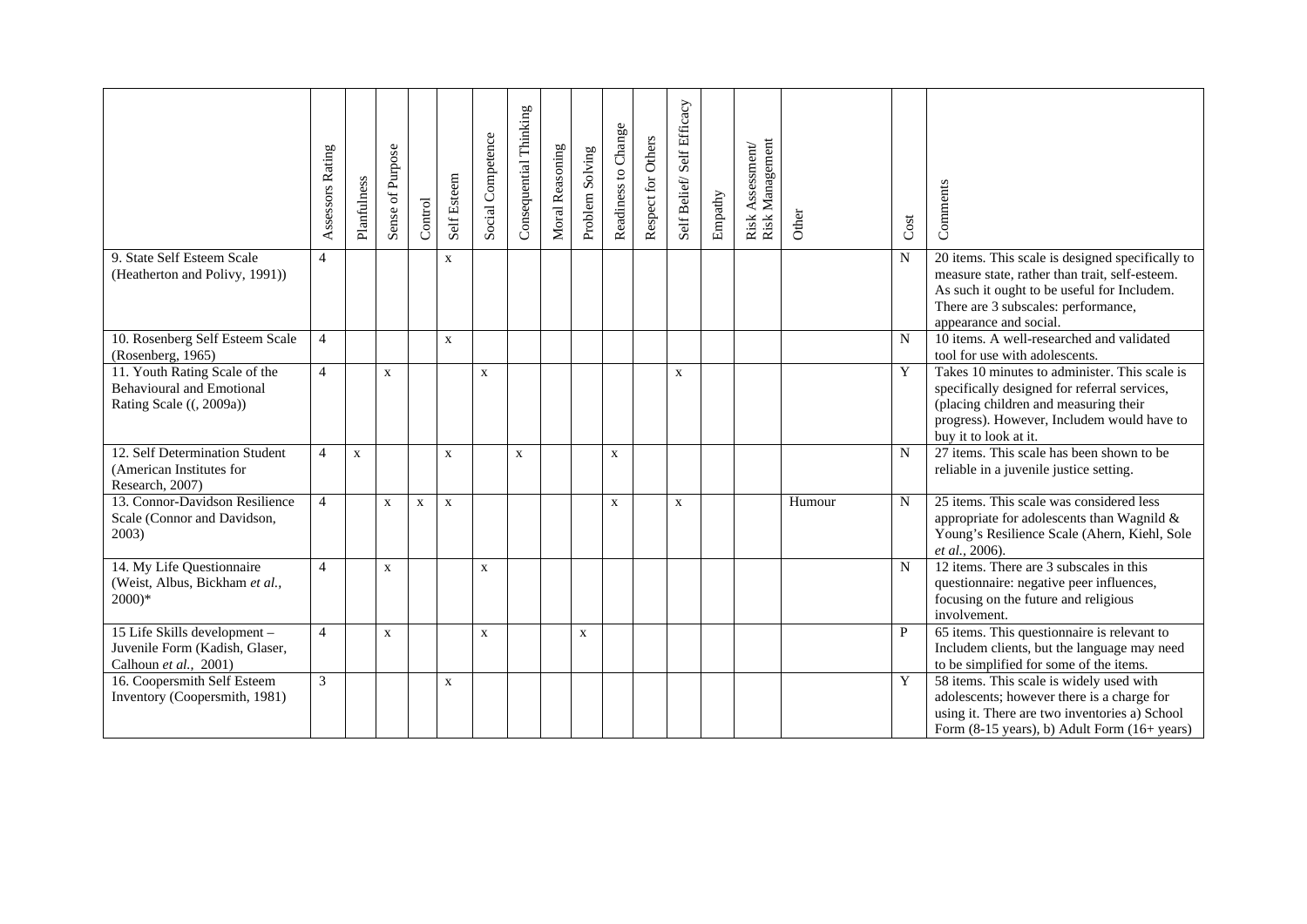|                                                                                                    | Assessors Rating | Planfulness | Sense of Purpose | Control     | Self Esteem | Social Competence | Consequential Thinking | Moral Reasoning | Problem Solving | Readiness to Change | Respect for Others | Self Belief/Self Efficacy | Empathy     | Management<br>Risk Assessment/<br>Risk Management | Other | Cost        | Comments                                                                                                                                                                                                                                                                    |
|----------------------------------------------------------------------------------------------------|------------------|-------------|------------------|-------------|-------------|-------------------|------------------------|-----------------|-----------------|---------------------|--------------------|---------------------------|-------------|---------------------------------------------------|-------|-------------|-----------------------------------------------------------------------------------------------------------------------------------------------------------------------------------------------------------------------------------------------------------------------------|
| 17. Interpersonal Reactivity<br>Index (Davis, 1983)                                                | 3                |             |                  |             |             |                   |                        |                 |                 |                     |                    |                           | $\mathbf X$ |                                                   |       | N           | 28 items. The empathetic concern and<br>perspective taking scales might be of interest.<br>However, socially desirable responding<br>might be a problem with some delinquent<br>populations.                                                                                |
| 18. Perceived Social Competence<br>Scale (Anderson-Butcher,<br>Iachini, & Amorose, 2008)           | 3                |             |                  |             |             | $\mathbf X$       |                        |                 |                 |                     |                    |                           |             |                                                   |       | N           | 4 items. A very short, simple scale that seems<br>suitable for Includem clients                                                                                                                                                                                             |
| 19. Carlson Psychological Survey<br>(Carlson, 1997)                                                | 3                |             |                  |             | X           | $\mathbf X$       | $\mathbf X$            |                 |                 |                     |                    |                           |             |                                                   |       | Y           | 50 items. This questionnaire is specifically<br>designed for individuals with have been<br>involved with the criminal justice system.<br>Significant changes in prosocial tendencies<br>have been found in juvenile offenders in<br>secure rehabilitation units.            |
| 20. Interpersonal Competence<br>Questionnaire (Buhrmester,<br>Furman, Wittenberg et al.,<br>1988a) | 2                |             |                  |             |             | $\mathbf x$       |                        |                 |                 |                     |                    |                           |             |                                                   |       | $\mathbf N$ | 40 Items. This scale was assessed using young<br>adults rather than adolescents, although the<br>items seem suitable for a younger population.<br>The scale is rather lengthy $-$ considering it<br>just measures one quality – perhaps items<br>could be selected from it. |
| 21. Brief Self Control Scale<br>(Tangney, Baumeister, & Boone,<br>2004)                            | $\overline{2}$   |             |                  | $\mathbf X$ |             |                   |                        |                 |                 |                     |                    |                           |             |                                                   |       | $\mathbf N$ | 36 items. This scale was not validated in<br>adolescents but its items seem reasonably<br>applicable                                                                                                                                                                        |
| 22. Nowicki-Strickland Locus of<br>Control Scale for Children<br>(Nowicki and Strickla, 1973)      | $\overline{c}$   |             |                  | $\mathbf X$ |             |                   |                        |                 |                 |                     |                    |                           |             |                                                   |       | N           | 40 items. This scale is rather lengthy for one<br>that deals with a single quality, but items<br>could be selected from it                                                                                                                                                  |
| 23. General Self Efficacy Scale<br>(Hoeltje, Zubrick, Silburn et al.,<br>1996)                     | $\overline{c}$   |             |                  |             |             |                   |                        |                 |                 |                     |                    | $\mathbf X$               |             |                                                   |       | N           | 10 items. This scale is short, the questions are<br>relevant, but some of the language might be a<br>bit tricky for Includem clients.                                                                                                                                       |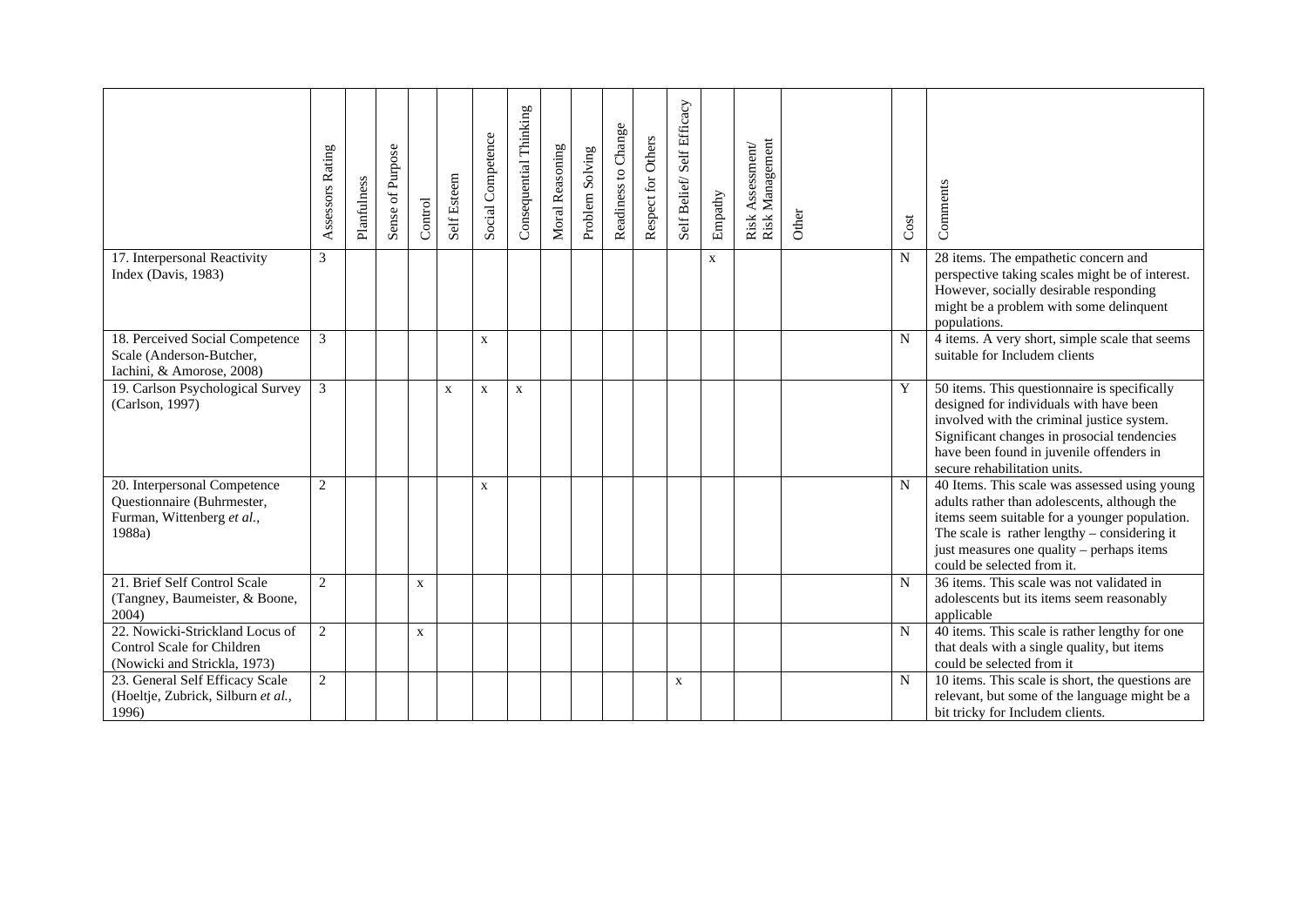|                                                                                                               | ъŋ<br>₫<br>άü<br>≃<br>ssessors | S<br>Planfulnes | urpose<br>≏<br>$_{\rm of}$<br>Sense | Control | steem<br>Self E | Social Competence | Thinking<br>Consequential | Moral Reasoning | Problem Solving | Readiness to Change | Respect for Others | Self Efficacy<br>Self Belief/ | Empathy | Management<br>ssessment<br>≺<br>Risk<br>Risk | Other | Cost | Conner                                                                                                                                                                                                          |
|---------------------------------------------------------------------------------------------------------------|--------------------------------|-----------------|-------------------------------------|---------|-----------------|-------------------|---------------------------|-----------------|-----------------|---------------------|--------------------|-------------------------------|---------|----------------------------------------------|-------|------|-----------------------------------------------------------------------------------------------------------------------------------------------------------------------------------------------------------------|
| 24. University of Rhode Island<br><b>Change Assessment</b><br>Questionnaire (DiClemente and<br>Hughes, 1990)* | 2                              |                 |                                     |         |                 |                   |                           |                 |                 | X                   |                    |                               |         |                                              |       | N    | 32 items. This is a rather lengthy and<br>repetitive questionnaire. However, it might be<br>worthwhile selecting a subset of the items.                                                                         |
| 25. Adolescent Problems<br>Inventory (Freedman, Donahoe,<br>Rosenthal et al., 1978)*                          | ◠                              |                 |                                     |         |                 |                   |                           |                 | X               |                     |                    |                               |         |                                              |       | N    | 44 items. This is more of an interview than a<br>questionnaire and the young person's<br>responses are supposed to be recorded. It is<br>also lengthy, although a subset of items could<br>be selected for use. |

\*This scale is contained in Appendix 3

**Cost – N="None", Y="Yes", P=Permission is needed for use of the scale.**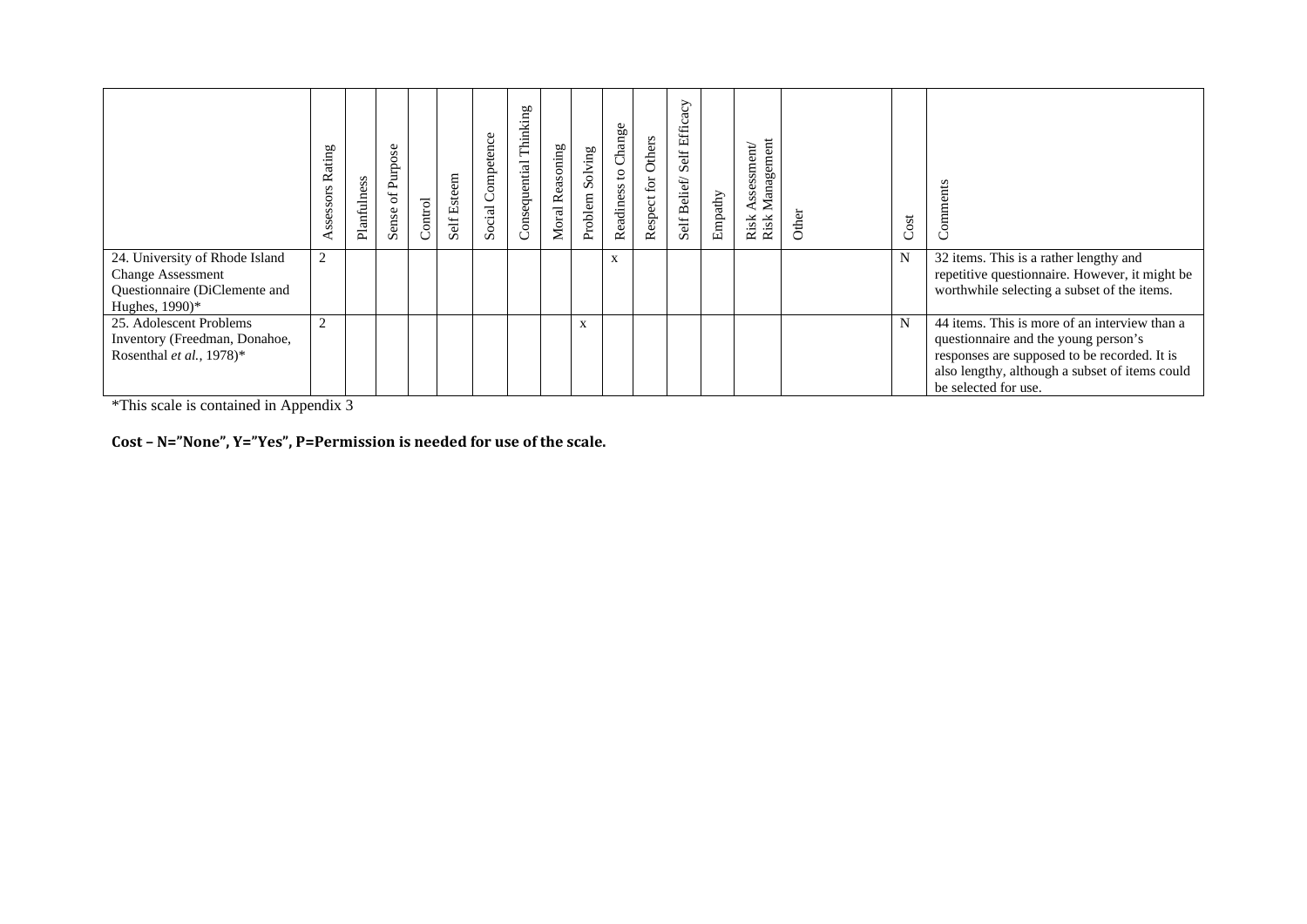### **Scales measuring external factors.**

The external factors which we were interested in were those that could be protective for children, promote resiliency and be influenced or strengthened through the work of Includem. The three most relevant, inter-related factors are social networks, social support and community involvement.

Social network refers to the range of social relationships available to an individual (family, friends and others). A supportive social network provides young people with opportunities to develop their social skills and develop their understanding of the functions, expectations, and dynamics involved in different relationships (ref). Whilst young people may have large social networks, this does not necessarily mean that the support they get from these networks will be positive.

Social support describes the provisions obtained through these relationships that are largely determined by their perceived adequacy. Social support from family, friends, and others is a multifaceted and complex phenomenon and it often cited as being essential to youth development and resiliency Social **s**upport is considered a pivotal component of resiliency in that it serves as a stress-buffering function. It can also assist the development of self esteem and self efficacy. (Brennan, 2008)

Community involvement is an important facet of youth development and communitybuilding, and can lead to effective adult- youth interaction. It has been argued that children need a triad of protective factors to thrive- being strong in themselves; experiencing robust positive relationships in their family; and those who separately and collectively positively connect to their community.(Dolan, 2008) In recent years there has been considerable emphasis on 'social capital' and 'community agency' in promoting child and adolescent wellbeing Community support through social networks can act as a form of collective agency and socialization, especially where like-minded adults provide norms and sanctions concerning children's wellbeing.(Brennan, 2008)

Forty two scales were identified which measured external factors such as social networks, social support, friendships and attachment. Following data extraction, eight measures were included (see Table 3). Seven were found to meet at least three of the criteria of relevance, acceptability and reliability and were included and a further scale was less relevant, but was the most relevant for measuring community involvement. The rest of the scales were excluded and are not referred to further in this report (see Appendix 4 for details of the scales and reasons for exclusions).

Details of all the items included in the scales can be found in Appendix 5)<sup>2</sup>

#### **Scales measuring social networks and social support**

Seven potentially relevant scales were identified which measure some aspect of social networks and social support (or perceived social support). Several scales could be easily adapted and used to evaluate some aspects of the work of Includem. Most could be used in their entirety, or just specific subscales.

<sup>&</sup>lt;u>.</u>  $2^2$  Please note that where possible details have been provided as to how to use the scales, but this information should be verified before using the scales for evaluation purposes.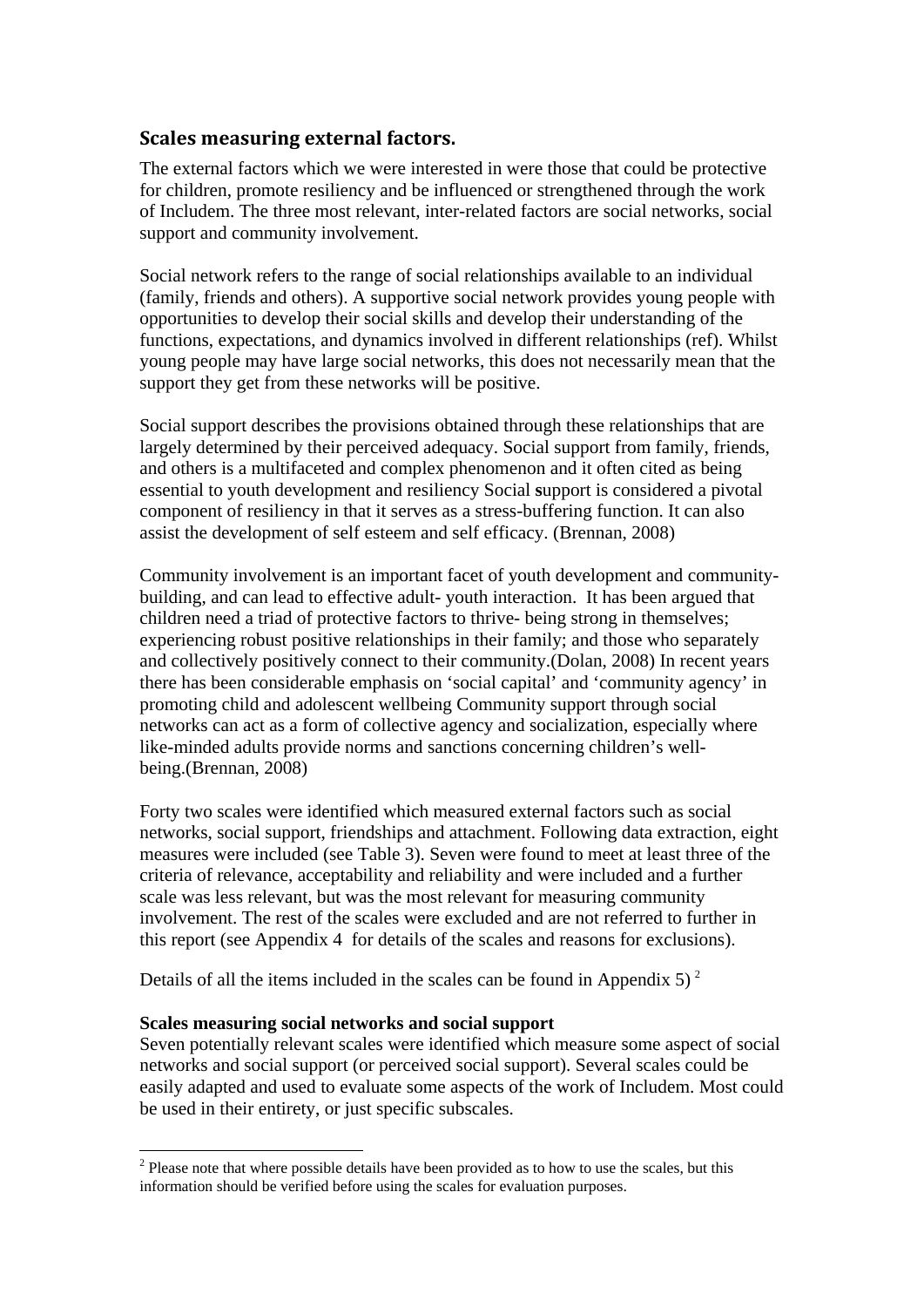In practice it was difficult to separate out those which measured social networks and those which measure social support, as most contained overlapping constructs. For this reason they are reported together and their strengths and limitations discussed within the constructs they measure, and their relevance to the work of Includem.

We assessed the measures against the five quality criteria. All of the seven scales measuring social networks and social support had good reliability and validity, were developed for the adolescent population, were easy to use and free to access. The only criteria where we had difficulty was determining the extent to which any of the scales been used in similar evaluations (criterion no 4). Only the Strengths and Difficulties Questionnaire (SDQ) has been widely used in evaluations.

The number of items (questions) in the questionnaires ranged from 10 (Multidimensional Scale of Perceived Social Support (MSPSS)) to 80 items (People in my life (PIML)). This suggests that some of the scales might be very sensitive and provide very detailed data, but might be wearisome for the respondents to complete. The shorter scales may like the ability to detect important subtle changes. Having said that, none of the scales took more than 20 minutes to complete.

The constructs or domains covered by the measures are detailed in Table 3. Most measure some aspect of social networks, although none really attempted to capture the size of the different networks. For example, many items made the assumption that the respondent already had family and friends, rather than making any attempt to quantify or assess whether these networks did exists. However, it is our understanding that Includem already use a tool to assess the important people in the young person's life so this may not something that can be measured informally.

The questions were often more likely used to determine the strength of the relationship (e.g. attachment) and the social support that they offered. Two measures (the People in my life (PIML) and Family, Friends, and Self (FFS) Form) also measured some of the potential negative aspects of social networks such as 'delinquency', 'trouble' and 'control.'

Two measures also included internal factors such as self esteem (Family Friends and Self (FFS) and social competence (Strengths and Difficulties Questionnaire (SDQ)). Indeed the SDQ is to some extent perhaps more of a measure of the personal rather than extrinsic although several questions do relate to interactions with others. It was included as it is very widely in similar settings and populations to those of Includem. It also has the advantage of being able to be self completed or administered by someone else (e.g. the Includem staff). However, some of the constructs (e.g. hyperactivity) may not be relevant.

Of all the scales measuring extrinsic factors, the Family, Friends, and Self (FFS) Form measured the widest range of domains including both intrinsic and extrinsic factors; and positive attributives (warmth) and negative attributes (conflict, trouble) of social networks. In addition it was the only measure that asked people to rate the quality of the external environment. (e.g. *How do you feel about the house or place where you live'*). It also included items on 'conventional involvement' of friends which could possibly be relevant to the concept of bridging capital (e.g. '*How many of your friends want to go to college?'; How many of your friends are in clubs or other organizations such as scouts*)?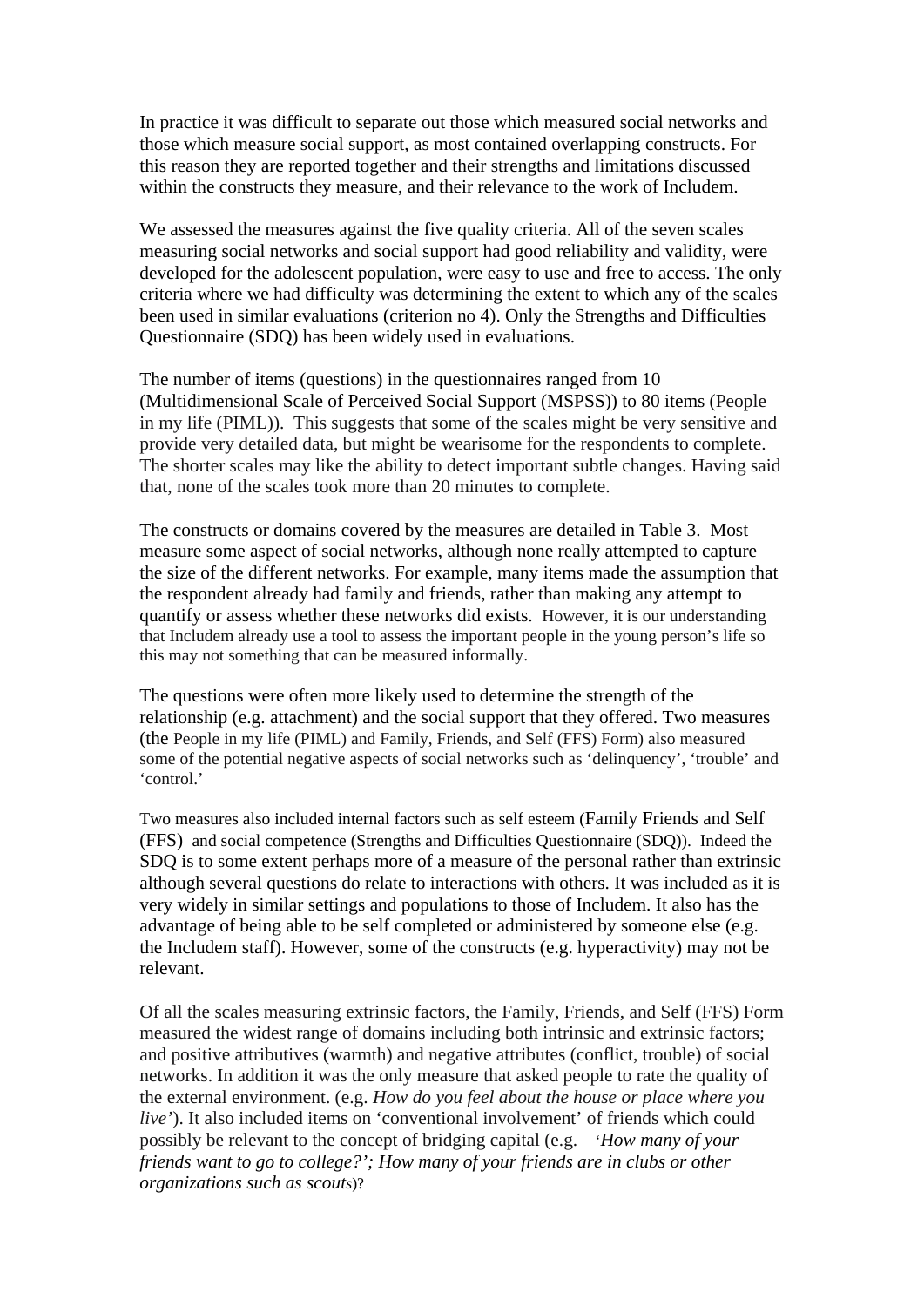There were some limitations of the scales that need to be acknowledged. First, none of the scales had been developed specifically for young offenders nor used in populations similar to Includem (e.g. young offenders). Some had been developed in the school setting, for school children. The population and setting used for development creates two potential problems. Whilst school children might include some who are similar to Includem's population, they may also be likely to have less chaotic lifestyles, and more social support. Therefore the scale might lack some validity. Having said that, they may still be devised in a language that is applicable to the Includem population and may be measuring support systems that are valid for all children (although you might expect the children from Includem to score lower than children in the general population at baseline). The Family, Friends and Self scale was developed for Mexican American youth admitted to drugs programmes, who may have some common issues.(Simpson and McBride, 1992)

The other issue is also related to validity – in terms of the wording of some of the questions – some talk about school and teachers and are designed to be used in the school setting. These questions may need to be modified to be used in the evaluation of the work of Includem.

#### **Scales measuring community involvement or social inclusion**

We were not able to identify a robust and relevant measure of social inclusion or community involvement. The only one which could be used if modified significantly (but still may not be robust) is a questionnaire which was developed in the UK for an Arts based project for people with mental health issues (Secker, Hacking, Kent *et al.,* 2009). This was a measure that Includem were initially interested in as it was designed to measure bridging capital, bonding capital, neighbourhood cohesion, engagement in leisure services and citizenship. However, it has several limitations which will limit its relevance to evaluating the work of Includem. Some of the original items included in the questionnaire did not constitute consistent scales and were excluded, although 16 of the 22 items included in the measure could be grouped within three scales measuring 'social isolation', 'social relations' and 'social acceptance'. These are slightly different constructs from what the measure was originally designed to measure. As the authors themselves note *'..construct validity cannot be claimed on the basis of the tests to date, because it is questionable whether the whole construct of social inclusion is fully represented by the three dimensions included in the measure.'* Furthermore, as it is a very new measure, specifically designed for a particular project and for a particular population this means that the underlying constructs it is measuring may not be the same in a different setting.

We did identify another social bonding measure (Brisson and Usher, 2007) but again it is not recommended for use by Inclusion as it is a 5 item scale developed for an adult population in the USA.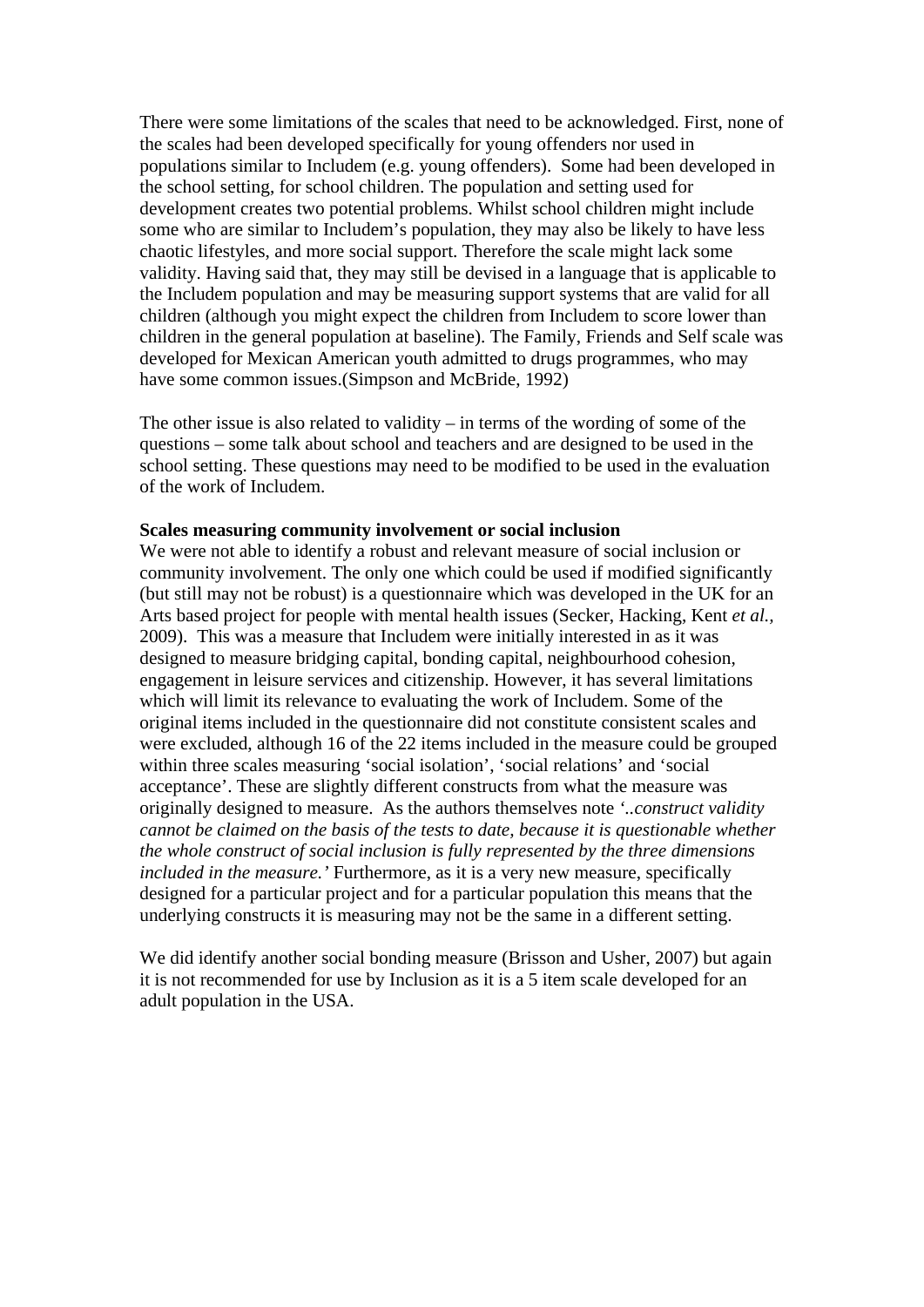#### **Table 3. Questionnaires measuring external factors**

| Scale                                                                                                     | Assessors rating | Social networks<br>(Family, friends,/peers,<br>community) | Attachment                    | perceived social support<br>Social support/  | Social capital | Other                                                                                                                                                     | Cost         | Comments                                                                                                                                                                                                                                                                                                                                                                                                                                                                                                                                                                               |
|-----------------------------------------------------------------------------------------------------------|------------------|-----------------------------------------------------------|-------------------------------|----------------------------------------------|----------------|-----------------------------------------------------------------------------------------------------------------------------------------------------------|--------------|----------------------------------------------------------------------------------------------------------------------------------------------------------------------------------------------------------------------------------------------------------------------------------------------------------------------------------------------------------------------------------------------------------------------------------------------------------------------------------------------------------------------------------------------------------------------------------------|
| Family, Friends, and Self<br>(FFS) Form<br>(Simpson and McBride,<br>1992)                                 | $\overline{4}$   | Family<br>Friends.<br>School                              | Family<br>Friends,<br>School  | $\mathbf X$                                  |                | Environment,<br>control, school<br>satisfaction, self esteem,<br>conventional<br>involvement, trouble,<br>peer activity level,<br>warmth of relationships | FP           | 60 items. Encompasses a wide range of domains relating to the quality and quantity<br>of social networks and attachment. Although the FFS appears to be easy to score,<br>multidimensional, and psychometrically sound instrument that may be appropriate<br>for use in settings other than drug programs, its reliability with youth in the child<br>welfare system and its ability to predict outcomes other than drug use have yet to be<br>determined.                                                                                                                             |
| Inventory of Parent and<br>Peer Attachment(Armsden<br>and Greenberg, 1987)                                | $\overline{4}$   | $\mathbf X$                                               | Mother,<br>Father,<br>Friends | $\mathbf x$                                  |                |                                                                                                                                                           | $\mathbf{F}$ | 75 items Could be useful, particularly the subscale of peer attachment, although<br>perhaps covered by the FFT scale. Assumes that the person has friends and family<br>(doesn't measure the amount)                                                                                                                                                                                                                                                                                                                                                                                   |
| Multidimensional Scale of<br>Perceived Social Support<br>(Bruwer, Emsley, Kidd et<br>al., 2008)           | $\overline{4}$   | $\mathbf x$                                               |                               | Family,<br>friends.<br>significant<br>others |                |                                                                                                                                                           | $\mathbf{F}$ | 10 items. A useful scale to measure social support. Has been validated and widely<br>used in adolescent populations. Possibly too short to capture domains such as<br>attachment                                                                                                                                                                                                                                                                                                                                                                                                       |
| <b>Social Provisions Scale</b><br>(Moreira and Canaipa,<br>2007; Motl, Dishman,<br>Saunders et al., 2004) | $\overline{4}$   | $\mathbf X$                                               | $\mathbf{x}$                  | $\mathbf x$                                  |                | Guidance, reliable<br>alliance, social<br>integration,<br>reassurance of worth<br>and opportunity for<br>nurturance.                                      | ${\rm F}$ P  | 24 items. Appears that some of the subscales, if not all the scale might be useful. Is<br>widely used in research. Does not distinguish between family and friends and others<br>in terms of support, which may or may not be important to Includem                                                                                                                                                                                                                                                                                                                                    |
| <b>Strengths and Difficulties</b><br>Questionnaire<br>(SDO)(Goodman, 2001)                                | $\overline{4}$   | Peer                                                      |                               |                                              |                | Emotional, conduct,<br>hyperactivity-<br>inattention, social<br>competence                                                                                | $\mathbf{F}$ | 25 items. Developed and applied in UK adolescent population, but relevance may be<br>less than optimum as measures domains such as hyperactivity. Has versions for<br>'teachers' and parents. Also includes an 'added value' score for specialist services. A<br>simple approach is to administer the SDQ at the time of first assessment and then<br>repeat it after a fixed interval, say 6 months.                                                                                                                                                                                  |
| People in my life (PIML)<br>based on the IPPA above<br>(Ridenour, Greenberg &<br>Cook, 2006)              | 3                | $\mathbf x$                                               | $\mathbf X$                   | $\mathbf X$                                  |                | Communication,<br>alienation, peer<br>delinquency                                                                                                         | FP           | 80 items. Could be useful to use as considers that peer support and attachment may<br>be negative. Developed for slightly younger school children (10-12 years) and some<br>of the questions may need to be reworded.                                                                                                                                                                                                                                                                                                                                                                  |
| A measure of social<br>inclusion (no specific<br>name given)(Secker,<br>Hacking, Kent et al.,<br>2009)    | 2                |                                                           |                               |                                              | $\mathbf X$    | Social isolation,<br>Social acceptance,<br>social relationships                                                                                           | FP           | 22 items. Was designed to measure constructs such as bridging capital, bonding<br>capital, acceptance and citizenship, but found a different set of constructs (social<br>isolation, relations and acceptance). Includem staff indicated that at least parts of this<br>measure had face validity. Has not been specifically developed for adolescents and<br>only recently been developed. Some of the scale items are specific to the Arts project<br>and would have to be adapted for Includem. Same people who developed Inclusion<br>Web and includes many of the same constructs |

**Cost – N="None", Y="Yes", P=Permission is needed for use of the scale.**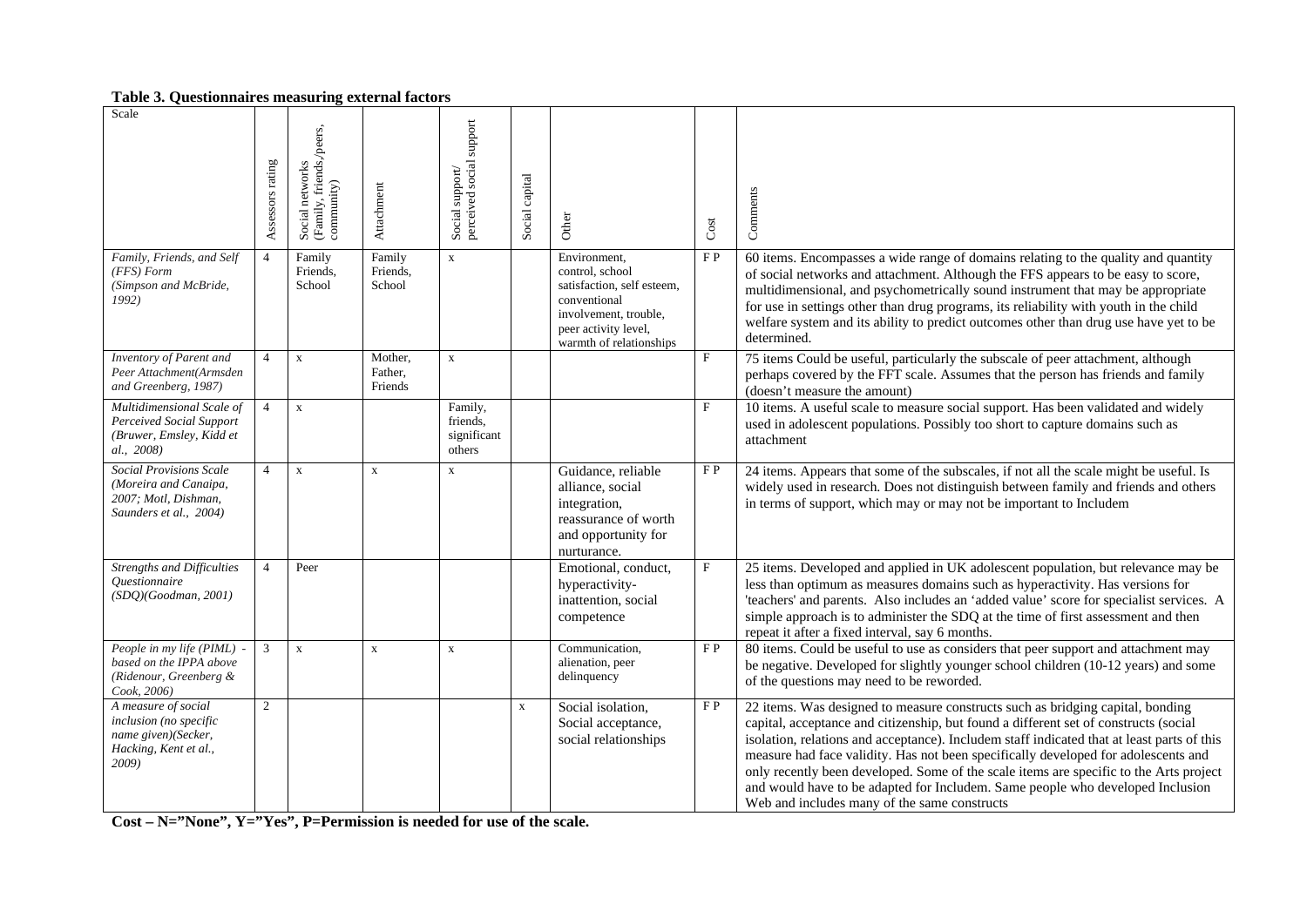## **SUMMARY AND RECOMMENDATIONS**

From the searching we were able to identify several useful questionnaires to measure both intrinsic and extrinsic factors in an adolescent population. At least one of the measures of intrinsic factors (Resilience Scale) measured several domains which were listed as being important to Includem such as planfulness, sense of purpose, self esteem. A questionnaire of external factors, the Friends, Family and Self form included domains such as warmth of relationships, conflict and control, as well as perceptions of their environment and self esteem.

We would recommend that Includem use both these scales to evaluate the young people they work with. However, those personal factors that are not assessed by the Resilience Scale (for example, social competence, consequential thinking, moral reasoning, problem solving, respect) should be addressed by supplementing Resilience Scale items with relevant items from other instruments such as the Cognitive Autonomy and Self-Evaluation (CASE) Inventory and the Youth at Risk version of the Life Effectiveness Questionnaire. In addition we would strongly recommend that Includem customises these scales to ensure that their language is relevant and appropriate to Includem clients. One way of doing this would be to follow the example of Weist, Albus, Bickham et al. (2000) and run focus groups with teenagers whose socioeconomic backgrounds are similar to Includem clients to ensure that items are worded appropriately.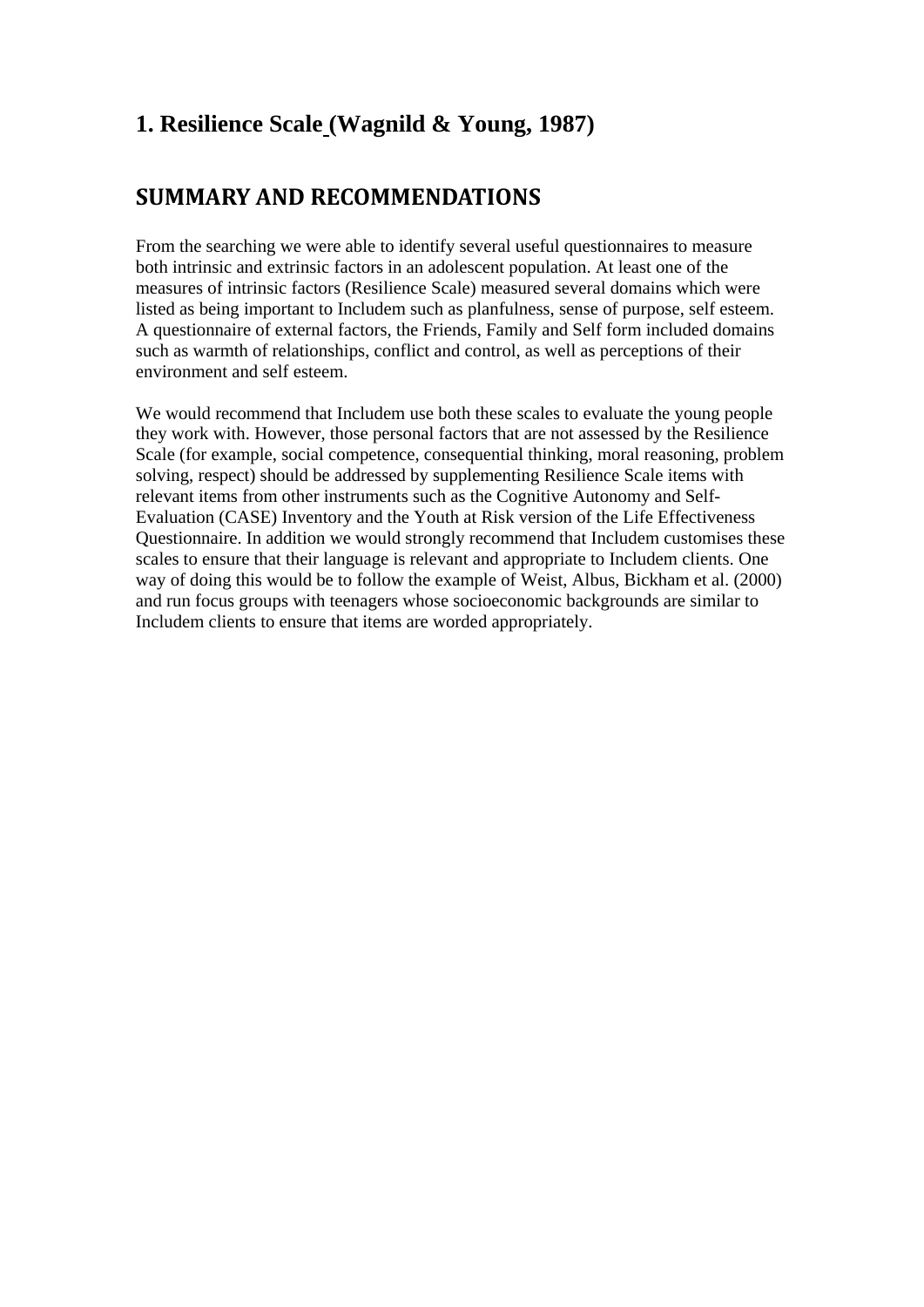### **Appendix 1. Details of searches performed February 2009**

| Database                                                              | Search terms (combined with OR or AND)                                                                                                                                                                                                                                                                                                                                                                                                                                                                                                                                                                                                                                                                                                                                                                                                                                                                                                                                                                                                                                                                                                                                                                                                                                                                                                                                                                                                                                                                                                                                                                                                                                                                        | Limits                                                                                                                       | <b>Hits</b>                             |
|-----------------------------------------------------------------------|---------------------------------------------------------------------------------------------------------------------------------------------------------------------------------------------------------------------------------------------------------------------------------------------------------------------------------------------------------------------------------------------------------------------------------------------------------------------------------------------------------------------------------------------------------------------------------------------------------------------------------------------------------------------------------------------------------------------------------------------------------------------------------------------------------------------------------------------------------------------------------------------------------------------------------------------------------------------------------------------------------------------------------------------------------------------------------------------------------------------------------------------------------------------------------------------------------------------------------------------------------------------------------------------------------------------------------------------------------------------------------------------------------------------------------------------------------------------------------------------------------------------------------------------------------------------------------------------------------------------------------------------------------------------------------------------------------------|------------------------------------------------------------------------------------------------------------------------------|-----------------------------------------|
| Medline,<br>EmBase.<br><b>PsycINFO</b><br>(OVID)                      | (scale\$ or measure\$ or questionnaire\$ or assess\$ or test\$)<br>(reliability or validity or psychometric)<br>(ability adj2 plan) or (planning adj skill\$) or (consequential adj thinking) or (independent adj living adj skills) or<br>mutuality<br>(moral adj reasoning) or (emotional adj (intelligence or security))<br>(interpersonal adj skills) or hopefulness or ambition or (work adj ethic) or (sense adj1 purpose) or (internal adj<br>locus adj1 control)<br>prosocia* or(peer adj support) or planful\$ or(capital adj (social or bonding or bridging or peer or family))<br>or(trust\$ adj2 other\$) or (change adj1 (willingness or readiness or motivation)) or sociability or(relationship<br>adj form\$) or(aspiration and future) or (social adj (inclusion or exclusion or network))or resilien\$ or ((humour<br>or humor) and (resilien\$ or coping)) or(adolescen\$ or teenage\$ or child\$ or youth\$ or (young adj people))<br>((problem adj solving) not (math\$ or couple\$ or student\$ or therap\$))<br>((communication adj skills) not (school\$ or patient\$ or preschool\$ or student\$ or teacher\$))<br>(autonomy not (teacher\$ or student\$ or patient\$))<br>((goal adj setting) not (teacher\$ or Patient\$ or Sport\$ or occupatio* or employee or employment or colleg\$<br>or school or Athlet\$ or consumer\$))<br>(empathy not (coupl* or patient*))<br>(attachment\$ adj5 (interpersonal or peer\$ or family or social))<br>((social adj (skills or competence or adjustment)) not patient*)<br>((self adj (esteem or image or confidence or control or management or competence or efficacy or belief)) not<br>(therap\$ or student\$ or Read\$ or Patient\$)) | English<br>Language<br>1990-2009<br>Human<br>Removed<br>duplicates                                                           | 2130                                    |
| <b>CINAHL</b>                                                         | ((ability N2 plan) or (planning N skill\$) or (consequential N thinking) or (independent N living N skills) or<br>mutuality or (moral N reasoning) or (emotional N intelligence) or (emotional N security) or (interpersonal N<br>skills) or hopefulness or ambition or (work N ethic) or (sense N1 purpose) or (internal N locus N1 control) or<br>prosocia* or (peer N support) or planful\$ or capital N1 (social or bonding or bridging or peer or family) or<br>(trust\$ N2 other\$) or (change N1 (willingness or readiness or motivation)) or sociability or (relationship N<br>form\$) or (aspiration and future) or social N1 (inclusion or exclusion or network) or resilien\$ or (humour or<br>humor) and (resilien\$ or coping) or problem N solving or communication N1 skills or goal N1 setting or<br>empathy or attachment\$ N5 (interpersonal or peer\$ or family or social) or social N1 (skills or competence or<br>adjustment) or self N1 (esteem or image or confidence or control or management or competence or efficacy<br>or belief) and AB (scale\$ or measure\$ or questionnaire\$ or assess\$ or test\$) and (reliability or validity or<br>psychometric) and AB (adolescen\$ or teenage\$ or child\$ or youth\$ or (young N people))                                                                                                                                                                                                                                                                                                                                                                                                                                             | Published<br>Date from:<br>1990-2009:<br>Exclude<br><b>MEDLINE</b><br>records; Age<br>Groups:<br>Adolescence,<br>13-18 years | 127                                     |
| <b>Social Care</b><br>Online                                          | (scale* or measure* or questionnaire* or assess* or test*) and (adolescen* or teenage* or child* or youth* or<br>young people) and (reliability or validity or psychometric)                                                                                                                                                                                                                                                                                                                                                                                                                                                                                                                                                                                                                                                                                                                                                                                                                                                                                                                                                                                                                                                                                                                                                                                                                                                                                                                                                                                                                                                                                                                                  | No limits                                                                                                                    | 201                                     |
| Social<br><b>Sciences</b><br><b>Citation Index</b>                    | TS=(adolescen* or teenage* or youth* or (young AND people))<br>TS=(adolescen* or teenage* or youth* or (young AND people))<br>TS =(scale* or measure* or questionnaire* or test*)<br>TS=(reliability or validity or psychometric)<br>TS=((interpersonal AND skills) OR hopefulness OR ambition OR (work AND ethic) OR (sense AND purpose)<br>OR (internal AND locus AND control) OR prosocia* OR (peer AND support) OR planful* OR (capital AND<br>(social OR bonding OR bridging OR peer OR family)) OR (trust* AND other*) OR (change AND (willingness<br>OR readiness OR motivation)))<br>TS=((ability AND plan) OR (planning AND skill*) OR (consequential AND thinking) OR (independent AND<br>living AND skills) OR mutuality OR (moral AND reasoning) OR (emotional AND intelligence) OR (emotional<br>AND security))                                                                                                                                                                                                                                                                                                                                                                                                                                                                                                                                                                                                                                                                                                                                                                                                                                                                                  | English<br>Language<br>1990-2009                                                                                             | 1578                                    |
| Social<br><b>Services</b><br>Abstracts &<br>Sociological<br>Abstracts | #9 KW=((sociability OR (relationship AND form*) OR (aspiration AND future) OR (social AND (inclusion OR<br>exclusion OR network)) OR resilien* OR ((humour OR humor) AND (resilien* OR coping)) OR (problem AND<br>solving) OR (communication AND skills) OR (goal AND setting) OR empathy OR (attachment* AND<br>(interpersonal OR peer* OR family OR social)) OR (social AND (skills OR competence OR adjustment)) OR<br>(self AND (esteem OR image OR confidence OR control OR management OR competence OR efficacy OR<br>belief))) or (=((interpersonal AND skills) OR hopefulness OR ambition OR (work AND ethic) OR (sense AND<br>purpose) OR (internal AND locus AND control) OR prosocia* OR (peer AND support) OR planful* OR<br>(capital AND (social OR bonding OR bridging OR peer OR family)) OR (trust* AND other*) OR (change AND<br>(willingness OR readiness OR motivation)))) or ((ability AND plan) OR (planning AND skill*) OR<br>(consequential AND thinking) OR (independent AND living AND skills) OR mutuality OR (moral AND<br>reasoning) OR (emotional AND intelligence) OR (emotional AND security))) and KW=((scale* or measure* or<br>questionnaire* or assess* or test*) and (adolescen* or teenage* or child* or youth* or young people) and<br>(reliability or validity or psychometric))                                                                                                                                                                                                                                                                                                                                                                                      | English<br>Language<br>1990-2009                                                                                             | 227<br>(98)<br><b>SSA</b><br>129<br>SA) |
| Total                                                                 | Total before $\overline{\text{deduplication}} = 4263$<br>after deduplication in all databases (some databases retrieved the same references, but had to be de-<br>duplicated separately)                                                                                                                                                                                                                                                                                                                                                                                                                                                                                                                                                                                                                                                                                                                                                                                                                                                                                                                                                                                                                                                                                                                                                                                                                                                                                                                                                                                                                                                                                                                      |                                                                                                                              | 3759                                    |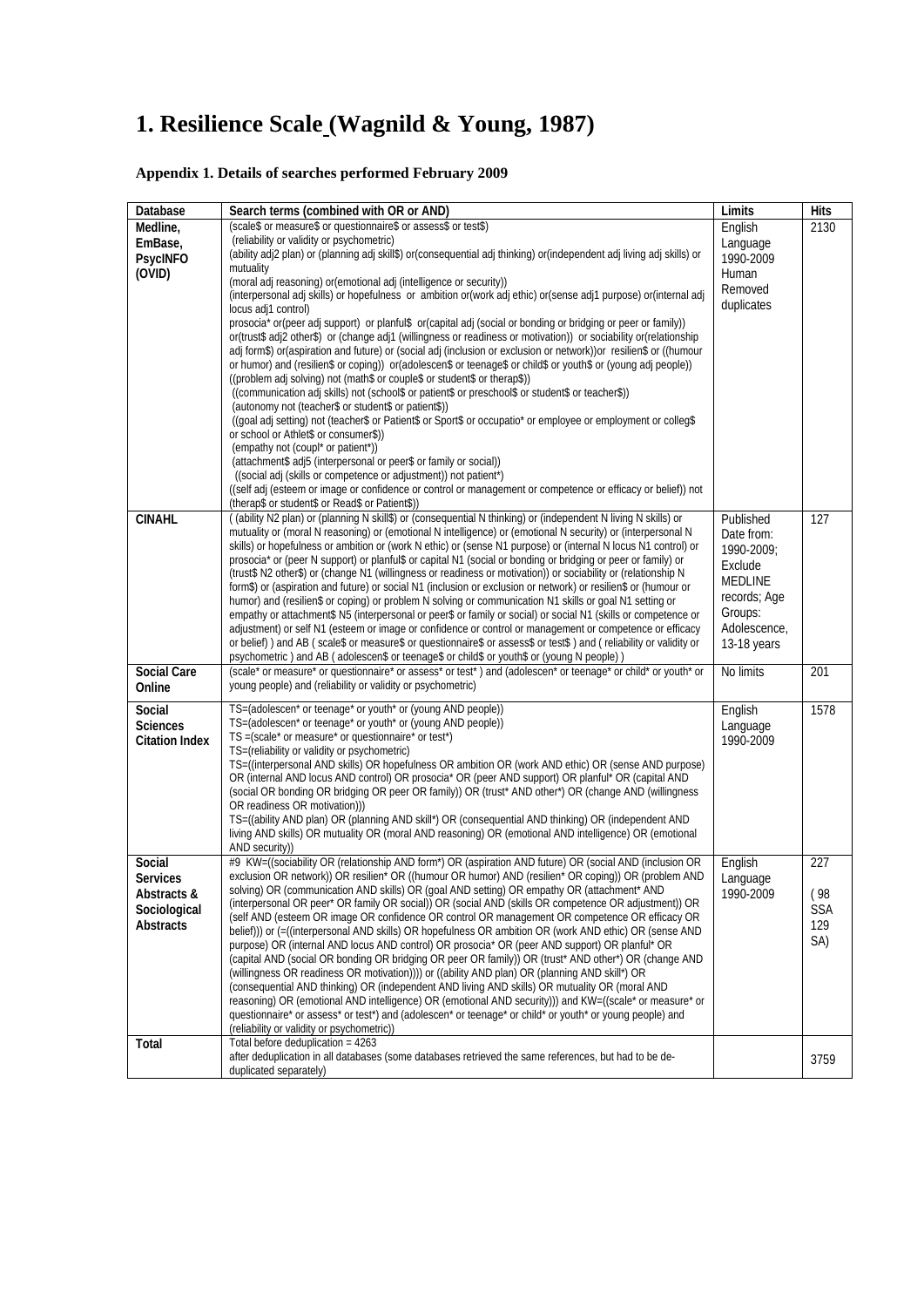**Appendix 2. Flow chart detailing the inclusion and exclusion process** 

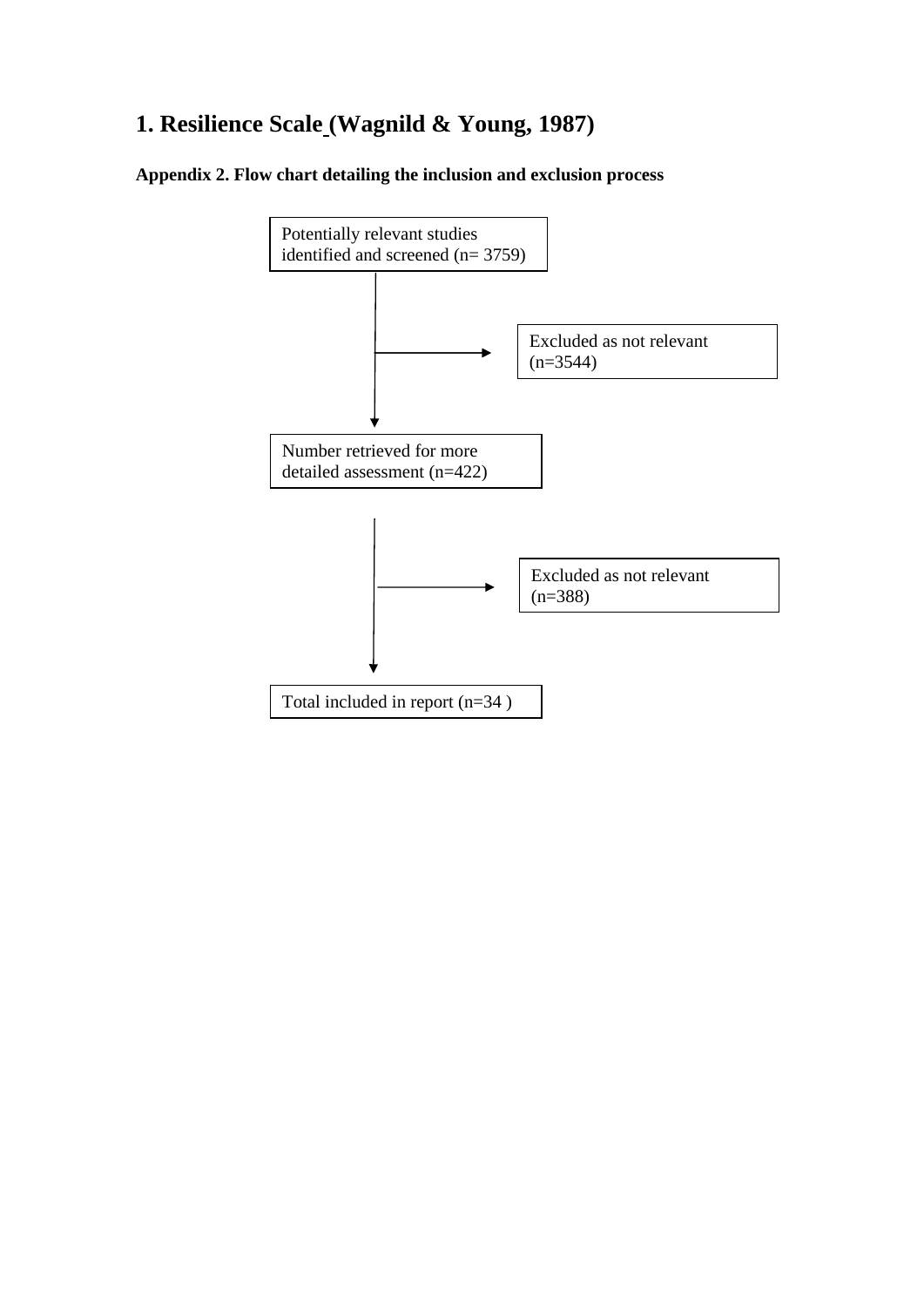**Appendix 3 Scales measuring internal factors3**

<sup>&</sup>lt;sup>3</sup> Please note that where possible details have been provided as to how to use the scales, but this information should be verified before using the scales for evaluation purposes.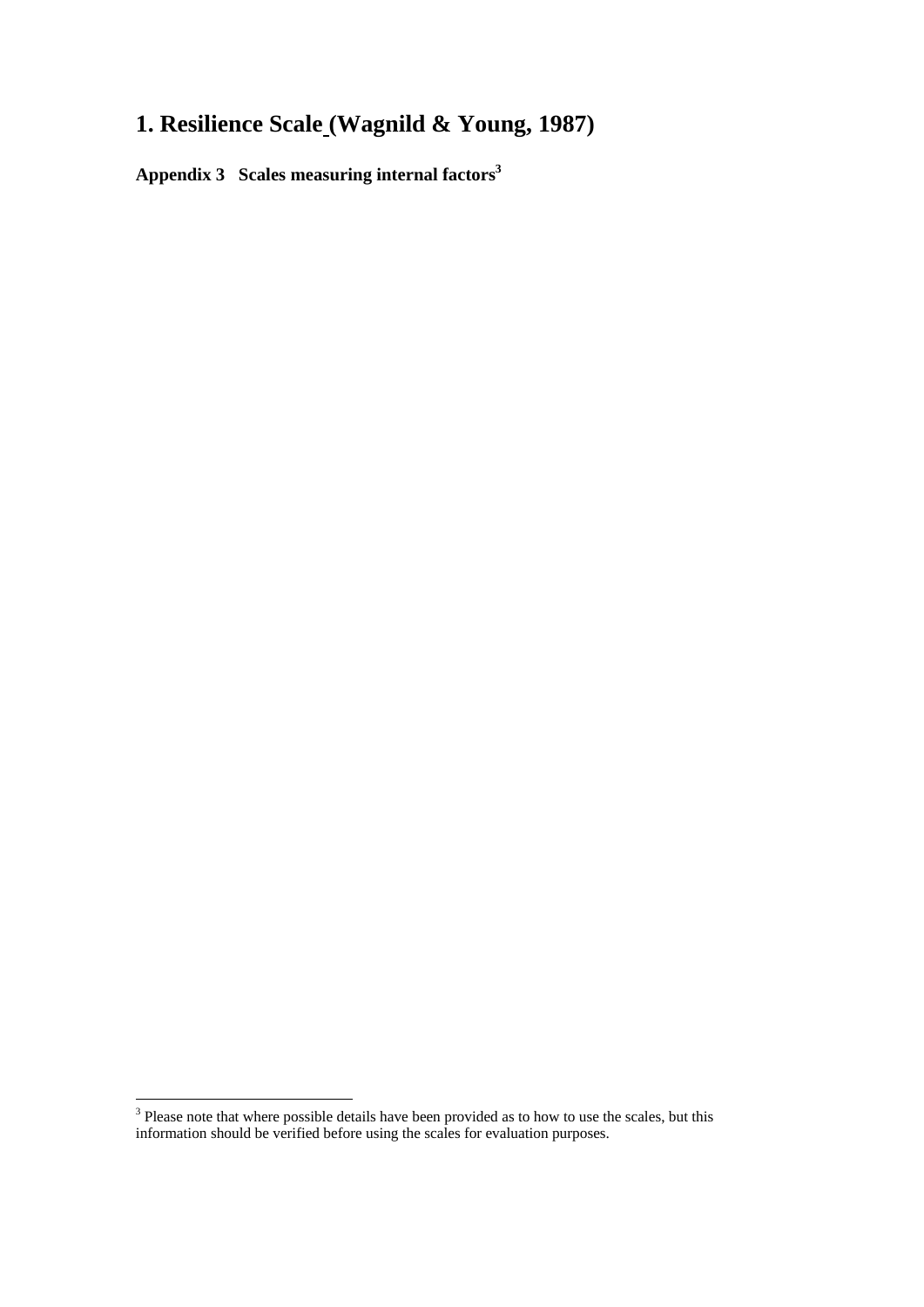Date:  $\_\_$ 

Please read the following statements. To the right of each you will find seven numbers, ranging from "1" (Strongly Disagree) on the left to "7" (Strongly Agree) on the right. Circle the number which best indicates your feelings about that statement. For example, if you strongly disagree with a statement, circle "1". If you are neutral, circle "4", and if you strongly agree, circle "7", etc.

|                                                                                      |              | <b>Strongly</b><br><b>Disagree</b> |   |                |   | <b>Strongly</b> | Agree          |
|--------------------------------------------------------------------------------------|--------------|------------------------------------|---|----------------|---|-----------------|----------------|
| 1.<br>When I make plans, I follow through with them.                                 | 1            | $\overline{2}$                     | 3 | $\overline{4}$ | 5 | 6               | $\overline{7}$ |
| 2.<br>I usually manage one way or another.                                           | 1            | $\overline{2}$                     | 3 | 4              | 5 | 6               | $\tau$         |
| I am able to depend on myself more than anyone else.<br>3.                           | 1            | $\overline{2}$                     | 3 | 4              | 5 | 6               | $\tau$         |
| Keeping interested in things is important to me.<br>4.                               | 1            | 2                                  | 3 | $\overline{4}$ | 5 | 6               | 7              |
| I can be on my own if I have to.<br>5.                                               | 1            | 2                                  | 3 | 4              | 5 | 6               | $\tau$         |
| I feel proud that I have accomplished things in life.<br>6.                          | $\mathbf{1}$ | $\overline{2}$                     | 3 | 4              | 5 | 6               | $\tau$         |
| I usually take things in stride.<br>7.                                               | 1            | 2                                  | 3 | 4              | 5 | 6               | 7              |
| 8.<br>I am friends with myself.                                                      | 1            | $\overline{c}$                     | 3 | $\overline{4}$ | 5 | 6               | 7              |
| 9.<br>I feel that I can handle many things at a time.                                | 1            | $\overline{c}$                     | 3 | $\overline{4}$ | 5 | 6               | 7              |
| 10. I am determined.                                                                 | 1            | $\overline{2}$                     | 3 | $\overline{4}$ | 5 | 6               | 7              |
| 11. I seldom wonder what the point of it all is.                                     | 1            | $\overline{c}$                     | 3 | 4              | 5 | 6               | $\tau$         |
| 12. I take things one day at a time.                                                 | 1            | $\overline{2}$                     | 3 | $\overline{4}$ | 5 | 6               | $\tau$         |
| 13. I can get through difficult times because I've experienced<br>difficulty before. | 1            | 2                                  | 3 | 4              | 5 | 6               | 7              |
| 14. I have self-discipline.                                                          | 1            | $\overline{2}$                     | 3 | $\overline{4}$ | 5 | 6               | $\tau$         |
| 15. I keep interested in things.                                                     | 1            | $\overline{c}$                     | 3 | 4              | 5 | 6               | $\tau$         |
| 16. I can usually find something to laugh about.                                     | 1            | $\overline{2}$                     | 3 | $\overline{4}$ | 5 | 6               | $\tau$         |
| 17. My belief in myself gets me through hard times.                                  | 1            | 2                                  | 3 | 4              | 5 | 6               | 7              |
| 18. In an emergency, I'm someone people can generally rely on.                       | 1            | 2                                  | 3 | 4              | 5 | 6               | 7              |
| 19. I can usually look at a situation in a number of ways.                           | 1            | 2                                  | 3 | 4              | 5 | 6               | 7              |
| 20. Sometimes I make myself do things whether I want to or not.                      | 1            | $\overline{2}$                     | 3 | 4              | 5 | 6               | $\tau$         |
| 21. My life has meaning.                                                             | 1            | $\overline{c}$                     | 3 | 4              | 5 | 6               | $\tau$         |
| 22. I do not dwell on things that I can't do anything about.                         | 1            | $\overline{c}$                     | 3 | 4              | 5 | 6               | 7              |
| 23. When I'm in a difficult situation, I can usually find my way out<br>of it.       | 1            | 2                                  | 3 | 4              | 5 | 6               |                |
| 24. I have enough energy to do what I have to do.                                    | $\mathbf{1}$ | $\overline{c}$                     | 3 | $\overline{4}$ | 5 | 6               | 7              |
| 25. It's okay if there are people who don't like me.                                 | 1            | $\overline{c}$                     | 3 | 4              | 5 | 6               | 7              |
| 26. I am resilient.                                                                  | 1            | $\sqrt{2}$                         | 3 | $\overline{4}$ | 5 | 6               | $\tau$         |

© 1987 Gail M. Wagnild & Heather M. Young. Used by permission. All rights reserved. "The Resilience Scale" is an international trademark of Gail M. Wagnild & Heather M. Young.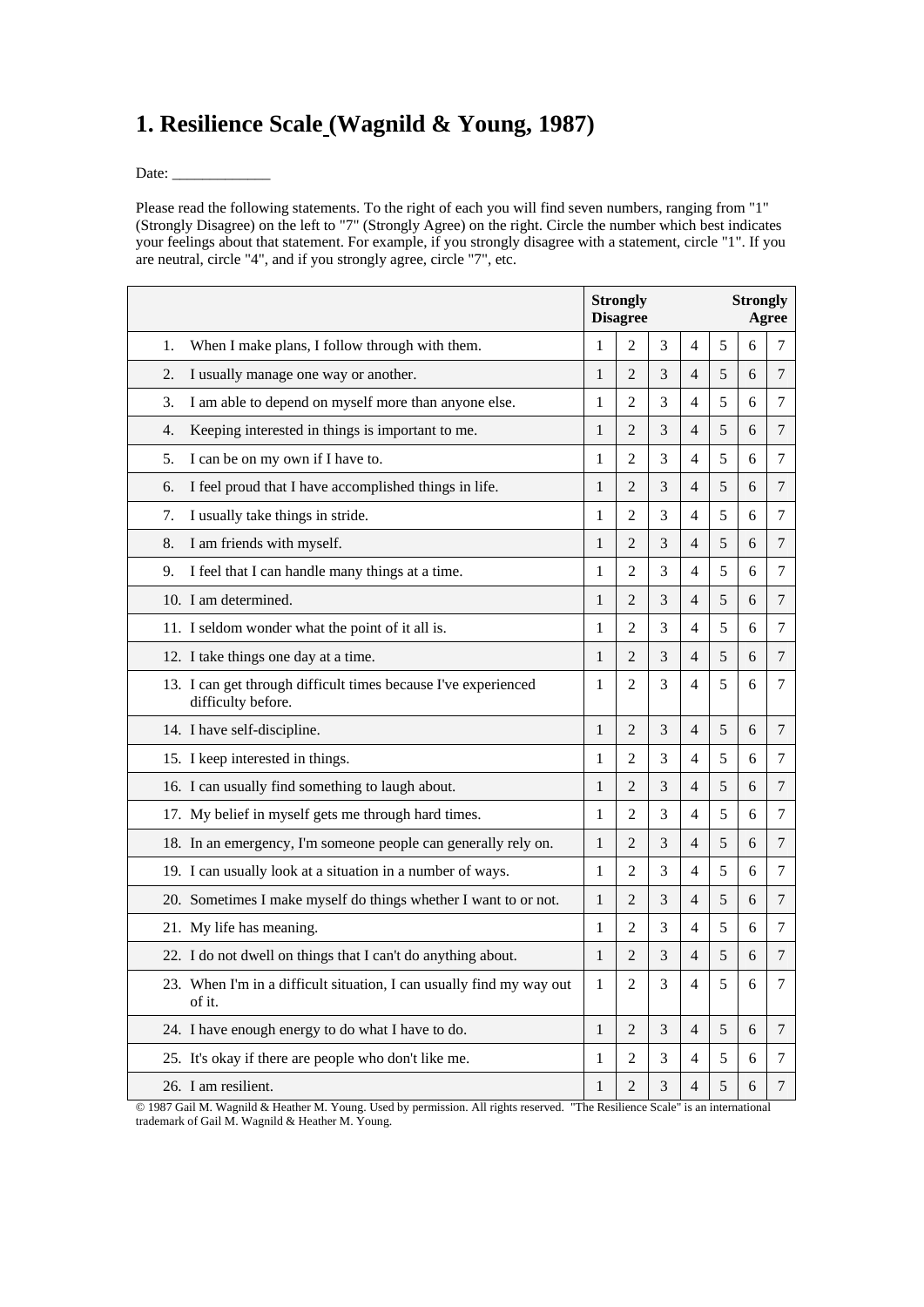## **1a. Resilience Scale (RS-14™) (Wagnild & Young, 1993)**

Date  $\Box$ 

Please read the following statements. To the right of each you will find seven numbers, ranging from "1" (Strongly Disagree) on the left to "7" (Strongly Agree) on the right. Circle the number which best indicates your feelings about that statement. For example, if you strongly disagree with a statement, circle "1". If you are neutral, circle "4", and if you strongly agree, circle "7", etc.

| Circle the number in the appropriate column                                         |              | Strongly<br>Disagree |               |                | <b>Strongly Agree</b> |   |                |
|-------------------------------------------------------------------------------------|--------------|----------------------|---------------|----------------|-----------------------|---|----------------|
| I usually manage one way or another.<br>1.                                          | 1            | $\overline{2}$       | 3             | 4              | 5                     | 6 | 7              |
| I feel proud that I have accomplished things<br>2.<br>in life.                      | $\mathbf{1}$ | $\overline{2}$       | 3             | 4              | 5                     | 6 | $\overline{7}$ |
| I usually take things in stride.<br>3.                                              | 1            | $\overline{2}$       | 3             | 4              | 5                     | 6 | 7              |
| I am friends with myself.<br>4.                                                     | 1            | $\overline{2}$       | 3             | 4              | 5                     | 6 | $\overline{7}$ |
| I feel that I can handle many things at a<br>5.<br>time.                            | $\mathbf{1}$ | $\overline{2}$       | 3             | $\overline{4}$ | 5                     | 6 | $\overline{7}$ |
| I am determined.<br>6.                                                              | 1            | $\overline{2}$       | 3             | 4              | 5                     | 6 | 7              |
| 7. I can get through difficult times because I've<br>experienced difficulty before. | $\mathbf{1}$ | $\overline{2}$       | 3             | 4              | 5                     | 6 | $\tau$         |
| I have self-discipline.<br>8.                                                       | 1            | $\overline{2}$       | 3             | 4              | 5                     | 6 | 7              |
| I keep interested in things.<br>9.                                                  | $\mathbf{1}$ | $\overline{2}$       | $\mathcal{F}$ | 4              | 5                     | 6 | 7              |
| 10. I can usually find something to laugh about.                                    | $\mathbf{1}$ | $\overline{2}$       | 3             | 4              | 5                     | 6 | 7              |
| 11. My belief in myself gets me through hard<br>times.                              | 1            | $\overline{2}$       | 3             | 4              | 5                     | 6 | $\overline{7}$ |
| 12. In an emergency, I'm someone people can<br>generally rely on.                   | $\mathbf{1}$ | $\overline{2}$       | 3             | 4              | 5                     | 6 | $\tau$         |
| 13. My life has meaning.                                                            | 1            | $\overline{2}$       | 3             | $\overline{4}$ | 5                     | 6 | 7              |
| 14. When I'm in a difficult situation, I can<br>usually find my way out of it.      | 1            | $\overline{2}$       | 3             | 4              | 5                     | 6 | $\overline{7}$ |

©2009 Gail M. Wagnild and Heather M. Young. Used by permission. All rights reserved. "The Resilience Scale" is an international trademark of Gail M. Wagnild & Heather M. Young, 1993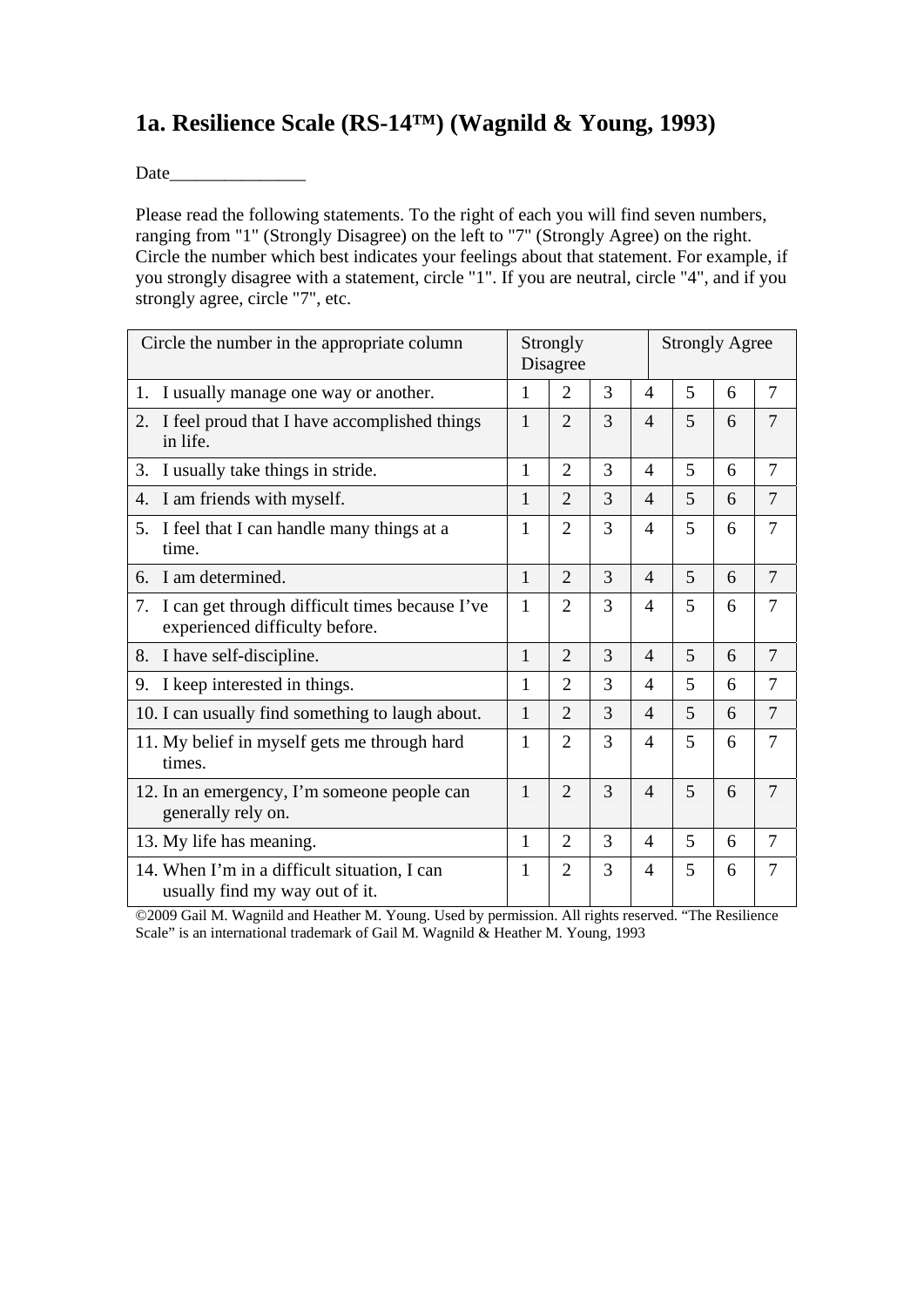## **2. Adolescent Resilience Scale (Oshio et al., 2003)**

\* Please arrange these items randomly.

Respondents are asked to rate each item on a scale from 5=Definitely yes, to 1=Definitely no.

### *Novelty Seeking*

I seek new challenges. I like new or intriguing things I think I have a high level of interest and curiosity I like to find out about things I think difficulties form a part of life's valuable experiences I don't like to do unfamiliar things I find it bothersome to start new activities

## *Emotional Regulation*

I think I can control my emotions I can stay calm in tough circumstances I make an effort to always stay calm I think I have perseverance I find it difficult not to dwell on negative experience\* I cannot endure adversity\* My behaviour varies with my daily moods\* I lose interest quickly\* I have difficulty in controlling my anger\*

### *Positive Future Orientation*

I am sure that good things will happen in the future I think I have a bright future I feel positive about my future I have a clear goal for the future I am striving towards my future goal

\* Reverse-scored item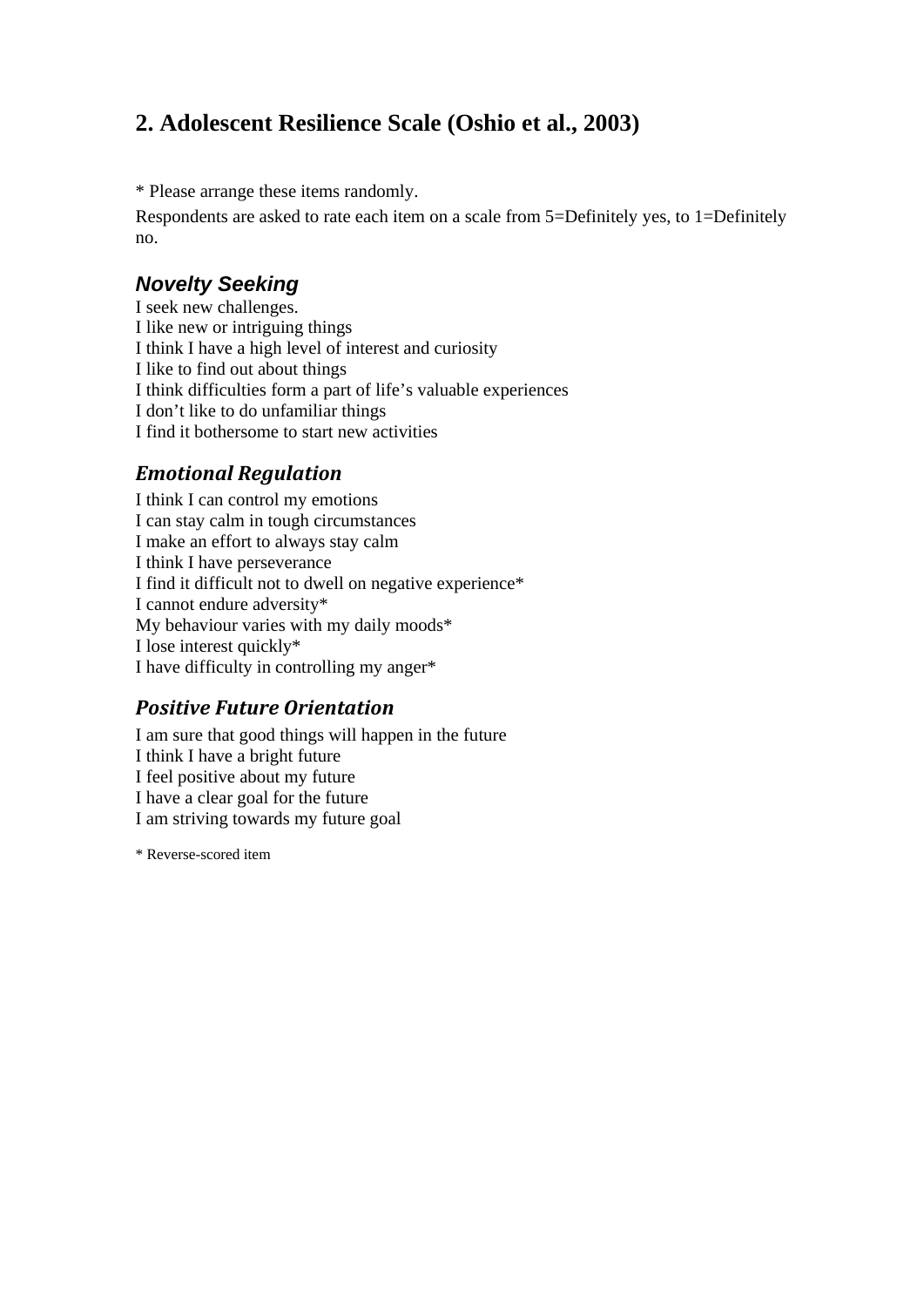## **3. CASE Inventory Items (Beckert, 2007)**

Each item offers four choices for response (always, often, seldom, never)

### *Evaluative Thinking*

2. I think about the consequences of my decisions.

3. I look at every situation from other people's perspectives before making my own judgments.

- 6. I think of all possible risks before acting on a situation.
- 7. I like to evaluate my daily actions.
- 8. I consider alternatives before making decisions.
- 10. I think about how my actions will affect others.
- 11. I think about how my actions will affect me in the long run.
- 12. I like to evaluate my thoughts.

### *Voicing Opinions*

- 1. If I have something to add to a class discussion I speak up.
- 4. When I disagree with others I share my views.
- 9. I stand up for what I think is right regardless of the situation.
- 13. I feel that my opinions are valuable enough to share.
- 19. At school I keep my opinions to myself.

### *Decision Making*

- 17. There are consequences to my decisions.
- 18. I can tell that my way of thinking has improved with age.
- 20. I think more about the future today than I did when I was younger.
- 22. My decision making ability has improved with age.
- 24. I am good at evaluating my feelings.
- 25. I am better at decision making than my friends.

### *Self‐Assessing*

- 15. I am good at identifying my own strengths.
- 21. I am best at identifying my abilities.
- 27. I am the best judge of my talents.

### *Comparative Validation*

5. I need family members to approve my decisions.

- 14. I need my views to match those of my parents.
- 16. It is important to me that my friends approve of my decisions.
- 23. I need my views to match those of my friends.
- 26. I care about what others think of me.

Original Article available at: http://www.articlearchives.com/population-demographics/demographicgroups-adolescents/1551901-1.html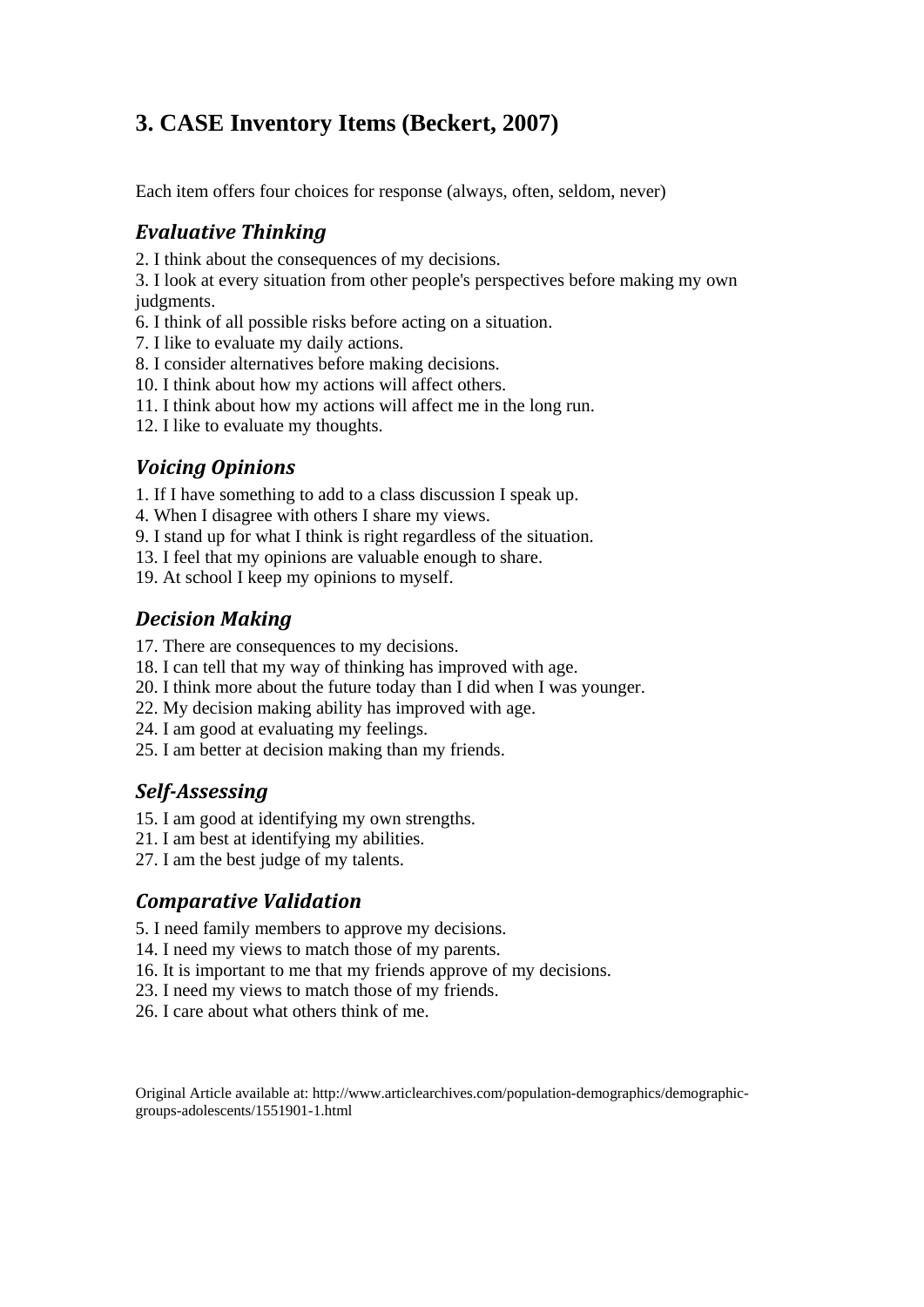Respondents are asked to respond to a series of statements that are more or less true ('like you') or more or less false ('unlike you') on an 8 point scale.

### *Personal Objectives*

#### **Self-Esteem (from the Self-Descriptionnaire Questionnaire-II, Marsh, 1990)**

#### **Self-report**

Overall most things I do turn out well. Overall I have a lot to be proud of. Most things I do I do well.

#### **Observer**

Exhibits a high level of self-esteem.

#### **Self-Confidence (from the Life Effectiveness Questionnaire, Neill, Marsh & Richards, 1997)**

#### **Self-report**

I know I have the ability to do anything I want to do. When I apply myself to something I am confident I will succeed. I believe I can do it.

#### **Observer**

Has the self-confidence to manifest what he/she desires in life.

#### **Locus of Control (from the Review of Personal Effectiveness, Richards, Ellis & Neill, 2002)**

#### **Self-report**

My own efforts and actions are what will determine my future. Luck, other people and events control most of my life. [reverse scored] What I do and how I do it will determine my successes in life. My life is mostly controlled by external things. [reverse scored] If I succeed in life it will be because of my efforts.

#### **Observer**

Believes that his/her actions and efforts determine what happens to him/her.

#### **Effective Problem Solving (adapted from the Adolescent Coping Scale, Frydenberg & Lewis, 1993)**

#### **Self-report**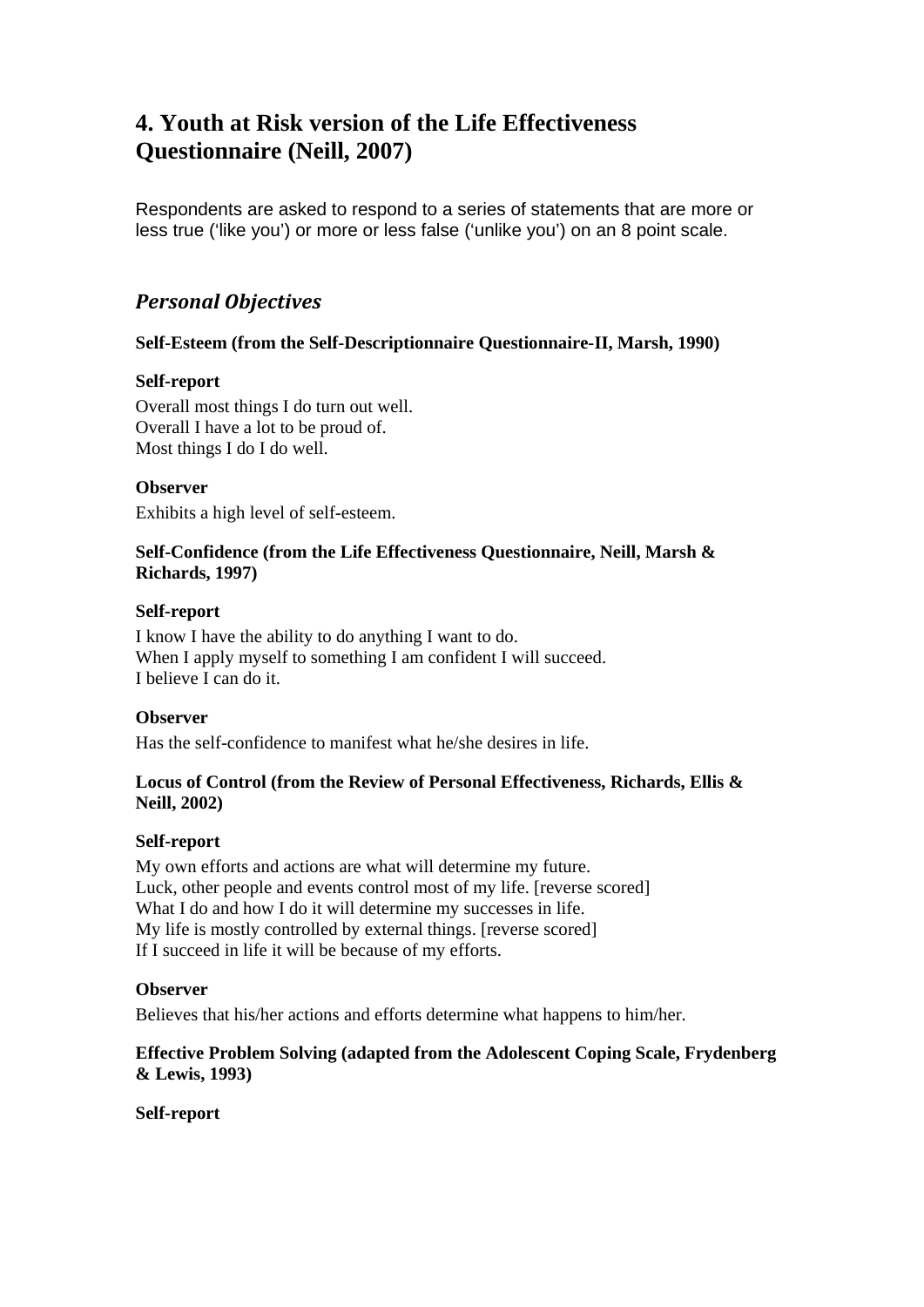I work hard at solving what's causing my problems. I solve problems to the best of my ability. I am effective at solving the cause of my problems.

#### **Observer**

Effective at solving problems.

#### **Goal-Setting**

#### **Self-report**

Goals are important to me. I have specific goals to aim for. I do not have any goals. [reverse scored] Having goals makes my life more enjoyable. I prefer to set my own goals.

#### **Observer**

Effective at setting and achieving goals.

#### **Reflective Journaling**

#### **Self-report**

I write about my thoughts and feelings in a journal or diary. Writing in a journal or diary is valuable for my learning. I enjoy using a journal or diary to reflect on what is happening in my life. I use a journal or diary to record my life experiences. I use a journal as a way of dealing with things that are happening to me.

#### **Observer**

Uses journaling to reflect on his/her experiences.

#### **Creative Self-Expression**

#### **Self-report**

I express myself in creative ways.

I like to use creative ways of exploring my thoughts and feelings.

I explore my thoughts and feelings creatively, such as through art, drama or music.

I have lots of creative ways to communicate my thoughts and feelings.

I have difficulty finding creative ways to express myself. [reverse scored]

#### **Observer**

Expresses thoughts and feelings creatively, such as through art, drama or music.

#### **Healthy Risk-taking**

**Self-report**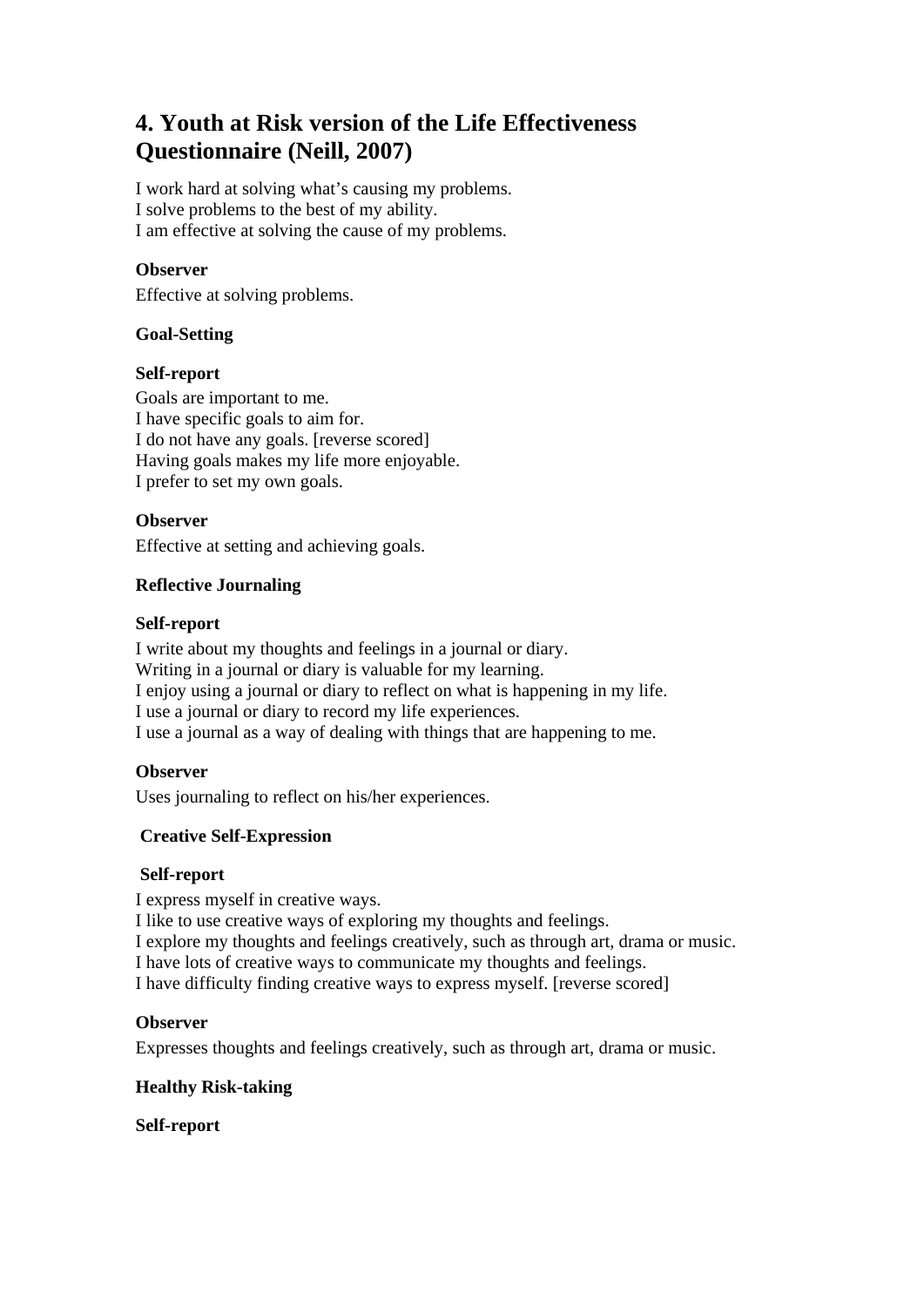I am good at deciding whether a risk is worth taking.

I avoid actions which risk my health and well-being [reverse scored].

I think carefully about the consequences of my risky actions.

I balance my risk-taking behaviors -- I am not too risky or too cautious.

I make effective use of risk-taking in my life.

#### **Observer**

Takes healthy risks (not too cautious, not too risky) for the sake of his/her growth and well-being.

**Seakayaking Competence** [an example of a scale measuring physical skill competence]

#### **Self-report**

I am a competent sea kayaker I am confident in my ability to handle waves, high winds, and capsizes. I am capable of completing sea kayaking trip of more than six miles. I can safely launch and beach my sea kayak. I can paddle a sea kayak backward in a straight line.

#### **Observer**

Possesses good sea kayaking skills

### *Social Objectives*

#### **Respect/Understand Personal Boundaries**

#### **Self-report**

I respect other people.

I behave appropriately towards other people.

I respect personal boundaries when touching other people.

I understand issues of personal space, touch, and appropriate behavior towards other people.

I have problems respecting other people's personal space. [reverse scored]

#### **Observer**

Appropriately respects personal space, touch, and rules of conduct.

#### **Conflict Resolution**

#### **Self-report**

I resolve my conflicts with other people. I avoid unnecessary conflicts with others. I can't deal with conflict. [reverse] If there is a conflict, I try to improve the situation. Other people respect the way I handle conflict.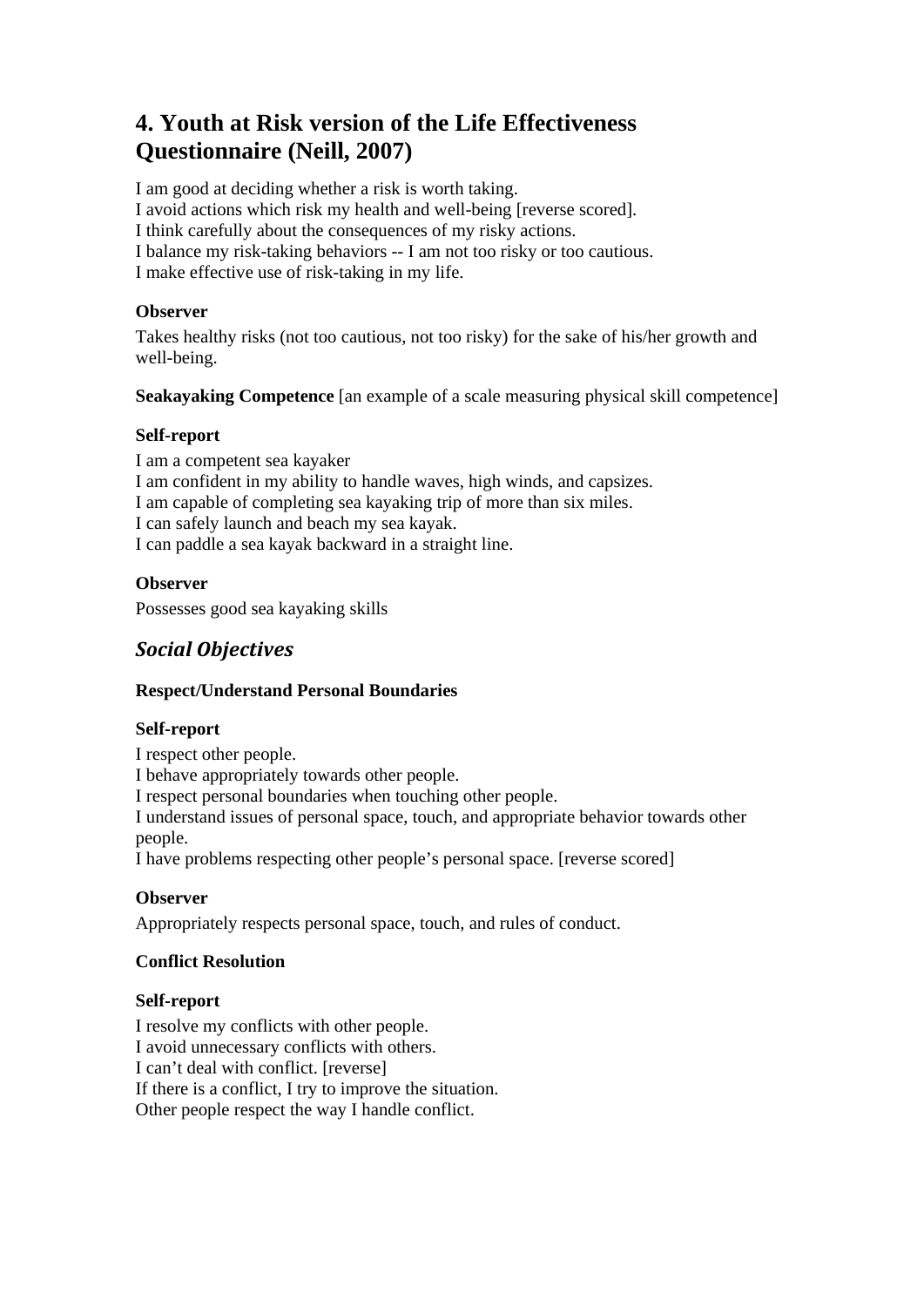#### **Observer**

Effectively heads off and resolves interpersonal and group conflicts.

#### **Communication Skills**

#### **Self-report**

People understand me when I'm talking. I communicate effectively with other people. I understand other people when they are talking to me. I have good conversations with other people. I communicate well when in a group.

#### **Observer**

Communicates effectively with others in interpersonal and group settings.

#### **Cooperative Teamwork**

#### **Self-report**

I cooperate well when working in team.

- I like cooperating in a team.
- I am good at cooperating with team members.

#### **Observer**

Cooperates well working with other team members.

#### **Effective Leadership (from the Review of Personal Effectiveness, Richards, Ellis & Neill, 2002)**

#### **Self-report**

As a leader, I get people working well together. I am a capable leader. I am a good leader when things need to get done.

#### **Observer**

Leads effectively when a task needs to be done.

#### **Community Engagement (adapted from Sense of Community Scale)**

#### **Self-report**

I am proud of my involvement in the community.

I enjoy living in my community.

I influence what my community is like.

If I have problems, there are people in my community who help me to solve them.

I help people in my community to get along with each other.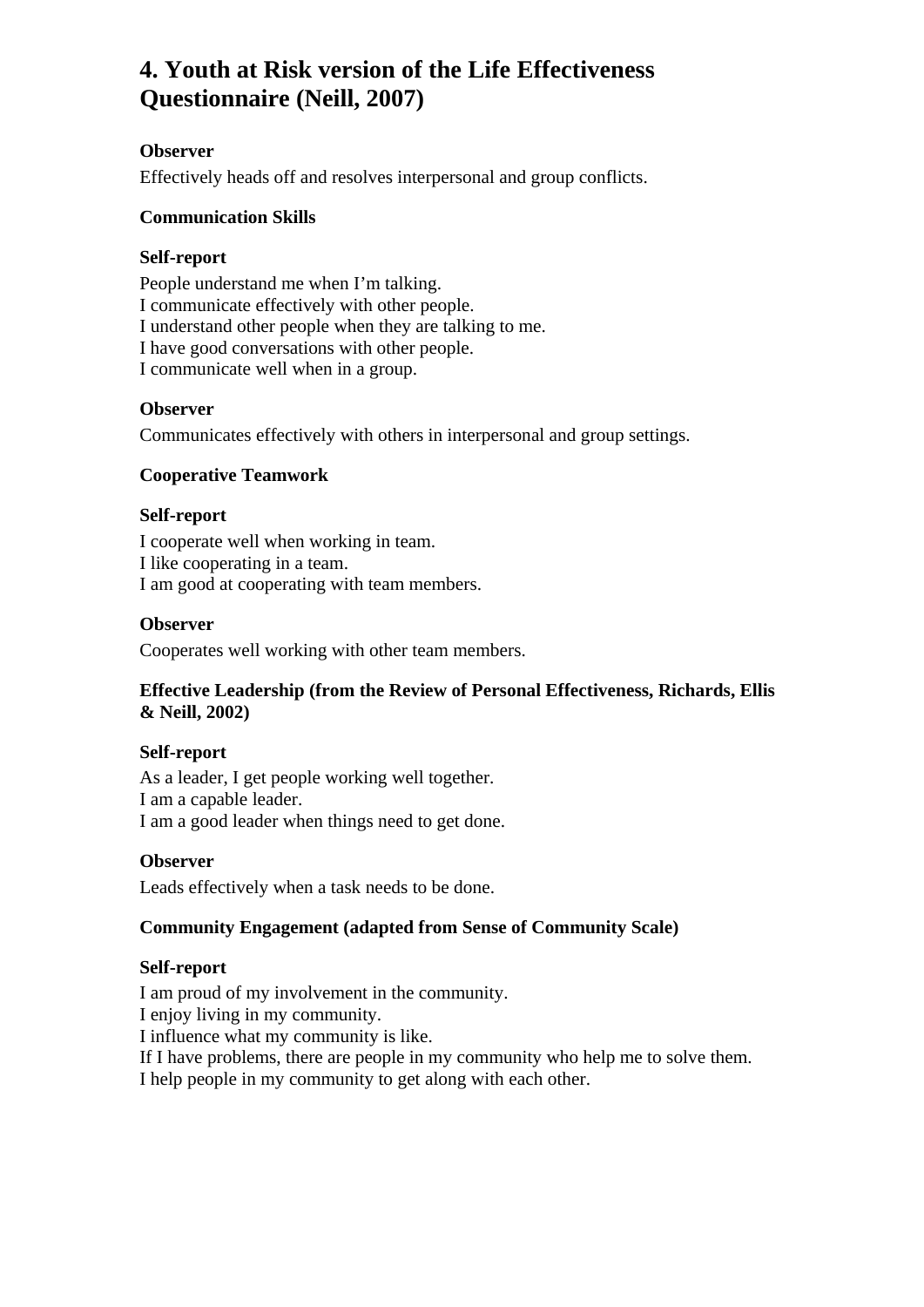### **Observer**

Has a positive sense of community.

### *Environmental Objectives*

#### **Environmental Stewardship**

The extent to which a person believes that humans need to engage in understanding, preventing and solving environmental problems.

#### **Self-report**

I think humans have the right to modify the natural environment to suit their needs. [reverse scored]

I believe humans must live in harmony with nature in order to survive.

I think conserving natural resources is necessary.

I believe humans have a responsibility to solve environmental problems.

#### **Observer**

Is actively concerned and interested in issues in the ecosystem.

#### **Local Environmental Knowledge**

 Note: Only one item is suggested for this scale in the interests of keeping the overall instrument as short as validly possible. Local environmental knowledge is more objective than personal constructs, therefore may be validly assessable using fewer items. If local environmental knowledge is a major program objective, then it is recommended that a more comprehensive measure be developed. For most youth-atrisk outdoor education programs, however, there are either no environmental objectives, or there are minor environmental objectives.

#### **Self-report**

I have an in-depth knowledge about the [maybe add/substitute place-specific name] local environment and ecosystem.

#### **Observer**

Has an in-depth knowledge about the [maybe add/substitute place-specific name] local environment and ecosystem.

Full information about administering and scoring is available at: http://wilderdom.com/tools/leq/YouthDevelopmentLEQScalesPaper.htm#\_Toc42761726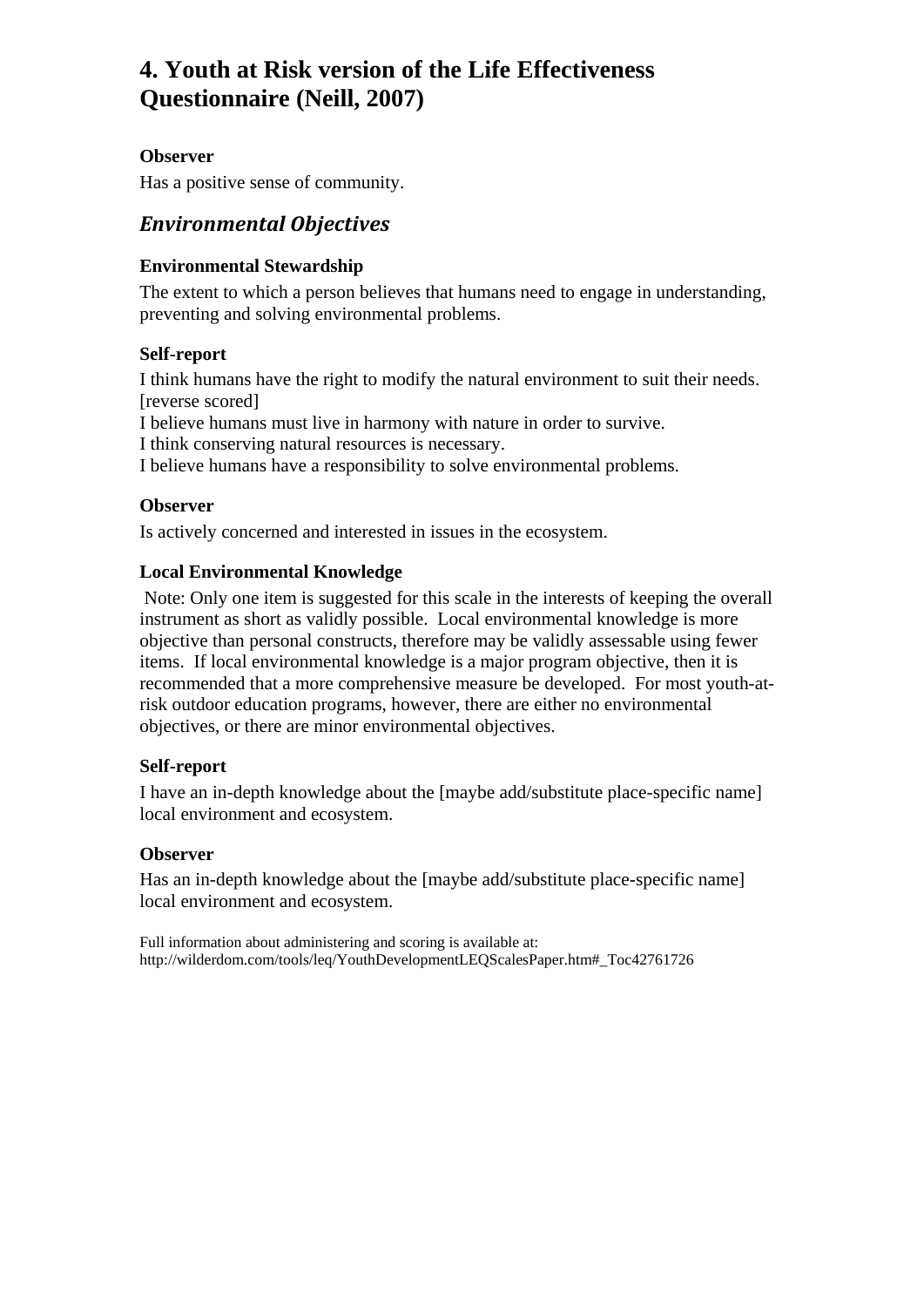## **4. My Life Questionnaire (Weist** *et al.,* **2000)**

Respondents are asked to rate each item on a 7-point scale where 1 represents "very untrue" and 7 represents "very true"

## *Items pertaining to avoiding negative peer influences*

I try hard to stay out of beefs I let stuff go and walk away I try to ignore "he say she say" When others are angry I try to chill I will refuse to do things I shouldn't do I usually won't say which hood I'm from

### *Items pertaining to focusing on the future*

I try to stay focused on the future I care about how I do in school I try hard to learn and study I try to learn new skills

### *Items pertaining to religious involvement*

I have a strong religious faith I try to go to church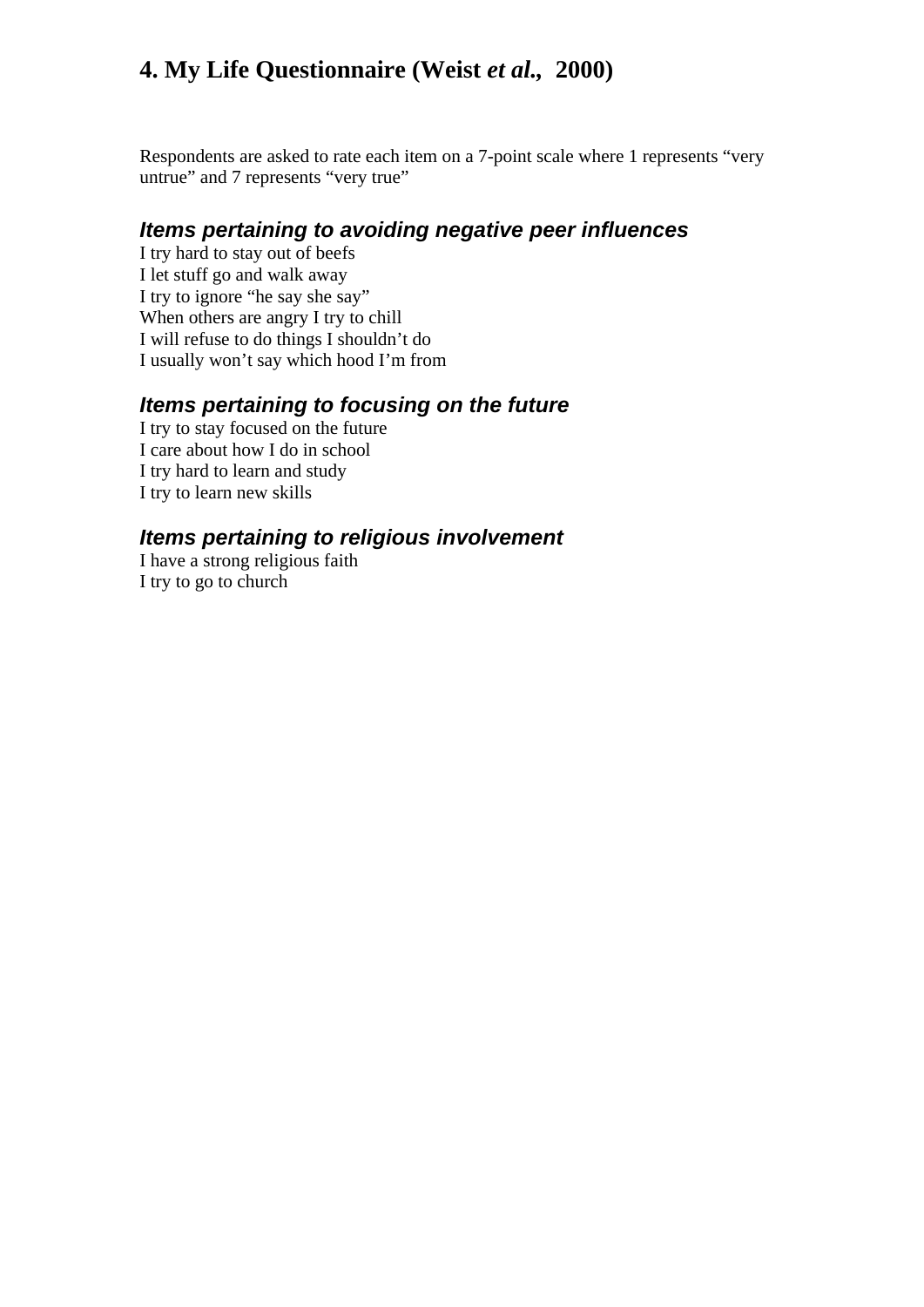## **Appendix 4.Details of external scales which were excluded**

| <b>Scale</b>                                          | <b>Reason for Exclusion</b>                                                                                       |
|-------------------------------------------------------|-------------------------------------------------------------------------------------------------------------------|
| $4-D$                                                 | Other similar but more relevant scales identified. Based on Circle of                                             |
|                                                       | Courage, an American Indian Medicine Wheel                                                                        |
| Adolescent Friendship Attachment                      | Only measure 'best' friend relationship. Only just developed and not                                              |
| Scale                                                 | widely used.                                                                                                      |
| <b>Affective Relationships Scale</b>                  | Not widely used - developed in college students and other adults.                                                 |
|                                                       | Other scales more relevant                                                                                        |
| Arizona social support interview                      | Other similar but more relevant scales identified                                                                 |
| schedule (ASSIS)                                      |                                                                                                                   |
| Child and adolescent social support                   | Designed to measure social support in the school context. Other more<br>relevant scales identified                |
| scale (CASSS)<br>Children's generalized trust beliefs | Not easy to use - requires a lot of reading                                                                       |
| scale (CGTB)                                          |                                                                                                                   |
| Chumship Checklist                                    | Designed for preadolescents, so probably not relevant or applicable                                               |
| Trust-Value Friendship (T-V F)                        |                                                                                                                   |
| Scale                                                 |                                                                                                                   |
| Cornell Interview of Peers and                        | Long questionnaire which needs more work to establish its                                                         |
| Friends - Adolescent version                          | psychometric properties                                                                                           |
| Family Relationship Index                             | Designed for parents, not children                                                                                |
| Friendship Motivation Scale for                       | Scale not widely used and probably lacks relevance as developed for                                               |
| Children                                              | younger school children. Measure why they want friends, not the                                                   |
|                                                       | quality of the friendship.                                                                                        |
| Home Observation for Measurement                      | Takes over an hour to administer – easier scales identified                                                       |
| of the Environment (HOME)                             |                                                                                                                   |
| Inventory                                             |                                                                                                                   |
| Index of peer relations                               | Expensive to use, and not able to find enough details without                                                     |
| <b>Interpersonal Support Evaluation</b>               | purchasing it – other scales are as relevant<br>Many questions not relevant for adolescents - other more relevant |
| List                                                  | measures                                                                                                          |
| <b>Interview Schedule for Social</b>                  | Designed for psychiatric patients                                                                                 |
| Interaction                                           |                                                                                                                   |
| Inventory of socially supportive                      | Many questions not relevant for adolescents - other more relevant                                                 |
| behaviors (ISSB)                                      | measures                                                                                                          |
| McGill Friendship Questionnaire-                      | Unable to find further details about the scale - has been used in some                                            |
| Respondent's Affection (MFQ-RA)                       | research studies, but non relevant to IncludeM. Think it measure a                                                |
| McGill Friendship Questionnaire-                      | persons relationship with a named friend, rather than a peer group                                                |
| Friend's Function (MFQ-FF)                            |                                                                                                                   |
| <b>MOS Social Support Survey</b>                      | Developed for adults – other more relevant scales                                                                 |
| <b>Network Orientation Scale</b>                      | Unclear as to the relevance of this scale - not able to find out much                                             |
|                                                       | detail.                                                                                                           |
| Peer social competence (SCP)                          | Not widely used. Other scales more widely used, and applicable.                                                   |
| People In Your Life (PIYL) scale                      | Unable to get a copy of article - mainly used by one researcher in<br>Japan so applicability is poor              |
| Perceived Emotional/Personal                          | Complex. The PEPSS asks respondents to nominate 9 social network                                                  |
| <b>Support Scale</b>                                  | members and then to rate each of these relationships on 4 emotional                                               |
|                                                       | support items.                                                                                                    |
| Perceived Social Support-Family                       | For completion by parents                                                                                         |
| measure                                               |                                                                                                                   |
| Rochester Evaluation of Asset                         | Might be relevant but given that it costs \$200 per licence and we                                                |
| Development for Youth (READY)                         | were unable to look at the scale, it is not recommended.                                                          |
| tool                                                  |                                                                                                                   |
| Social bonding measure(Brisson and                    | 5 items, but not developed for adolescents and developed in a USA                                                 |
| Usher, 2007)                                          | setting so relevance and applicability is poor                                                                    |
| social capital measure (no name                       | Not relevant to adolescents - more used on a population rather than                                               |
| given) (De Silva, 2006)                               | individuals                                                                                                       |
| Social Connectedness and the Social                   | Mainly used and validated in US college students and adult                                                        |
| <b>Assurance Scales</b>                               | populations.                                                                                                      |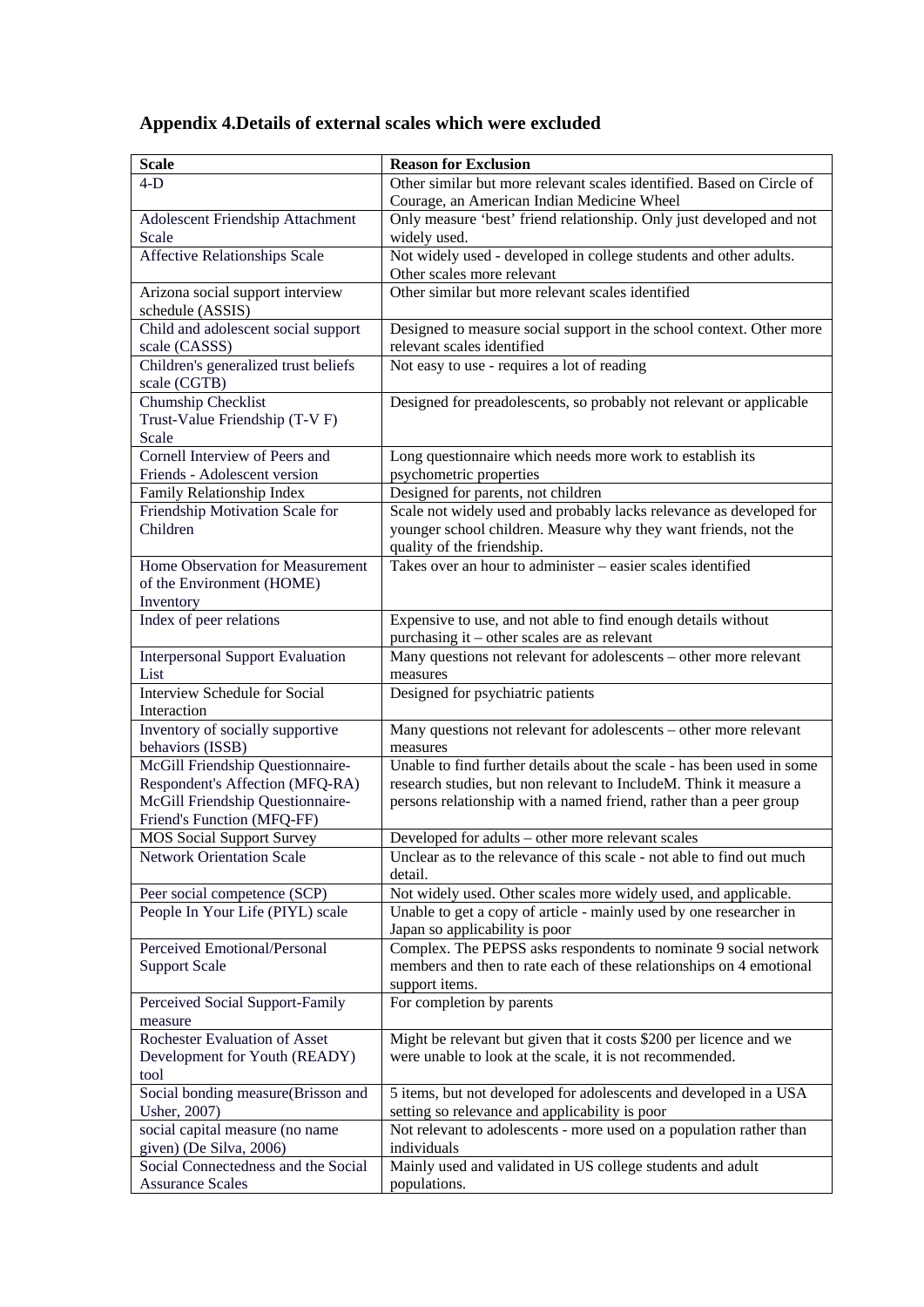| <b>Scale</b>                          | <b>Reason for Exclusion</b>                                         |
|---------------------------------------|---------------------------------------------------------------------|
|                                       |                                                                     |
| Social Network Scale/Lubbens          | Designed to measure social isolation in older adults                |
| Social Network Scale                  |                                                                     |
| Social Skills Inventory               | Expensive, long and not very relevant or applicable                 |
| Social support behaviors (SS-B)       | Validation study undertaken in adolescents but results of           |
| scale                                 | psychometric analysis indicate that the scale needs further work to |
|                                       | more accurately assess the salient behavioural dimensions of social |
|                                       | support                                                             |
| Social support survey                 |                                                                     |
| Stability of Activities in the Family | Measuring family stability but few details and not widely used or   |
| <b>Environment (SAFE)</b>             | evaluated                                                           |
| Teenage Inventory of Social Skills    | Long form which was developed with school children. Has been        |
|                                       | validated in other countries but not the UK. Has been used in       |
|                                       | evaluation studies of drug and alcohol abuse                        |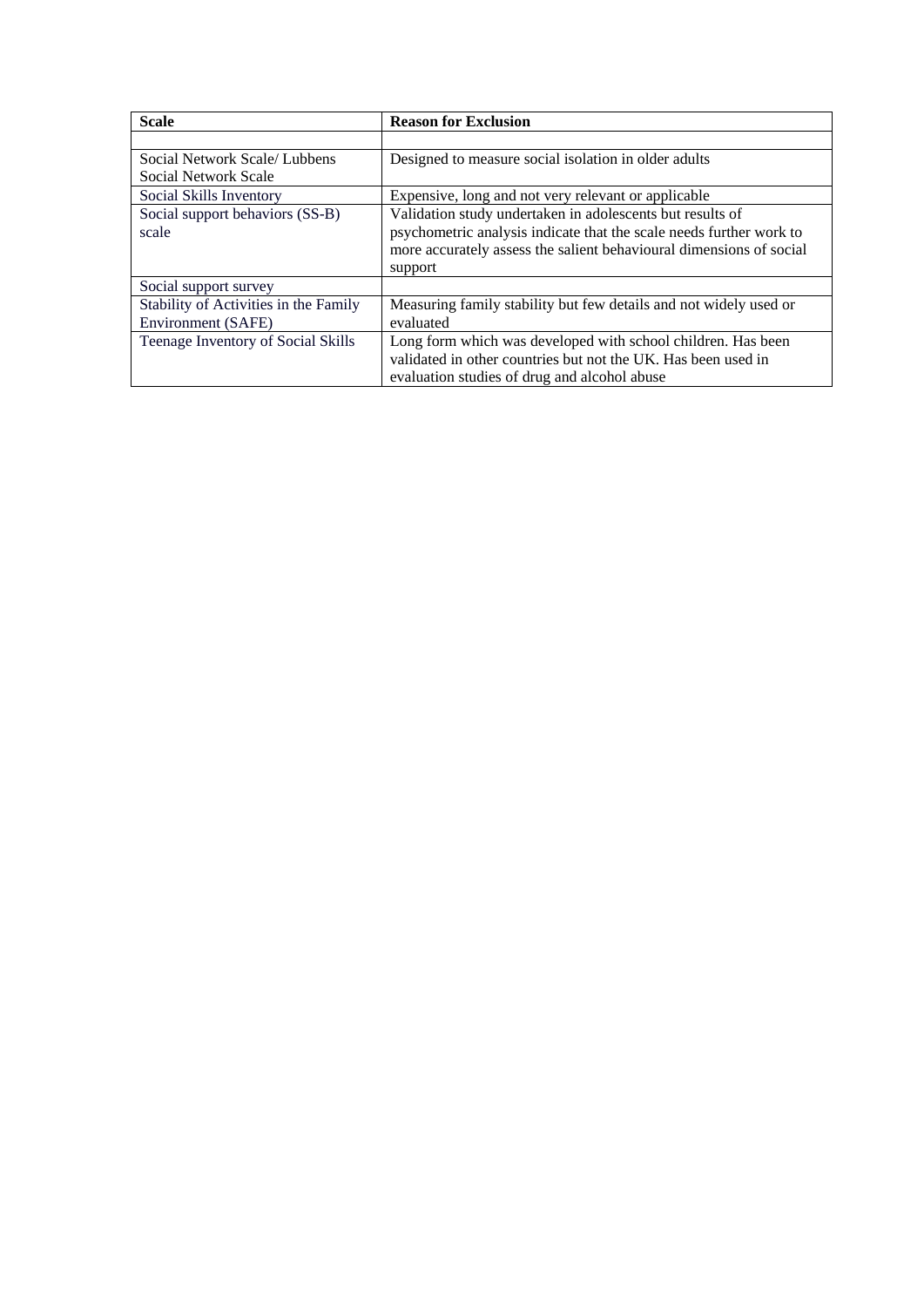## **Appendix 5 Scales measuring external factors4**

| Social Inclusion Measure (Secker, Hacking, Kent et al., 2009)                                             |
|-----------------------------------------------------------------------------------------------------------|
| 1 I have felt isolated from my family                                                                     |
| 2 I have friends I see or talk to every week                                                              |
|                                                                                                           |
| 3 My social life has been mainly related to mental health services or people who use mental health        |
| services                                                                                                  |
| 4 I have been involved in a group, club or organization that is not just for people who use mental health |
| services (not including your arts project)                                                                |
| 5 I have learnt something about other people's cultures                                                   |
| 6 I have been to new places (other than your arts project)                                                |
| 7 I have felt accepted by my friends                                                                      |
| 8 I have felt accepted by my family                                                                       |
| 9 I have felt accepted by my neighbours                                                                   |
| 10 I have felt that some people look down on me because of my mental health needs                         |
| 11 I have felt what I do is valued by others                                                              |
| 12 I have felt it was unsafe to walk alone in my neighbourhood in daylight                                |
|                                                                                                           |
| 13 I have had problems with my neighbours                                                                 |
| 14 I have felt insecure about where I live (for example afraid I might be evicted)                        |
| 15 I have been behind with my rent/mortgage                                                               |
| 16 I have done a sport, game or physical activity (not just walking to get somewhere) (excluded)          |
| 17 I have been out socially with friends (for example to the cinema, restaurants, pubs, clubs)            |
| 18 I have done some cultural activities (for example gone to a library, museum, gallery, theatre or       |
| concert)                                                                                                  |
| 19 I have helped out at a charity or local group (other than a mental health group) (excluded)            |
| 20 I have felt clear about my rights                                                                      |
| 21 I have felt free to express my beliefs (for example political or religious beliefs)                    |
| 22 I have felt that I am playing a useful part in society                                                 |
|                                                                                                           |
|                                                                                                           |

#### **Multidimensional scale of perceived social support**

Items were measured on a 5-point scale from 1 \_strongly disagree\_ to 5 \_strongly agree\_. 2 It provides four scores: FA, FR, SO, and total.

Family subscale (FA)

3. My family really tries to help me

4. I get the emotional help and support I need from my family

8. I can talk about my problems with my family

11. My family is willing to help me make decisions

Friends subscale (FR)

<u>.</u>

6. My friends really try to help me

7. I can count on my friends when things go wrong

9. I have friends with whom I can share my joys and sorrows

12. I can talk about my problems with my friends

Significant other subscale (SO)

1. There is a special person who is around when I am in need

2. There is a special person with whom I can share my joys and sorrows

5. I have a special person who is a real source of comfort to me

10. There is a special person in my life who cares about my feelings

<sup>&</sup>lt;sup>4</sup> Please note that where possible details have been provided as to how to use the scales, but this information should be verified before using the scales for evaluation purposes.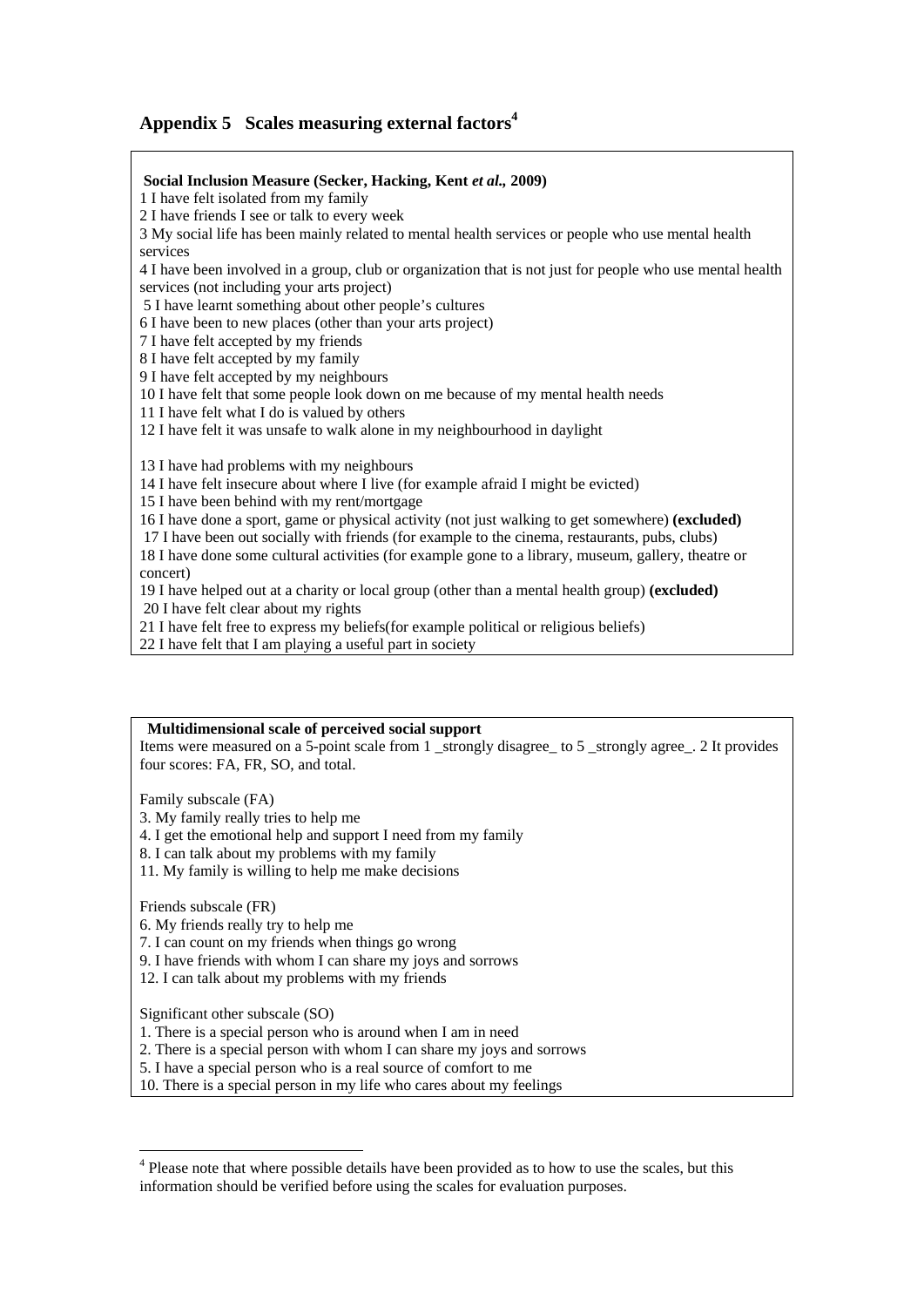#### **3. Social Provisions Scale**

http://www.iprc.unc.edu/longscan/pages/measures/Ages5to11/Social%20Provisions%20Scale.pdf SPA

#### *Score Types*

The respondent indicates on a 4-point scale the extent to which each statement describes her current social network. Responses range from 1 (strongly disagree) to 4 (strongly agree). After reversal of negatively worded items (indicated by an "R" below) a total score may be computed by summing all items. Subscale scores may be computed by summing items as follows:

- Attachment: Items 2R, 11, 17, and 21R
- Social Integration: Items 5, 8, 14R, and 22R
- Reassurance of Worth: 6R, 9R, 13, and 20
- Reliable Alliance: Items 1, 10R, 18R, and 23
- Guidance: Items 3R, 12, 16, and 19R
- Opportunity for Nurturance: 4, 7, 15R, and 24R

|                                                                    | Strongly | Agree          | Disagree       | Strongly       |
|--------------------------------------------------------------------|----------|----------------|----------------|----------------|
|                                                                    | agree    |                |                | disagree       |
| 1. There are people I know will help me if I really need it.       |          | $\overline{2}$ | 3              | 4              |
| 2. I do not have close relationships with other people.            |          | $\overline{2}$ | 3              | 4              |
| 3. There is no one I can turn to in times of stress.               |          | $\overline{2}$ | 3              | 4              |
| 4. There are people who call on me to help them                    |          | $\overline{2}$ | 3              | $\overline{4}$ |
| 5. There are people who like the same social activities I do       | 1        | $\overline{2}$ | 3              | 4              |
| 6. Other people do not think I am good at what I do                | 1        | $\overline{2}$ | 3              | 4              |
| 7. I feel responsible for taking care of someone else.             | 1        | $\overline{2}$ | 3              | 4              |
| 8. I am with a group of people who think the same way I do about   | 1        | $\overline{2}$ | $\overline{3}$ | $\overline{4}$ |
| things.                                                            |          |                |                |                |
| 9. I do not think that other people respect what I do.             | 1        | $\overline{2}$ | 3              | 4              |
| 10. If something went wrong, no one would help me.                 |          | $\overline{2}$ | 3              | 4              |
| 11. I have close relationships that make me feel good.             |          | $\overline{2}$ | 3              | $\overline{4}$ |
| 12. I have someone to talk to about decisions in my life.          | 1        | $\overline{2}$ | 3              | $\overline{4}$ |
| 13. There are people who value my skills and abilities.            | 1        | $\overline{2}$ | 3              | 4              |
| 14. There is no one who has the same interests and concerns as me. | 1        | $\overline{2}$ | 3              | 4              |
| 15. There is no one who needs me to take care of them.             | 1        | $\overline{2}$ | 3              | 4              |
| 16. I have a trustworthy person to turn to if I have problems.     | 1        | $\overline{2}$ | 3              | 4              |
| 17. I feel a strong emotional tie with at least one other person.  | 1        | $\overline{2}$ | 3              | 4              |
| 18. There is no one I can count on for help if I really need it.   | 1        | $\overline{2}$ | 3              | $\overline{4}$ |
| 19. There is no one I feel comfortable talking about problems with |          | $\overline{2}$ | $\overline{3}$ | $\overline{4}$ |
| 20. There are people who admire my talents and abilities.          | 1        | $\overline{2}$ | 3              | $\overline{4}$ |
| 21. I do not have a feeling of closeness with anyone.              | 1        | $\overline{2}$ | 3              | 4              |
| 22. There is no one who likes to do the things I do.               | 1        | $\overline{2}$ | 3              | $\overline{4}$ |
| 23. There are people I can count on in an emergency.               |          | $\overline{2}$ | 3              | 4              |
| 24. No one needs me to take care of them                           |          | $\overline{2}$ | 3              | $\overline{4}$ |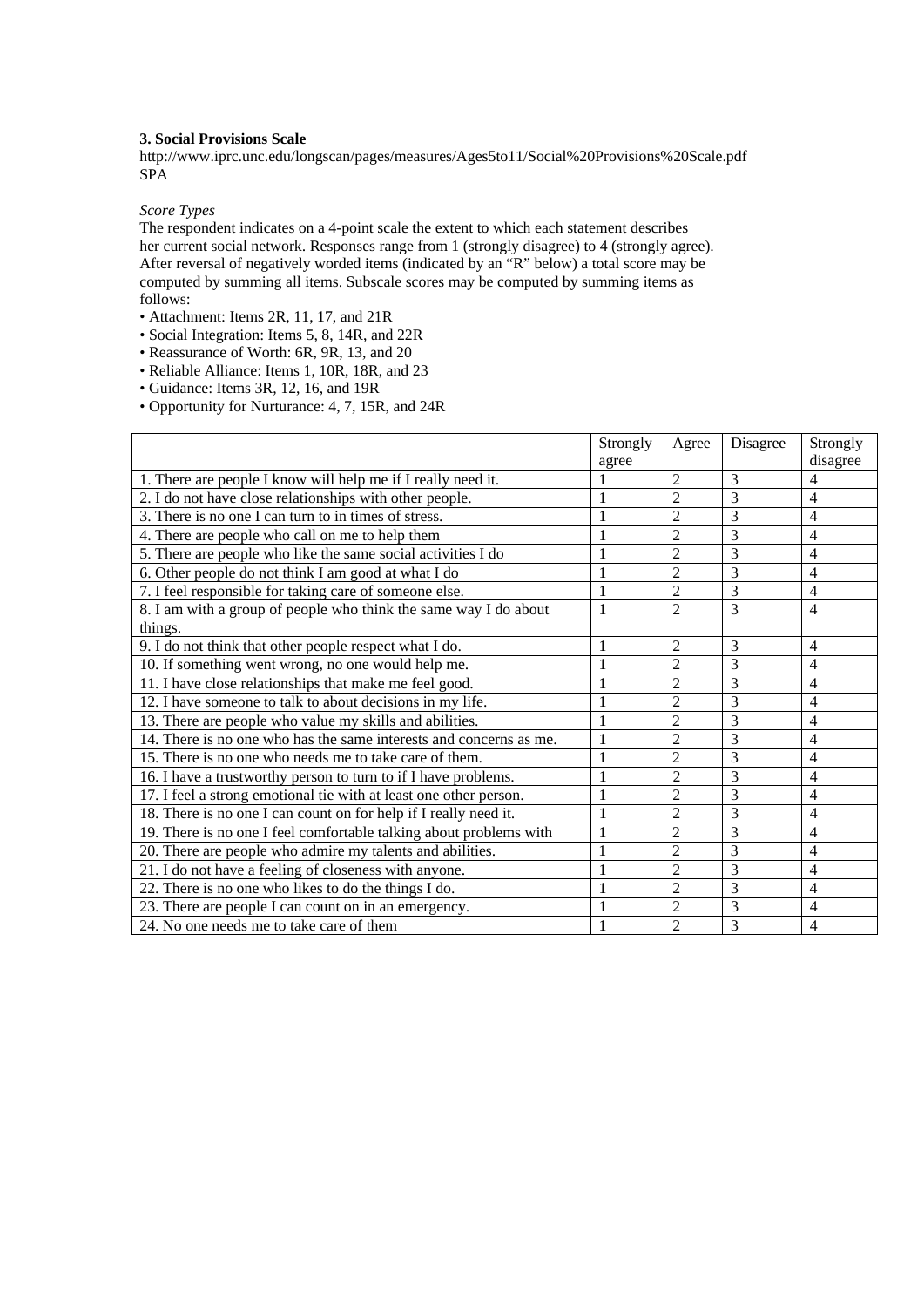#### **4. Strengths and Difficulties Questionnaire**

For each item, please mark the box for Not True, Somewhat True or Certainly True. It would help us if you answered all items as best you can even if you are not absolutely certain or the item seems daft! Please give your answers on the basis of how things have been for you over the last six months.

|                                                                | Certainly True | Somewhat True | Not True |
|----------------------------------------------------------------|----------------|---------------|----------|
| I try to be nice to other people. I care about their feelings  |                |               |          |
| I am restless, I cannot stay still for long                    |                |               |          |
| I get a lot of headaches, stomach-aches or sickness            |                |               |          |
| I usually share with others (food, games, pens etc.)           |                |               |          |
| I get very angry and often lose my temper                      |                |               |          |
| I am usually on my own. I generally play alone or keep to      |                |               |          |
| myself                                                         |                |               |          |
| I usually do as I am told                                      |                |               |          |
| I worry a lot                                                  |                |               |          |
| I am helpful if someone is hurt, upset or feeling ill          |                |               |          |
| I am constantly fidgeting or squirming                         |                |               |          |
| I have one good friend or more                                 |                |               |          |
| I fight a lot. I can make other people do what I want          |                |               |          |
| I am often unhappy, down-hearted or tearful                    |                |               |          |
| Other people my age generally like me                          |                |               |          |
| I am easily distracted, I find it difficult to concentrate     |                |               |          |
| I am nervous in new situations. I easily lose confidence       |                |               |          |
| I am kind to younger children                                  |                |               |          |
| I am often accused of lying or cheating                        |                |               |          |
| Other children or young people pick on me or bully me          |                |               |          |
| I often volunteer to help others (parents, teachers, children) |                |               |          |
| I think before I do things                                     |                |               |          |
| I take things that are not mine from home, school or           |                |               |          |
| elsewhere                                                      |                |               |          |
| I get on better with adults than with people my own age        |                |               |          |
| I have many fears, I am easily scared                          |                |               |          |
| I finish the work I'm doing. My attention is good              |                |               |          |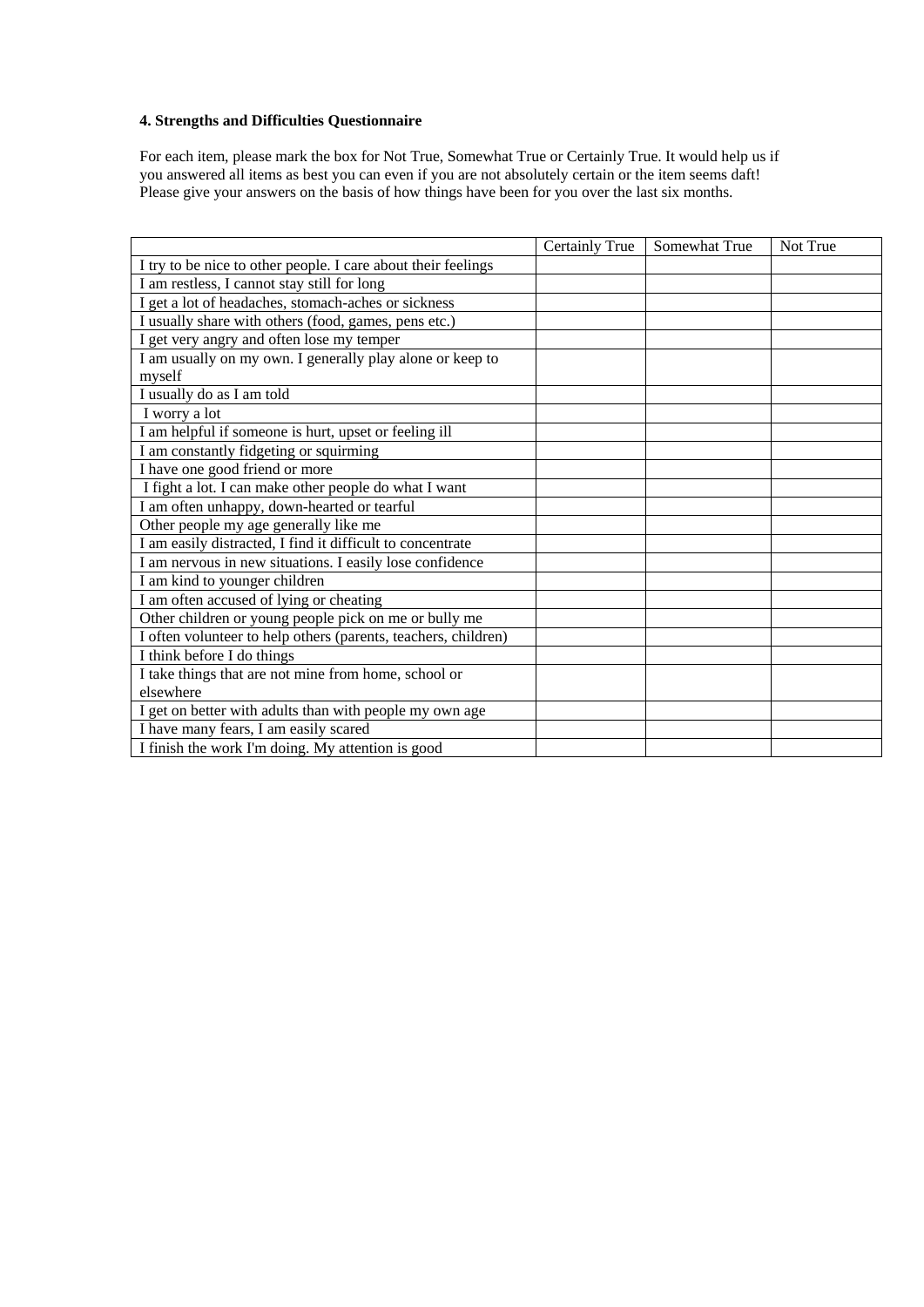#### **Family, friends, and self**

**Note**. Item numbers indicate location of items in questionnaire (Parts A, B, and C), and correlation coefficients of each item with the composite scale score is shown in parenthesis (at the end of each item). Coefficient alpha for each scale is shown, as discussed in D. D. Simpson and A. A. McBride, Family, friends, and Self (FFS) assessment scales for Mexican American youth, Hispanic Journal of Behavioral Sciences, 1992; pp. 327-340.

Response scales for items in Part A are (0) never, (1) rarely, (2) sometimes, (3) often, and (4) almost always; for

Part B (0) none, (1) a few, (2) some, (3) most, and (4) all; and for Part C, (0) very unhappy, (1) mostly unhappy, (2) neither happy nor unhappy, (3) mostly happy, and (4) very happy. "Reflected" items (i.e., with negative weights and marked with asterisks, "\*") should have response scores reversed before scale scores are averaged for each scale.

#### **FAMILY SCALES**

#### **Part A -- WARMTH (11 items, alpha = .912)**

A-1. Is there a feeling of togetherness in your family? (.558)

A-2. Are there times each day when your family is all together? (.550)

A-8. How often do your parents try to understand what you need to be happy? (.619)

A-10. How often does your family sit down to eat together at the same time? (.579)

A-15. How often do your parents pay attention to what you say? (.655)

A-19. How often do your family members try to cheer you up when you're sad? (.716)

A-22. How often do your parents tell you they love and care about you? (.742)

A-25. When you have a problem, does someone in your family help you out? (.571)

A-27. How often do your parents really listen to your problems? (.719)

A-31. How often do your parents make you feel they love you? (.671)

A-32. How often does your family try to do things that are fun for everyone? (.557)

#### **Part A -- CONTROL (7 items, alpha = .739)**

A-3. Are there exact rules that you have to follow in your family? (.572)

A-7. How often do your parents punish you in some way when you do something wrong? (.659)

A-12.\* Do you make more decisions than your parents about things you do and places you go? (-.454)

A-20.\* Do your parents let you go any where you please without asking? (-.618)

A-24. How often do your parents make decisions for you? (.476)

A-26.\* Do your parents let you off easy when you do something wrong? (-.653)

A-30. Are there definite rules set in your family? (.608)

#### **Part A -- CONFLICT (4 items, alpha = .769)**

A-6. Do members of your family say bad things about each other? (.688)

A-11. How often do members of your family really get mad at one another? (.734)

A-14. How often do your family members hit or yell at each other? (.744)

A-18. Are there many arguments or fights in your family? (.745)

#### **FRIENDS SCALES**

#### **Part A -- PEER ACTIVITY LEVEL (5 items, alpha = .821)**

A-4. Do you spend time hanging out with your friends? (.811)

A-9. Do you spend a lot of your free time with friends? (.848)

A-16. How often do you and your friends spend time together after school or work? (.702)

A-21. Do your best friends spend a lot of time hanging out? (.586)

A-29. Do you spend time at your friends houses? (.763)

#### **Part B -- TROUBLE (7 items, alpha = .858)**

B-7. How many of your friends do things that may get them into trouble with the law? (.643) B-8. How many of your friends have ever used a weapon (like a gun, knife, or club) in a serious fight? (.686)

B-11. How many of your friends have been in trouble with the police because of alcohol or drugs? (.722)

B-12. How many of your friends have quit or want to quit school? (.639)

B-14. How many of your friends have damaged other peoples' property on purpose? (.693)

B-17. How many of your friends have ever been stopped or picked up by the police? (.743)

B-18. How many of your friends do things that might get them into trouble at school? (.728)

**Part B -- FAMILIARITY with PARENTS (4 items, alpha = .774)** 

B-2. How many of your friends know your parents? (.789)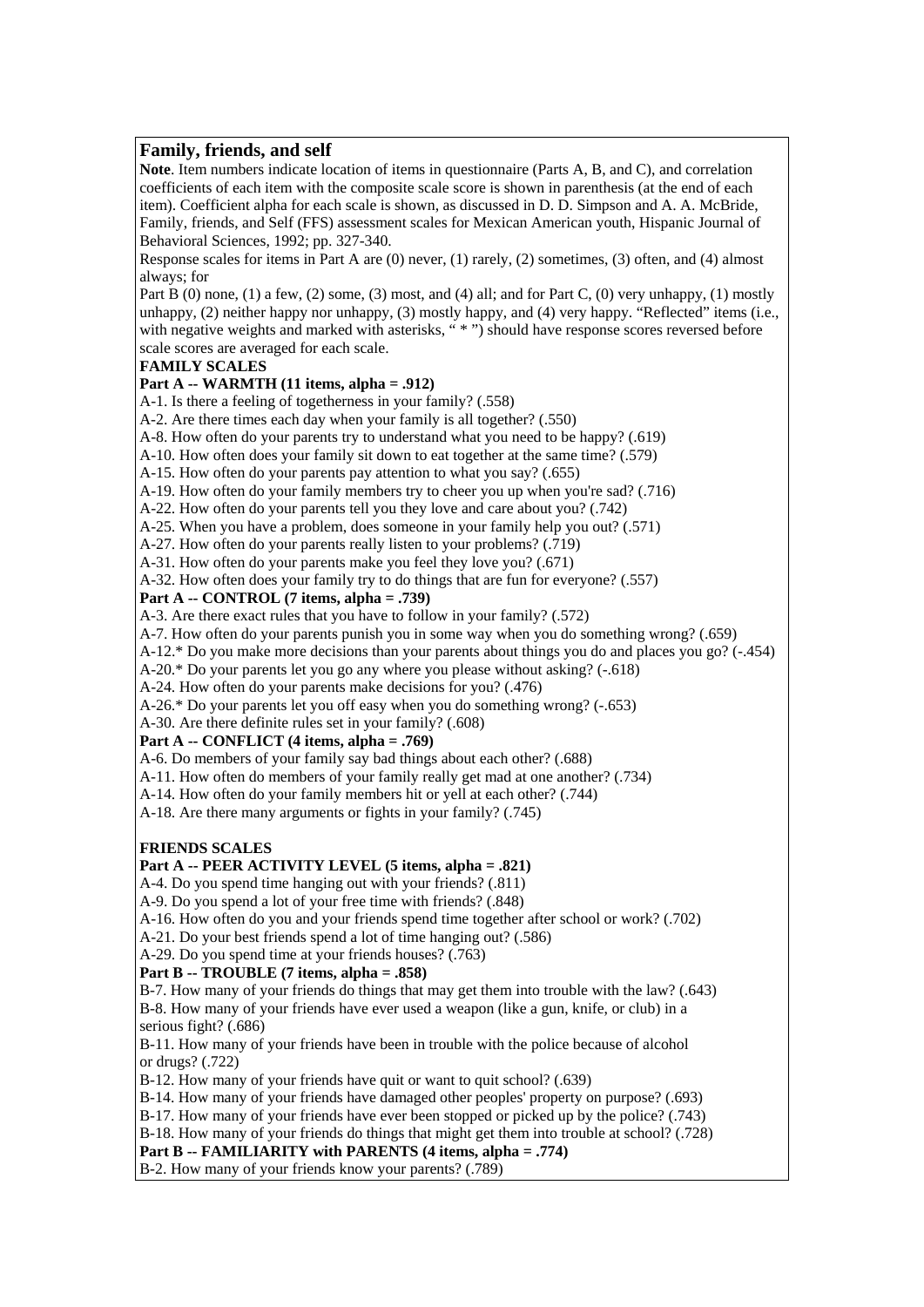B-4. How many of your friends do your parents like? (.633) B-10. How of your friends like your parents? (.742) B-15. How many of your friends do your parents know? (.793) **Part B -- CONVENTIONAL INVOLVEMENT (7 items, alpha = .725)**  B-1. How many of your friends like to play sports? (.447) B-3. How many of your friends get all good grades at school? (.646) B-5. How many of your friends like school? (.675) B-6. How many of your friends do homework after school or at night? (.680) B-9. How many of your friends want to go to college? (.592) B-13. How many of your friends are in clubs or other organizations such as scouts? (.641) B-16. How many of your friends like to read books after school? (.599) **SELF-RATING SCALES Part A -- SELF-ESTEEM (5 items, alpha = .751)**  A-5. Can you think of things that you like about yourself? (.652) A-13. Are you proud of how you act and the things you do? (.728) A-17. Do you think you have a lot to be proud of? (.749) A-23. Are you happy and satisfied with yourself? (.660) A-28. When you do something, do you think you do it well? (.632) **Part C -- ENVIRONMENT (6 items, alpha = .821)**  C-2. How do you feel about your family? (.731) C-3. How do you feel about the house or place where you live? (.757) C-4. How do you feel about the things your family have, like bicycles, cars, TVs, radios, and other things? (.668) C-6. How do you feel about the amount of money you and your family have? (.647) C-8. How do feel about the way you get along with your parents? (.723) C-10. How do you feel about your life in general? (.614) **Part C -- SCHOOL SATISFACTION (4 items, alpha = .794)**  C-1. How do you feel about your school? (.746) C-5. How do feel about your teachers at school? (.782) C-7. How do you feel about the courses you are taking at school? (.782) C-9. How do you feel about your school principal? (.711)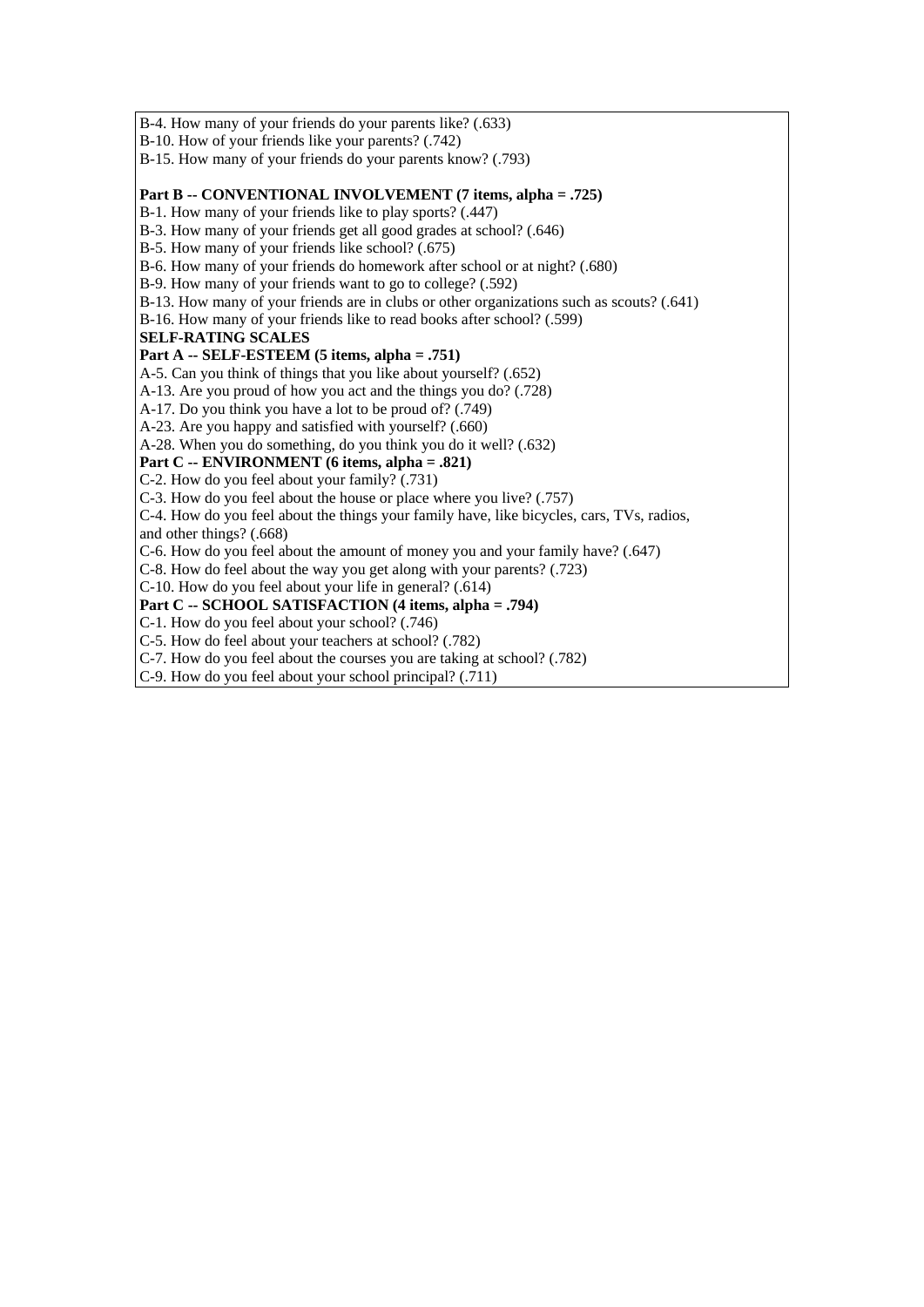| People in my life (PIYL) scale (many items based on IPPA see below) |  |  |  |  |
|---------------------------------------------------------------------|--|--|--|--|
| Subscale name and example items                                     |  |  |  |  |
| Response categories:                                                |  |  |  |  |
| Almost never or never true                                          |  |  |  |  |
| Not very true                                                       |  |  |  |  |
| Sometimes true                                                      |  |  |  |  |
| Often true                                                          |  |  |  |  |
| Almost always or always true                                        |  |  |  |  |
| Parent attachment                                                   |  |  |  |  |
| <i>Trust</i> (10 items)                                             |  |  |  |  |
| My parents respect my feelings                                      |  |  |  |  |
| I trust my parents                                                  |  |  |  |  |
| Communication                                                       |  |  |  |  |
| My parents listen to what I have to say                             |  |  |  |  |
| I talk to my parents when I am having a problem                     |  |  |  |  |
| Alienation (5 items) I feel angry with my parents                   |  |  |  |  |
| I feel scared in my home                                            |  |  |  |  |
| Peer attachment (not including Peer Delinquency)                    |  |  |  |  |
| Trust (12 items)                                                    |  |  |  |  |
| My friends accept me as I am                                        |  |  |  |  |
| My friends can tell when I am upset about something                 |  |  |  |  |
| Communication (5 items)                                             |  |  |  |  |
| I share my thoughts and feelings with my friends                    |  |  |  |  |
| My friends can tell when I am upset about something                 |  |  |  |  |
| Alienation (7 items)                                                |  |  |  |  |
| I feel angry with my friends                                        |  |  |  |  |
| I wish I had more friends                                           |  |  |  |  |
| Peer delinquency (3 items)                                          |  |  |  |  |
| If one of my friends asked me to skip school, I would do it         |  |  |  |  |
| If a friend asked to copy my test, I would let him or her do it     |  |  |  |  |
| (complete questionnaire is provided in a separate file)             |  |  |  |  |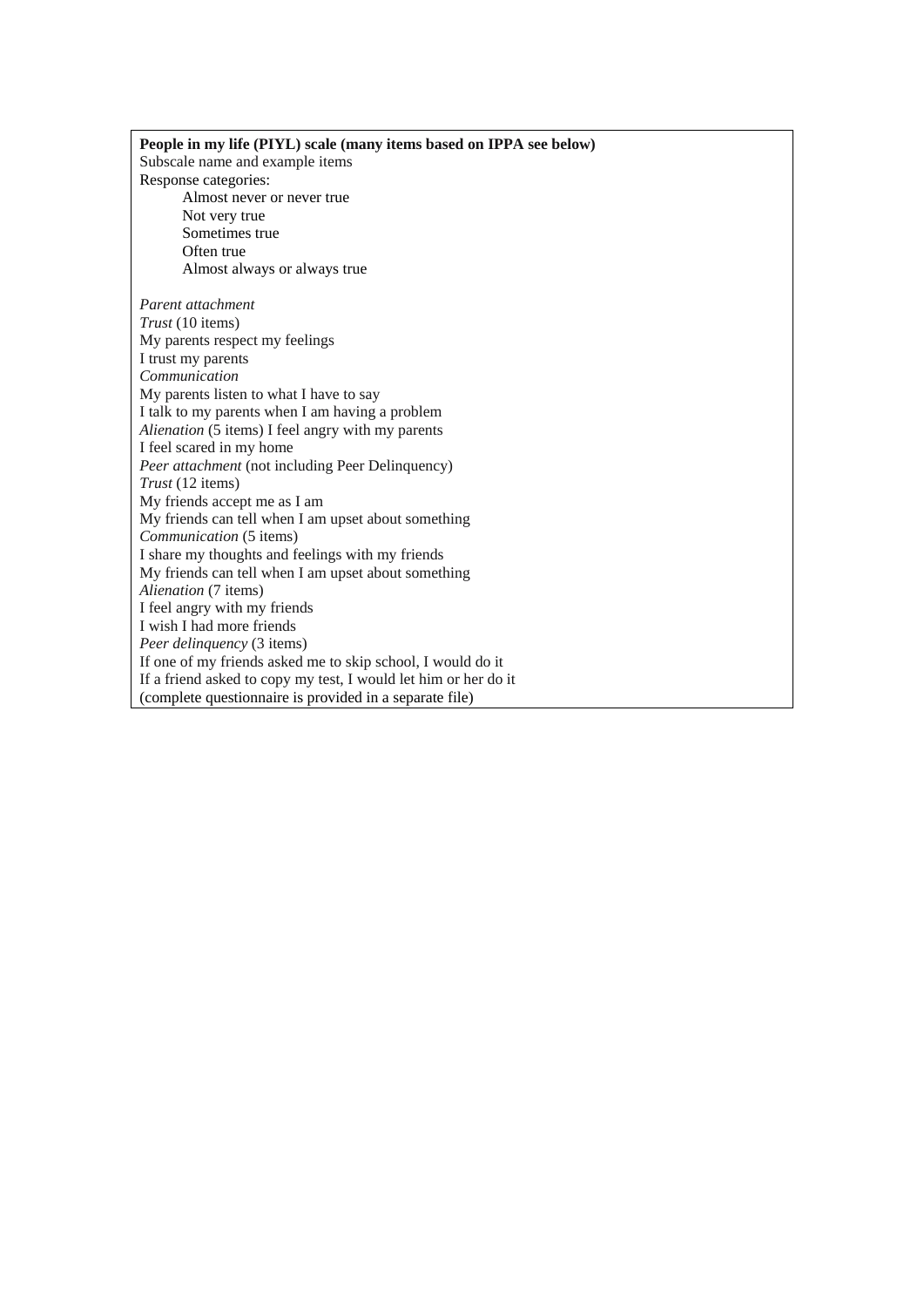**6. Inventory of Parent and Peer Attachment (IPPA)** 

Response categories:

 Almost never or never true Not very true Sometimes true Often true Almost always or always true

The next set of questions asks you about your relationship with your female Parent (i.e. mother or whomever takes care of you).

- 1. My mother respects my feelings.
- 2. I feel my mother does a good job as a mother.
- 3. I wish I had a different mother.<br>4. My mother accents me as I am.
- 
- 4. My mother accepts me as I am.<br>5. I like to get my mother's point of I like to get my mother's point of view on things I am concerned about.
- 6. I feel it's no use letting my feelings show around my mother.<br>7. My mother can tell when I am unset about something.
- 7. My mother can tell when I am upset about something.<br>8. Talking over my problems with my mother makes me
- Talking over my problems with my mother makes me feel ashamed or foolish.
- 9. My mother expects too much of me.
- 10. I get upset easily around my mother.
- 11. I get upset a lot more than my mother knows about.
- 12. When we discuss things, my mother cares about my point of view.
- 13. My mother trusts my judgment.
- 14. My mother has her own problems, so I don't bother her with mine.
- 15. My mother helps me to understand myself better.
- 16. I tell my mother about my problems and troubles.
- 17. I feel angry with my mother.
- 18. I don't get much attention from my mother.
- 19. My mother helps me to talk about my difficulties.
- 20. My mother understands me.
- 21. When I am angry about something, my mother tries to be understanding.
- 22. I trust my mother.
- 23. My mother doesn't understand what I am going through these days.
- 24. I can count on my mother when I need to get something off my chest.<br>25. If my mother knows something is bothering me, she asks me about it.
- If my mother knows something is bothering me, she asks me about it.

The next set of questions asks you about your relationship with your male Parent (i.e. father or whomever takes care of you).

- 1. My father respects my feelings.
- 2. I feel my father does a good job as a mother.
- 3. I wish I had a different father.
- 4. My father accepts me as I am.<br>5. I like to get my father's point of
- 5. I like to get my father's point of view on things I am concerned about.<br>6. I feel it's no use letting my feelings show around my father.
- I feel it's no use letting my feelings show around my father.
- 7. My father can tell when I am upset about something.<br>8. Talking over my problems with my father makes me
- 8. Talking over my problems with my father makes me feel ashamed or foolish.<br>9. We father expects too much of me.
- 9. My father expects too much of me.<br>10 I get unset easily around my father.
- I get upset easily around my father.
- 11. I get upset a lot more than my father knows about.
- 12. When we discuss things, my father cares about my point of view.
- 13. My father trusts my judgment.
- 14. My father has her own problems, so I don't bother her with mine.
- 15. My father helps me to understand myself better.
- 16. I tell my father about my problems and troubles.
- 17. I feel angry with my father.
- 18. I don't get much attention from my father.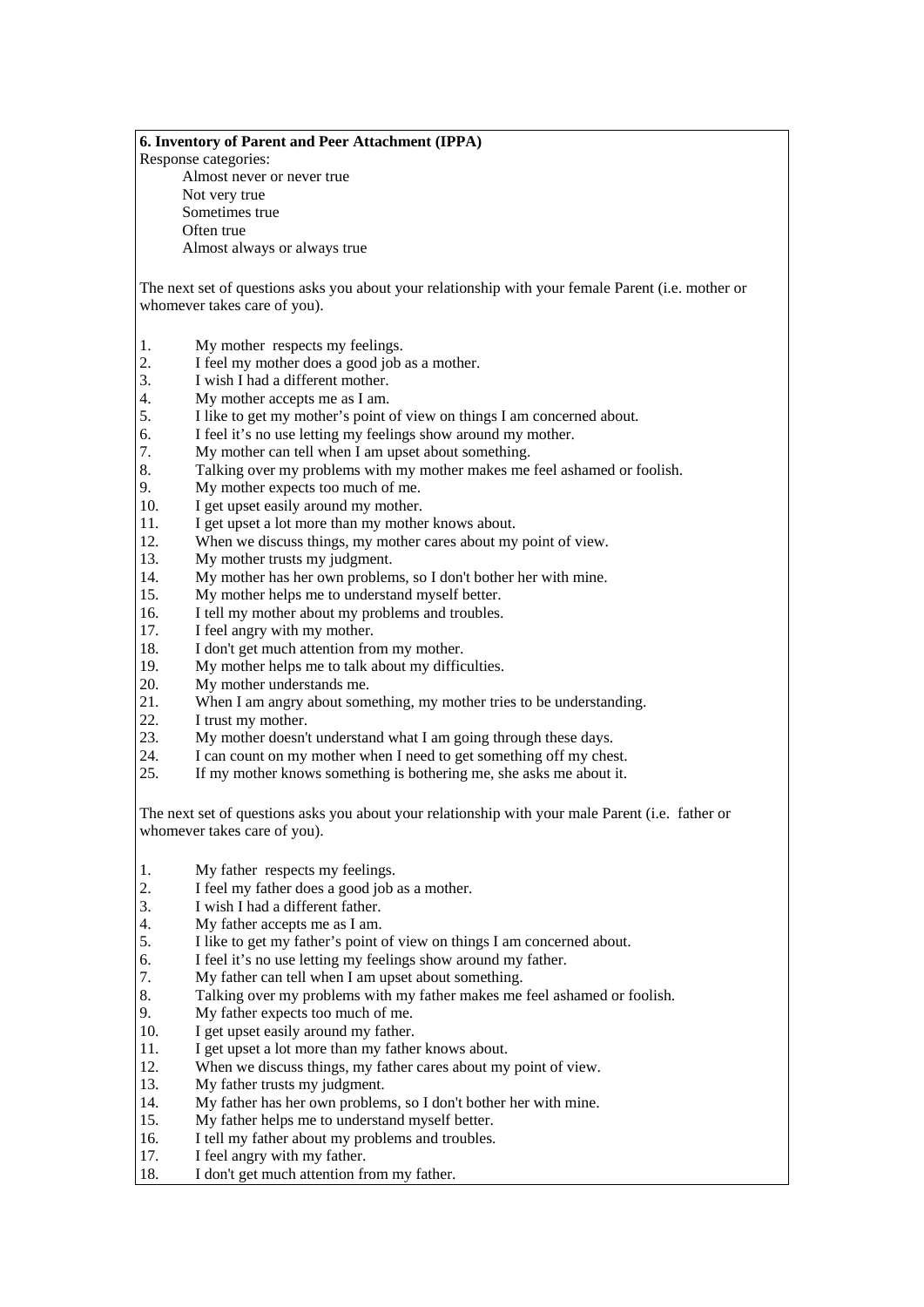- 19. My father helps me to talk about my difficulties.
- 20. My father understands me.
- 21. When I am angry about something, my father tries to be understanding.
- 22. I trust my father.
- 23. My father doesn't understand what I am going through these days.<br>24. I can count on my father when I need to get something off my ches
- 24. I can count on my father when I need to get something off my chest.<br>25. If my father knows something is bothering me, she asks me about it.
- If myfather knows something is bothering me, she asks me about it.

#### **The next set of questions asks you about your relationship with your close friends.**

- 1. I like to get my friends' point of view on things I'm concerned about
- 2. My friends can tell when I'm upset about something
- 3. When we discuss things, my friends care about my point of view
- 4. When I discuss things, my friends care about my point of view
- 5. I wish I had different friends<br>6. My friends understand me
- 6. My friends understand me<br>7. My friends help me to talk
- 7. My friends help me to talk about my difficulties<br>8. My friends accept me as I am
- 8. My friends accept me as I am<br>9. I feel the need to be in touch v
- 9. I feel the need to be in touch with my friends more often  $10$ . My friends don't understand what  $\Gamma$  m going through the
- $Mv$  friends don't understand what I'm going through these days
- 11. I feel alone or apart when I'm with my friends
- 12. My friends listen to what I have to say
- 13. I feel my friends are good friends
- 14. My friends are fairly easy to talk to
- 15. When I am angry about something, my friends try to be understanding
- 16. My friends help me to understand myself better 17. My friends care about how I am
- My friends care about how I am
- 18. I feel angry with my friends<br>19. I can count on my friends wl
- I can count on my friends when I need to get something off my chest
- 20. I trust my friends
- 21. My friends respect my feelings
- 22. I get upset a lot more than my friends know about
- 23. It seems as if my friends are irritated with me for no reason
- 24. I can tell my friends about my problems and troubles
- 25. If my friends know something is bothering me, they ask me about it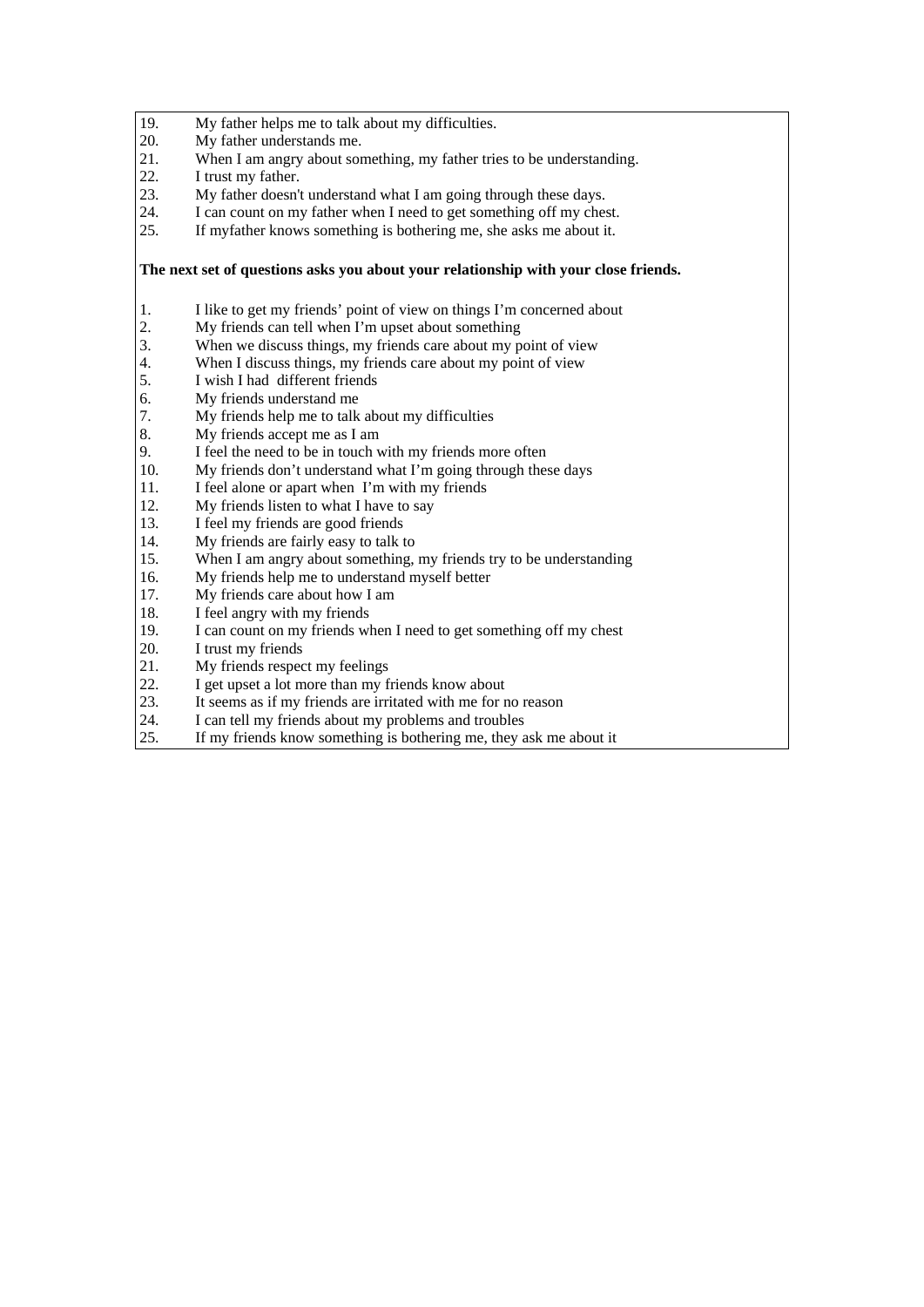#### **REFERENCES**

 BERS-2: Behavioral and Emotional Rating Scale — Second Edition Available: Ann Arbor Publishers - Last accessed 14-3-0009a

 BERS-2: Behavioral and Emotional Rating Scale — Second Edition Available: Ann Arbor Publishers - Last accessed 14-3-0009b

Ahern,N.R., Kiehl,E.M., Sole,M.L., & Byers,J. (2006). A Review of Instruments Measuring Resilience. *Issues in Comprehensive Pediatric Nursing*, 29(2), 103-125.

American Institutes for Research Self-Determination Scale Student Form Available: Zarrow Center for Learning Enrichment - Last accessed 14-3-0009

Anderson-Butcher,D., Iachini,A.L., & Amorose,A.J. (2008). Initial reliability and validity of the Perceived Social Competence Scale. *Research on Social Work Practice*, 18(1), 47-54.

Armsden,G.C., & Greenberg,M.T. (1987). The inventory of parent and peer attachment: Individual differences and their relationship to psychological well-being in adolescence. *Journal of Youth and Adolescence*, 16(5), 427-454.

Beckert, TE Cognitive autonomy and self-evaluation in adolescence: a conceptual investigation and instrument development Available: North American Journal of Psychology

Brennan,M.A. (2008). Conceptualizing Resiliency: An Interactional Perspective for Community and Youth Development. *Child Care in Practice*, 14(1), 55-64.

Brisson,D., & Usher,C.L. (2007). Conceptualizing and measuring bonding social capital in low-income neighborhoods. *Journal of Social Service Research*, 34(1), 1- 11.

Bruwer,B., Emsley,R., Kidd,M., Lochner,C., & Seedat,S. (2008). Psychometric properties of the Multidimensional Scale of Perceived Social Support in youth. *Comprehensive Psychiatry.49(2)()(pp 195-201), 2008.Date of Publication: Mar 2008.*, 49(2), 195-201.

Buhrmester,D., Furman,W., Wittenberg,M.T., & Reis,H.T. (1988b). Five domains of interpersonal competence in peer relationships. *Journal of Personality and Social Psychology*, 55(6), 991-1008.

Buhrmester,D., Furman,W., Wittenberg,M.T., & Reis,H.T. (1988a). Five domains of interpersonal competence in peer relationships. *Journal of Personality and Social Psychology*, 55(6), 991-1008.

Carlson, KA Carlson Psychological Survey Available: Sigma Assessment Systems - Last accessed 13-3-0009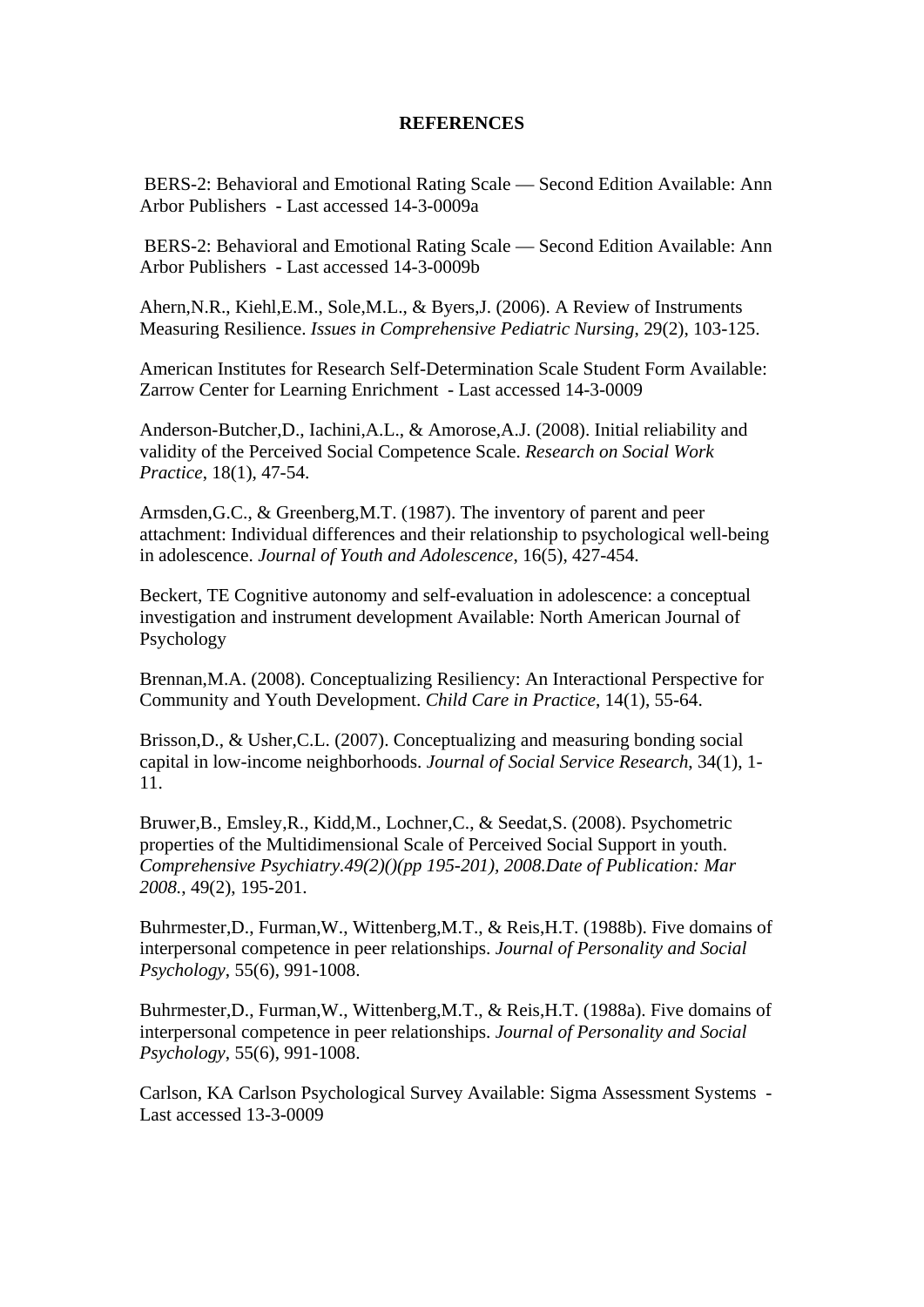Connor,K.M., & Davidson,J.R.T. (2003). Development of a new resilience scale: The Connor-Davidson Resilience Scale (CD-RISC). *Depression and Anxiety*, 18(2), 76- 82.

Coopersmith,S. (1981). *The antecedents of self-esteem.* Consulting Psychologists Press., Palo Alto, CA.

Davis,M. (1983). Measuring individual differences in empathy: Evidence for a multidimensional approach. *Journal of Personality and Social Psychology*, 44 113- 126.

De Silva,M.J. (2006). Psychometric and cognitive validation of a social capital measurement tool in Peru and Vietnam. *Social Science and Medicine, 62(4), February 2006, pp.941-953.* 

DiClemente, CC and Hughes, SO University of Rhode Island Change Assessment Scale Available: Journal of Substance Abuse

Dolan,P. (2008). Prospective Possibilities for Building Resilience in Children, their Families and Communities. *Child Care in Practice*, 14(1), 83-91.

Freedman,B.J., Donahoe,C.P., Rosenthal,L., Schlundt,D.G., & Mcfall,R.M. (1978). Social-Behavioral Analysis of Skill Deficits in Delinquent and Nondelinquent Adolescent Boys. *Journal of Consulting and Clinical Psychology*, 46(6), 1448-1462.

Goodman,R. (2001). Psychometric properties of the strengths and difficulties questionnaire. *Journal of the American Academy of Child and Adolescent Psychiatry.40(11)()(pp 1337-1345), 2001.Date of Publication: 2001.*, 40(11), 1337- 1345.

Heatherton,T.F., & Polivy,J. (1991). Development and validation of a scale for measuring state self-esteem. *Journal of Personality and Social Psychology*, 60(6), 895-910.

Hill,M., Stafford,A., Seaman,P., Ross,N., & Daniel,B. (2007). Parenting and resilience. York: Joseph Rowntree Foundation.

Hoeltje,C.O., Zubrick,S.R., Silburn,S.R., & Garton,A.F. (1996). Generalized selfefficacy: Family and adjustment correlates AVAILABLE ONLINE. *Journal of Clinical Child Psychology*, 25(4), 446-453.

Kadish,T.E., Glaser,B.A., Calhoun,G.B., & Ginter,E.J. (2001). Identifying the developmental strengths of juvenile offenders: Assessing four life-skills dimensions. *Journal of Addictions & Offender Counseling*, 21(2), 85-95.

Moilanen,K.L. (2007). The Adolescent Self-Regulatory Inventory: The development and validation of a questionnaire of short-term and long-term self-regulation. *Journal of Youth and Adolescence*, 36(6), 835-848.

Moreira,J.M., & Canaipa,R. (2007). Social Provision Scale, Portuguese version: Development and validation study. *Revista Iberoamericana de Diagnostico y Evaluacion/E Avaliacao Psicologica*, 24(2), -58.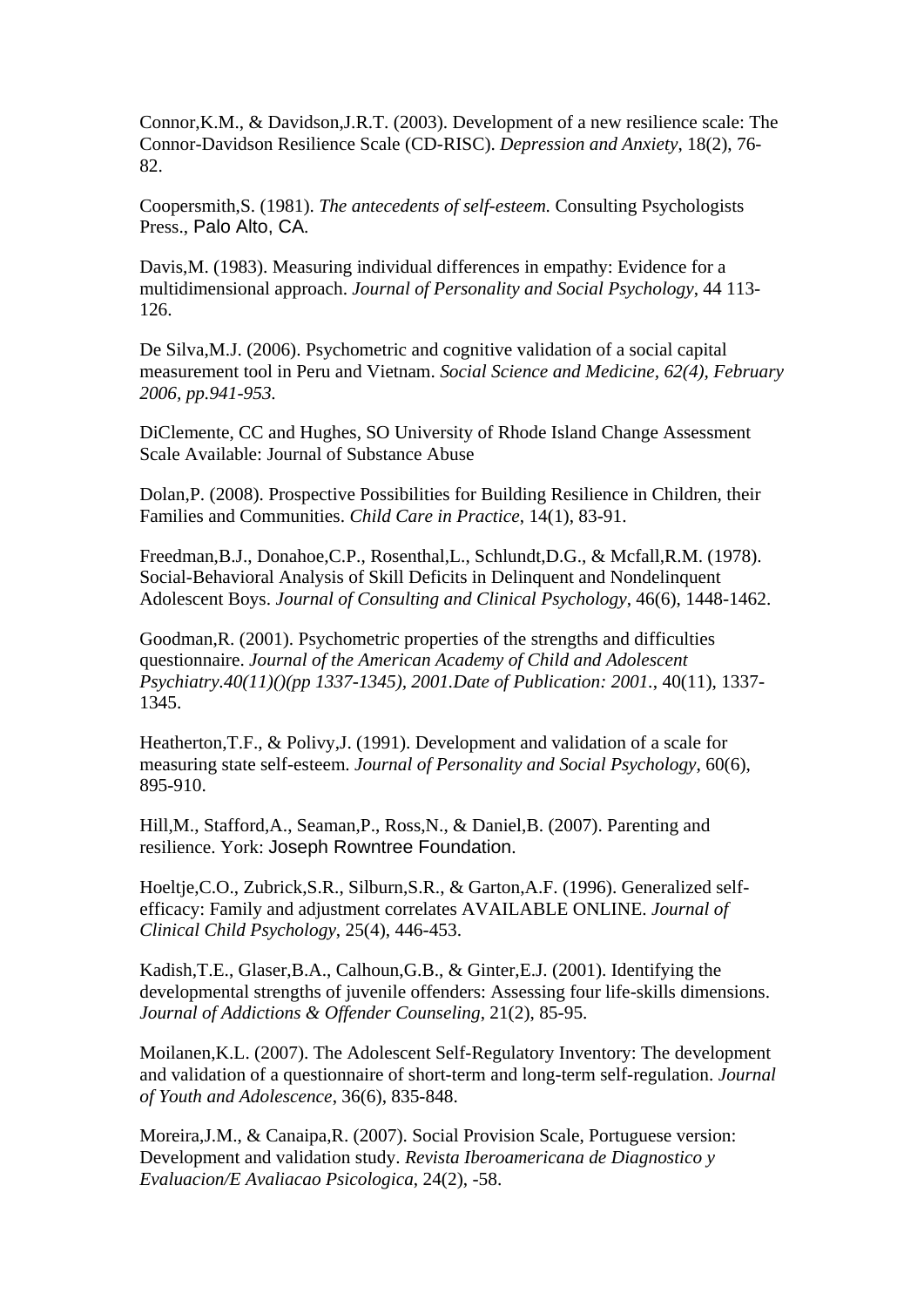Motl,R.W., Dishman,R.K., Saunders,R.P., Dowda,M., & Pate,R.R. (2004). Measuring Social Provisions for Physical Activity Among Adolescent Black and White Girls. [References]. *Educational and Psychological Measurement*, 64(4), -706.

National Institute on Drug Abuse Problem Oriented Screening Instrument for Teenagers Available: National Institute of Health

Neal,D.J., & Carey,K.B. (2005). A follow-up psychometric analysis of the selfregulation questionnaire. *Psychology of Addictive Behaviors*, 19(4), 414-422.

Neill, J A Measurement Tool for Assessing the Effects of Adventure-based Programs on Outcomes for Youth-at-Risk Participants Available: Wilderdom - Last accessed 13-3-0009

Nowicki,S., & Strickla,B.R. (1973). Locus of Control Scale for Children. *Journal of Consulting and Clinical Psychology*, 40(1), 148-154.

Oshio,A., Kaneko,H., Nagamine,S., & Nakaya,M. (2003). Construct validity of the adolescent resilience scale. *Psychological Reports*, 93(3), 1217-1222.

Ridenour,T.A., Greenberg,M.T., & Cook,E.T. (2006). Structure and validity of People in My Life: A self-report measure of attachment in late childhood. *Journal of Youth and Adolescence*, 35(6), 1037-1053.

Rosenberg,M. (1965). *Society and the adolescent self-image.* Princeton University Press, Princeton, NJ.

Secker,J., Hacking,K., Kent,L., Shenton,J., & Spandler,H. (2009). Development of a measure of social inclusion for arts and mental health project participants. *Journal of Mental Health*, 18(1), 65-72.

Sherer,M. (1982). The Self-efficacy Scale: Construction and validation. *Psychological Reports*, 51(2), 663-671.

Simpson,D.D., & McBride,A.A. (1992). Family, Friends, and Self (FFS) assessment scales for Mexican American youth. *Hispanic Journal of Behavioral Sciences*, 14(3), 327-340.

Tangney,J.P., Baumeister,R.F., & Boone,A.L. (2004). High self-control predicts good adjustment, less pathology, better grades, and interpersonal success. *Journal of Personality*, 72(2), 271-324.

Wagnild,G.M., & Young,H.M. (1993a). Development and psychometric evaluation of the Resilience Scale. *Journal of Nursing Measurement*, 1(2), 165-178.

Wagnild,G.M., & Young,H.M. (1993b). Development and psychometric evaluation of the Resilience Scale. *Journal of Nursing Measurement*, 1(2), 165-178.

Weist,M.D., Albus,K.A., Bickham,N., Tashman,N.A., & Perez-Febles,A. (2000). A questionnaire to measure factors that protect youth against stressors of inner-city life. *Psychiatric Services*, 51(8), 1042-1044.